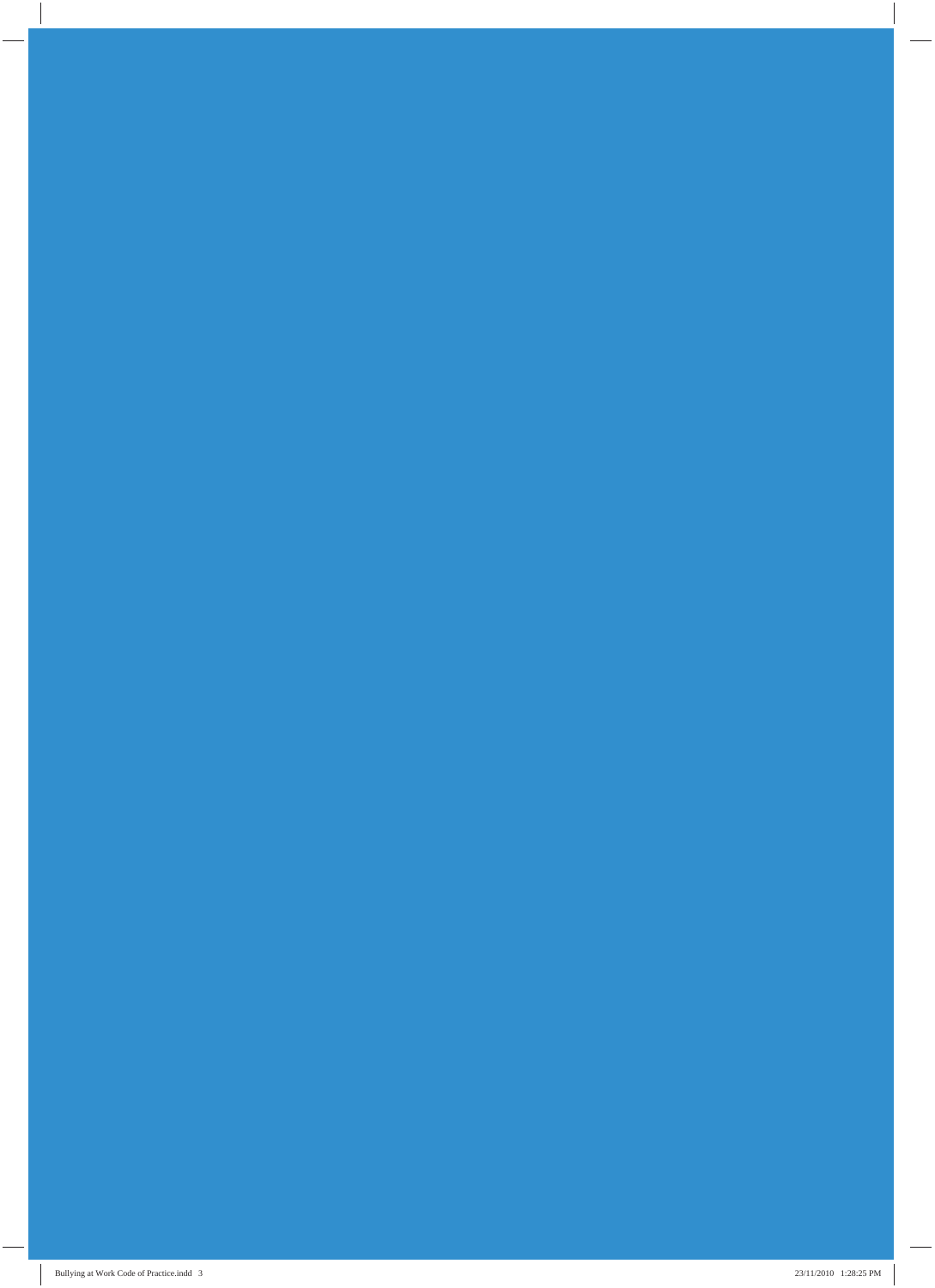## Code of practice **Violence, aggression and bullying at work**

2010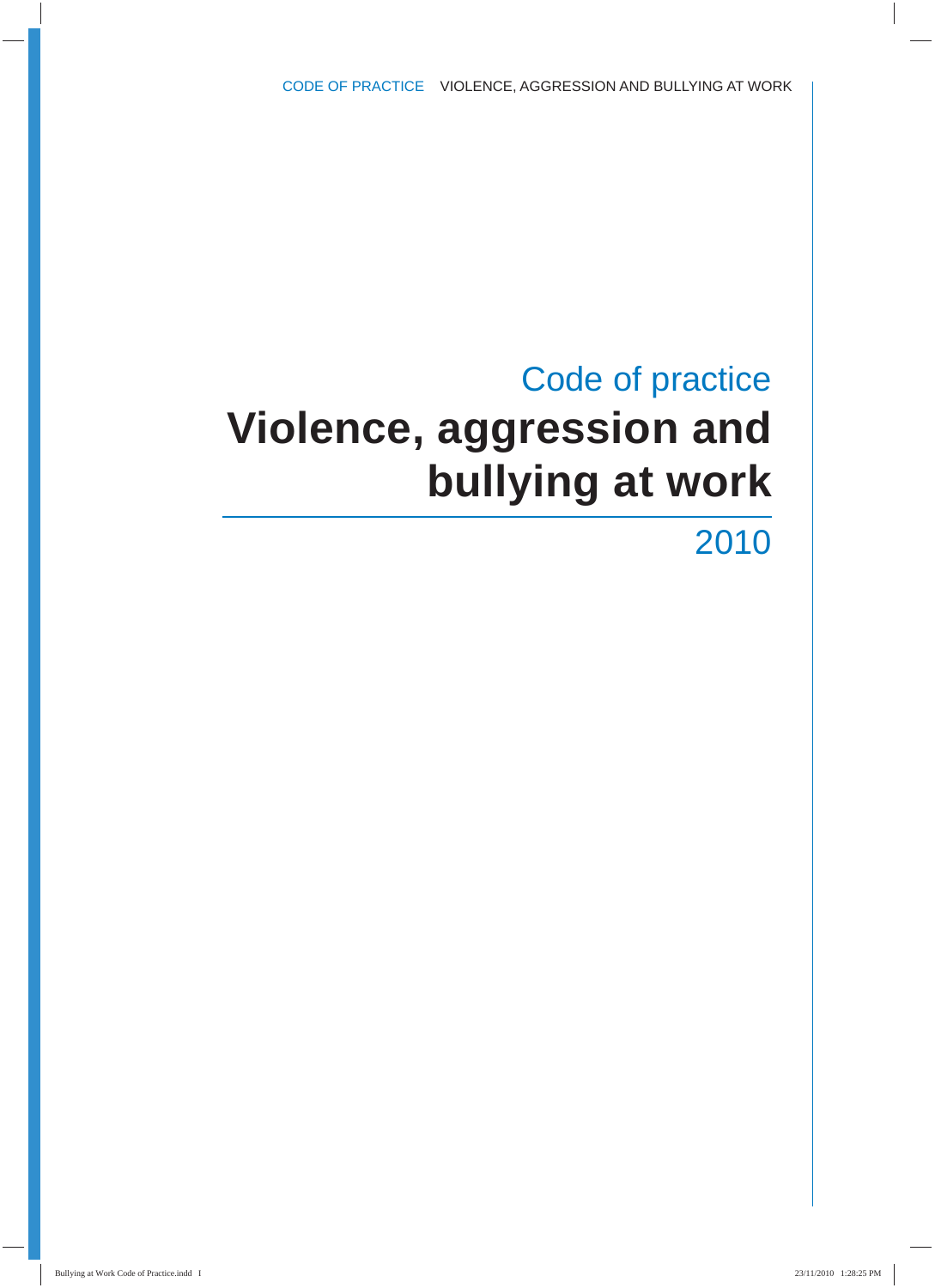#### **Review of codes of practice and guidance notes**

This Code of Practice is a revised and updated version of the Commission's *Workplace Violence Code of Practice (1999)*, and *Dealing with Workplace Bullying – A Guidance Note for Employers (2003)*.

Representatives from employer organisations, unions and government, and people with knowledge and expertise in occupational safety and health have undertaken the revision, ensuring that the interests of all parties at the workplace have been considered.

#### **Authority**

On 6 July 2006 the Minister for Employment Protection approved the *Violence, Aggression and Bullying at Work: a code of practice for prevention and management* pursuant to Section 57 of the *Occupational Safety and Health Act 1984*.

#### **Scope of this code of practice**

This revised Code has been developed to provide guidance on meeting the requirements in the *Occupational Safety and Health Act 1984* and Occupational Safety and Health Regulations 1996 relating to the prevention and management of workplace violence, aggression and bullying.

The Code focuses on the general principles applying to the prevention and management of violence, aggression and bullying in the workplace. The intent of this Code is to provide practical guidance for workplaces where people may be exposed to various forms of workplace violence and aggression including physical assault, verbal abuse, threats, intimidation, harassment and bullying.

The guidance in this Code of Practice should be considered in conjunction with the general duties in the *Occupational Safety and Health Act 1984*. A summary of the general duties is included at **Appendix 1**.

#### **Foreign language and special needs assistance**

If you require the services of an interpreter, contact the Translating and Interpreting Services (TIS) on 131 450 and ask for connection to 1300 307 877.

This document is also available in alternative formats on request to assist those with special needs.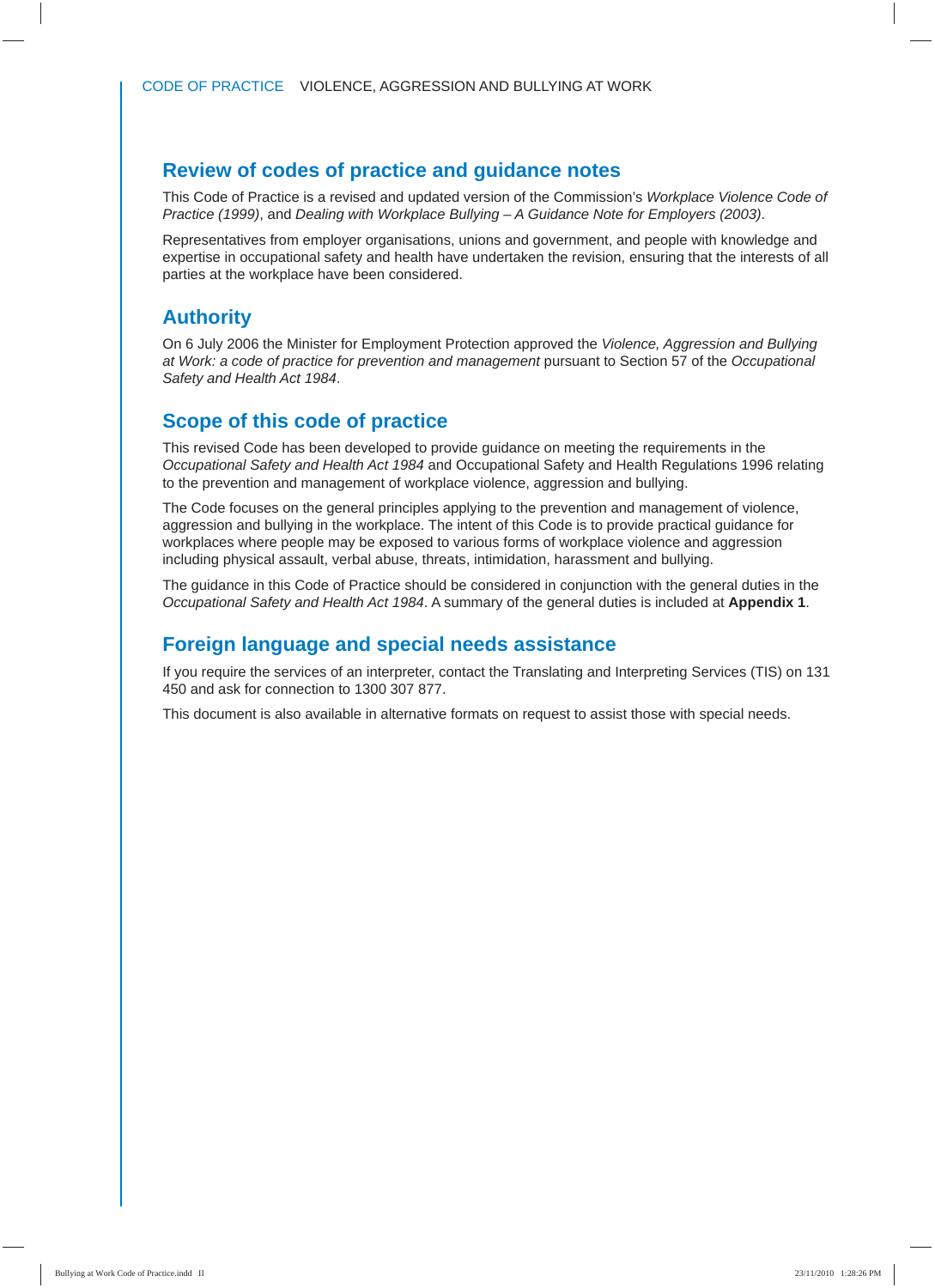#### **Disclaimer**

Information in this publication is to assist you in meeting your occupational safety and health obligations. While information is correct at the time of publication, readers should check and verify any legislation reproduced in this publication to ensure it is current at the time of use. Changes in law, after this document is published, may impact on the accuracy of information.

The Commission for Occupational Safety and Health provides this information as a service to the community. The information and advice provided is made available in good faith and is derived from sources believed to be reliable and accurate at the time of publication.

#### **Who should use this code of practice?**

Everyone who has a duty to prevent, as far as practicable, hazards at workplaces should use this Code. This includes employers, employees, self-employed people, safety and health representatives and safety and health committees.

#### **Using this code of practice**

**Part 1** deals with violence and aggression.

Workplace violence and aggression are actions or incidents that may physically or psychologically harm another person. Violence and aggression are present in situations where workers and other people are threatened, attacked or physically assaulted at work. Psychological aggression also falls under this definition

This section includes information on hazard identification and risk assessment for incidents involving violence and aggression.

A checklist is provided that can be used to identify areas for improvement in the way your workplace manages violence and aggression.

**Part 2** deals with bullying.

Bullying at work can be defined as repeated, unreasonable or inappropriate behaviour directed towards a worker, or group of workers, that creates a risk to health and safety.

Guidance is provided for developing prevention strategies and responding to incidents.

The checklist provided can be used as a guide when developing bullying complaint procedures or dealing with a bullying incident.

The appendices at the end of the Code of Practice outline the general requirements of occupational safety and health laws, outline relevant legislation and provide other sources of information.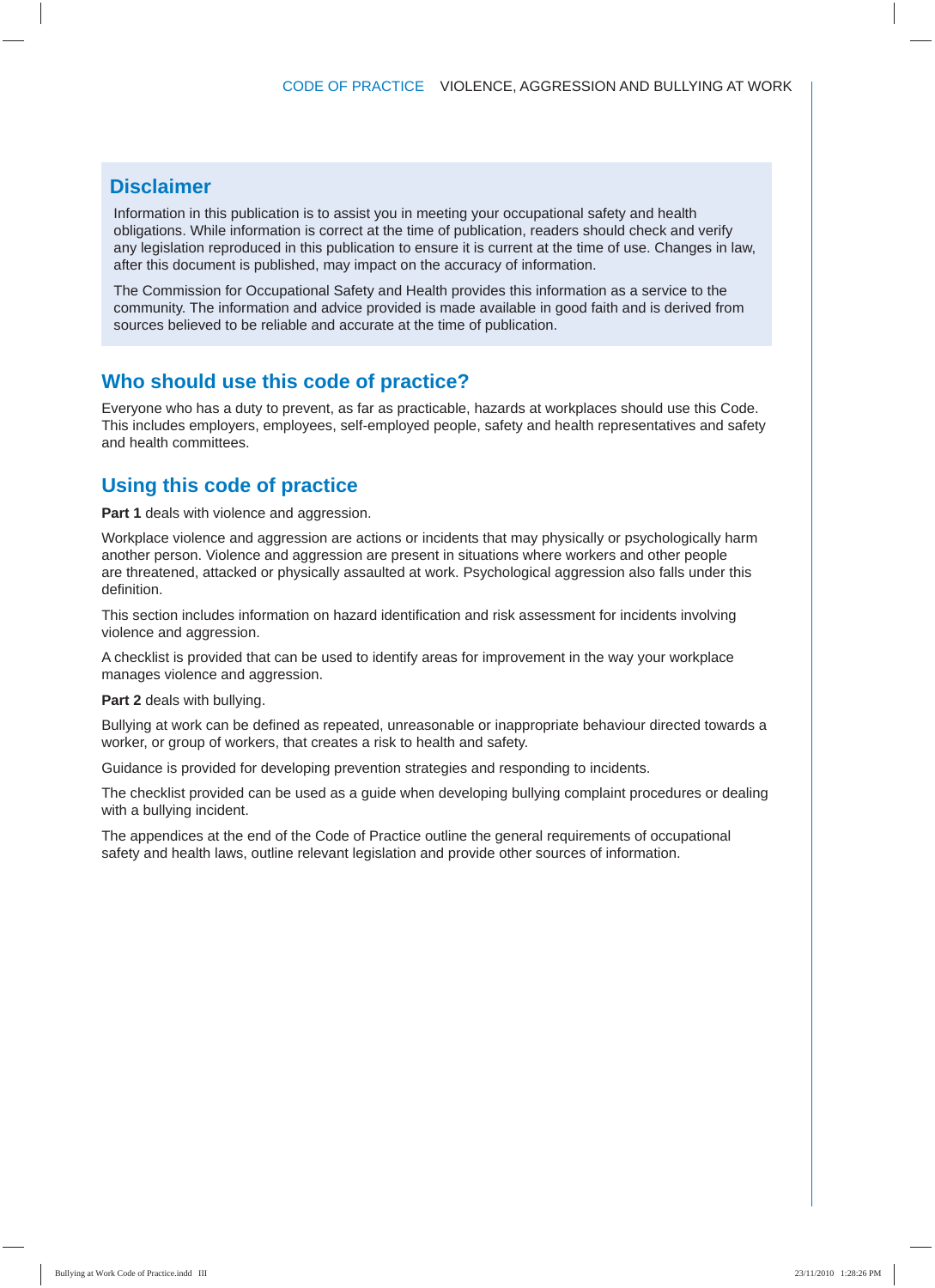## **Contents**

| 1. |     |  |
|----|-----|--|
|    | 1.1 |  |
|    | 1.2 |  |
| 2. |     |  |
| 3. |     |  |
|    | 3.1 |  |
|    | 3.2 |  |
|    | 3.3 |  |
|    | 3.4 |  |
|    | 3.5 |  |
| 4. |     |  |
|    | 4.1 |  |
|    | 4.2 |  |
|    | 4.3 |  |
|    | 4.4 |  |
| 5. |     |  |
| 6. |     |  |
|    |     |  |
|    |     |  |
| 7. |     |  |
|    | 7.1 |  |
|    | 7.2 |  |
|    | 7.3 |  |
|    | 7.4 |  |
|    | 7.5 |  |
|    | 7.6 |  |
| 8. |     |  |
| 9. |     |  |
|    | 9.1 |  |
|    | 9.2 |  |
|    | 9.3 |  |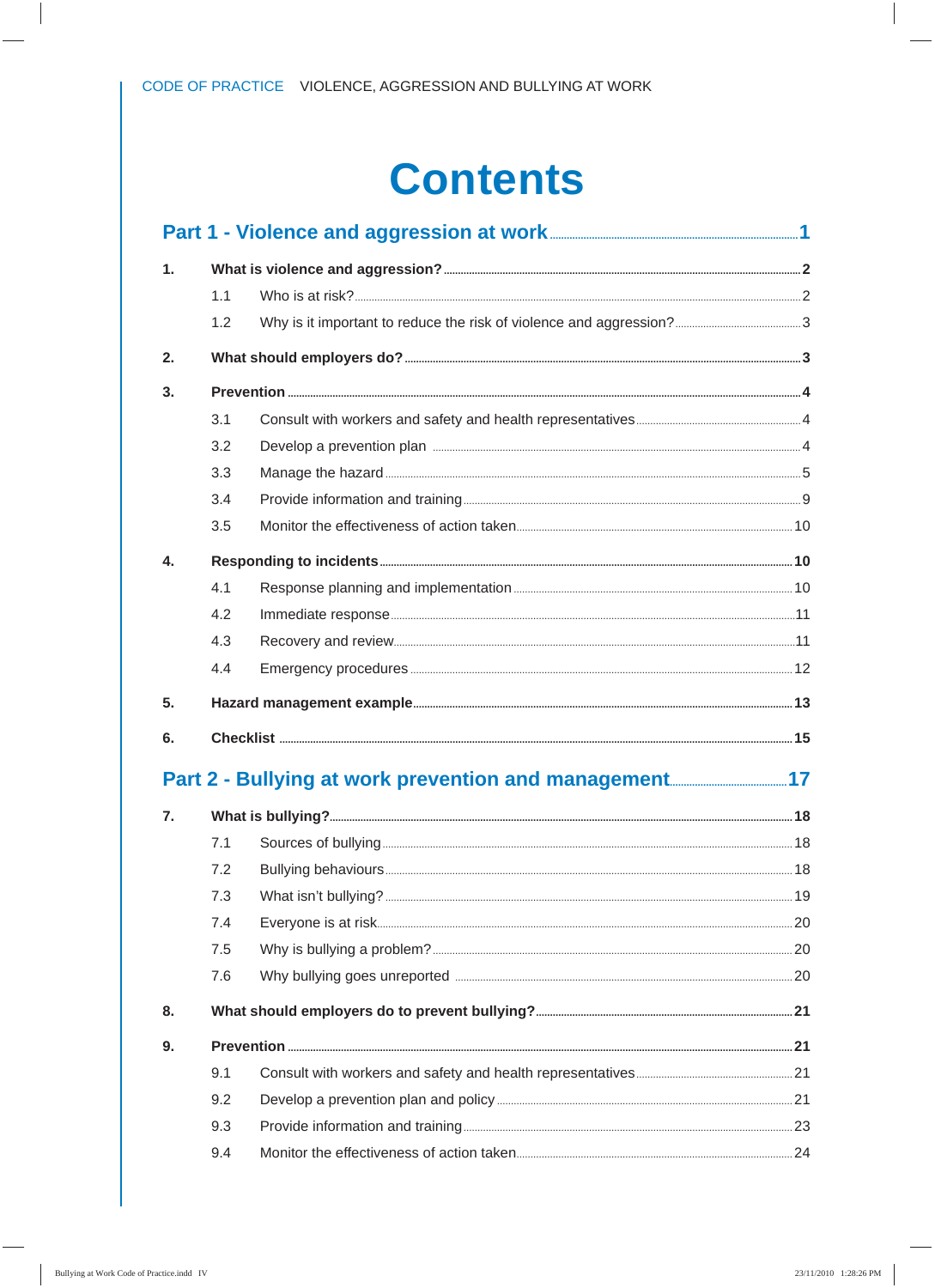#### CODE OF PRACTICE VIOLENCE, AGGRESSION AND BULLYING AT WORK

| 10. |      |  |
|-----|------|--|
|     | 10.1 |  |
|     | 10.2 |  |
|     | 10.3 |  |
|     | 10.4 |  |
| 11. |      |  |
| 12. |      |  |
|     | 12.1 |  |
|     | 12.2 |  |
|     |      |  |
|     |      |  |
|     |      |  |
|     |      |  |
|     |      |  |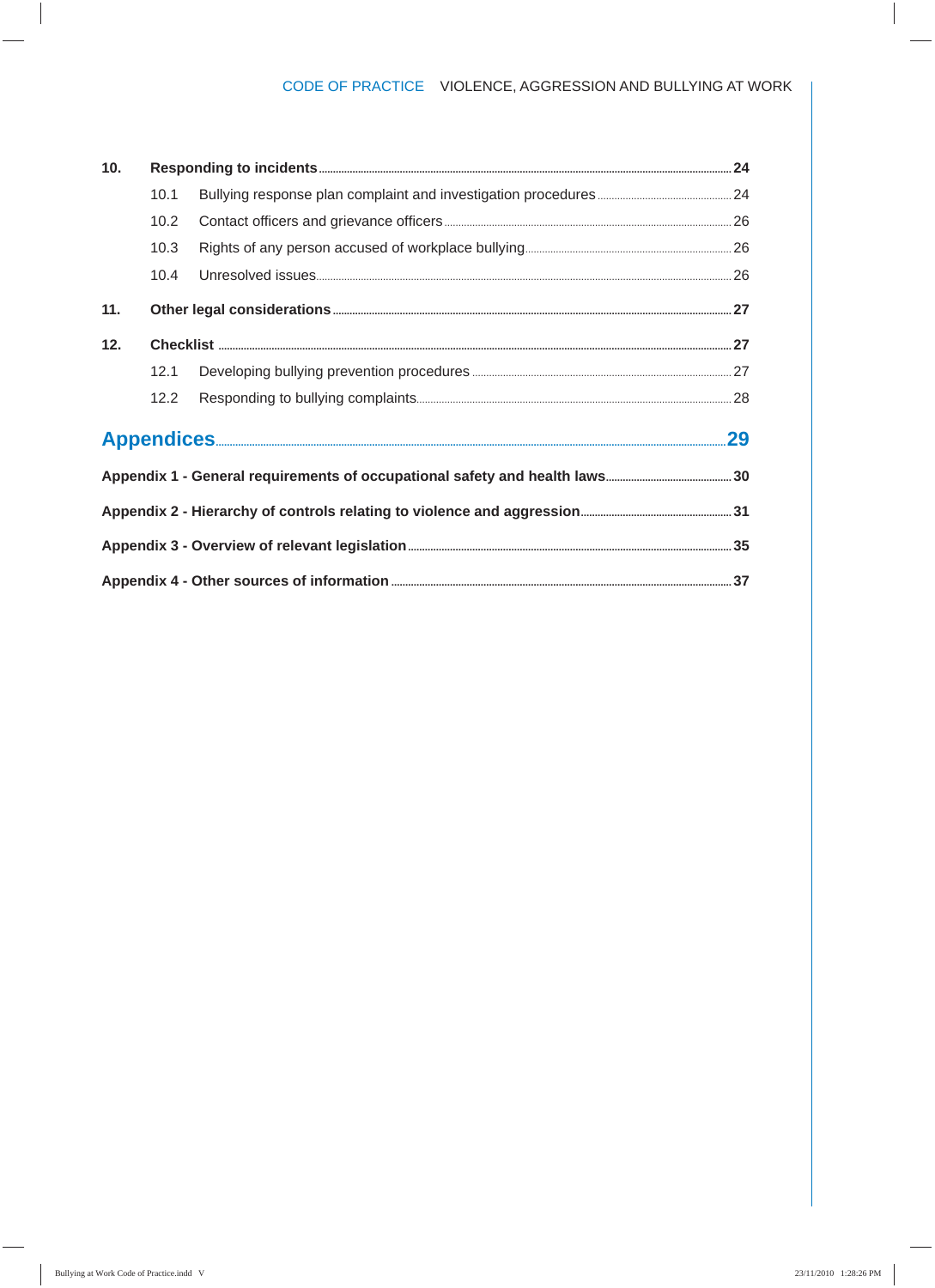### **Introduction**

#### **Violence, aggression and bullying at work**

Violence, aggression and bullying are serious occupational safety and health issues. In Western Australia each year, on average more than 600 workers' compensation claims for time off work arise from workplace violence and bullying. However, this figure is only the number of employees who have claimed workers' compensation. It is likely that many more incidents involving violence, aggression and bullying occur without being reported.

This Code of Practice is designed to help employers and employees identify and deal with violence, aggression and bullying in the workplace.

Workplace violence, aggression and bullying can be separated into three areas:

- external: perpetrated by someone from outside the organisation, such as during armed hold-ups;
- client-initiated: inflicted on workers by their customers or clients; and
- internal: occurs between workers within the same organisation.

Due to the effect on the safety and health of employees and others at the workplace, violence, aggression and bullying are unlawful under the *Occupational Safety and Health Act 1984* (the Act).

As part of workplace hazard management required under the Act, situations involving violence, aggression and bullying should be assessed for risks and steps taken to minimise the risk. This also applies to situations where the potential for these situations exists.

Employers should develop plans and policies in consultation with employees and other workers to manage and eliminate violence, aggression and bullying.

**Violence, aggression and bullying are all workplace hazards. Bullying incidents may include aggression and escalate into violence. Similarly, repeated violence and aggression towards other employees is often associated with bullying.**

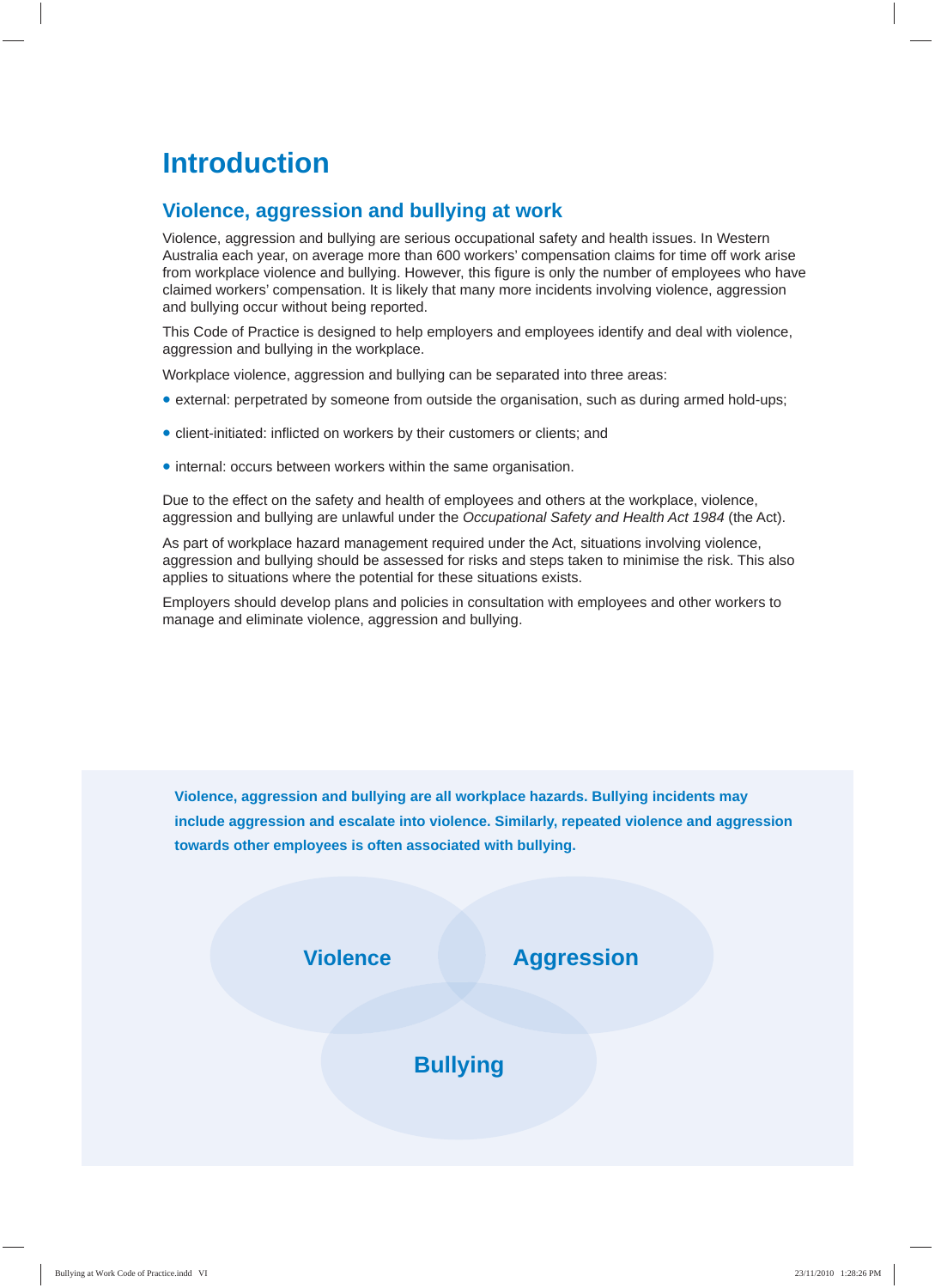## **Part 1 Violence and aggression at work**

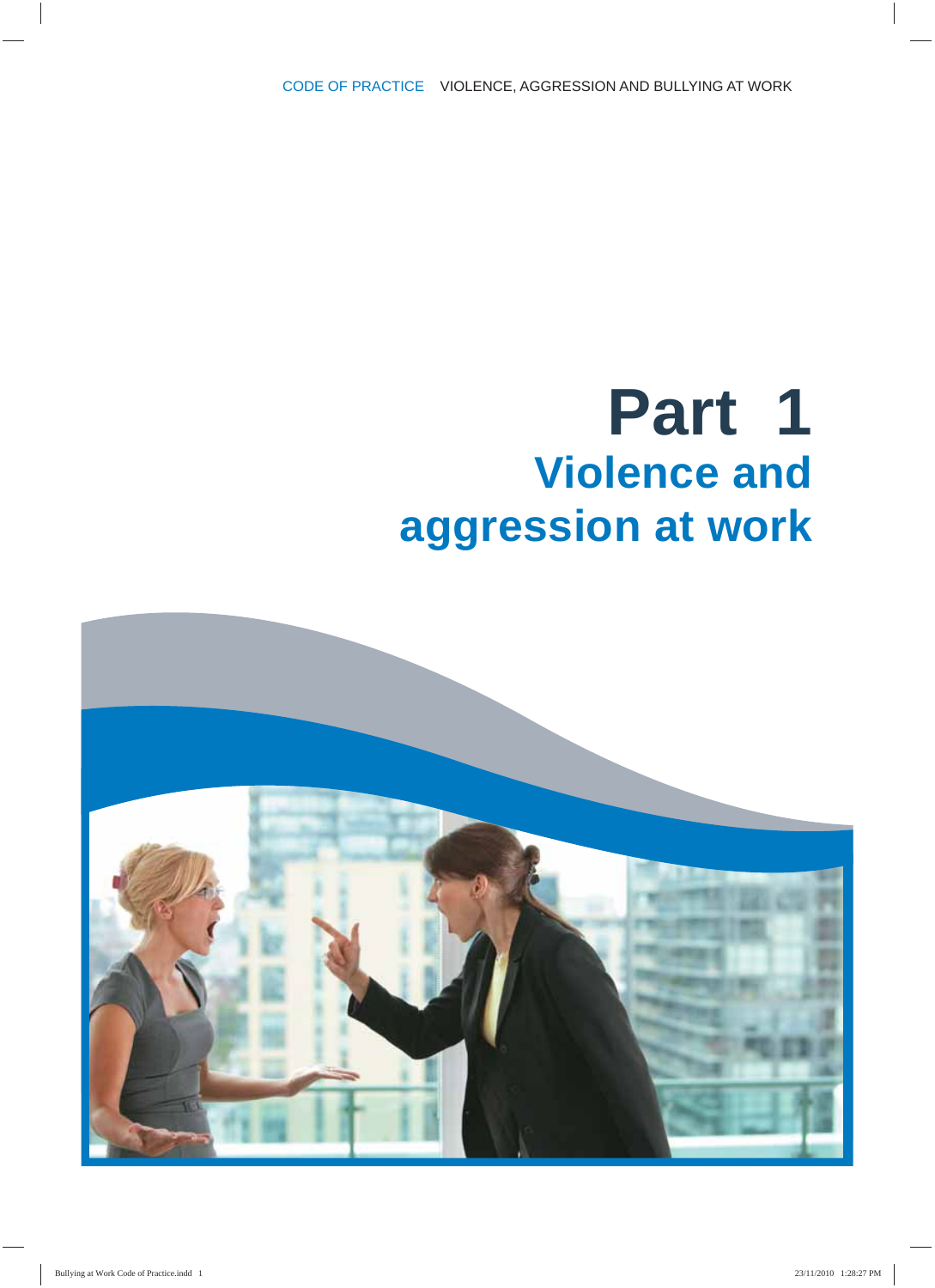#### **1. What is violence and aggression?**

Workplace violence and aggression are actions or incidents that may physically or psychologically harm another person. Violence and aggression are present in situations where workers and other people are threatened, attacked or physically assaulted at work.

Due to the effect on the safety and health of employees and others at the workplace, violence and aggression are unlawful under the Act.

Violence or aggression in the workplace can be harmful to organisations as well as individuals, resulting in:

- reduced efficiency, productivity and profitability;
- increased absenteeism:
- increased staff turnover;
- increased counselling and mediation costs;
- increased workers' compensation claims; or
- possible legal action.

#### **1.1 Who is at risk?**

All workers and other people at workplaces are potentially at risk of experiencing some form of violence or aggression.

Internal violence can occur between staff members and may involve managers and supervisors or coworkers. People from different cultural backgrounds, people with different religious or political views, and apprentices or trainees may be particularly at risk.

Some examples of workers at risk of external and client-initiated violence and aggression are people who:

- handle cash, drugs or valuable merchandise;
- work in service industries:
- work in the justice system;
- work in schools and other education facilities;
- work in retail outlets;
- work at or near premises licensed to sell alcohol;
- work alone:
- have limited comprehension of English;
- have limited communication skills; or
- are new workers.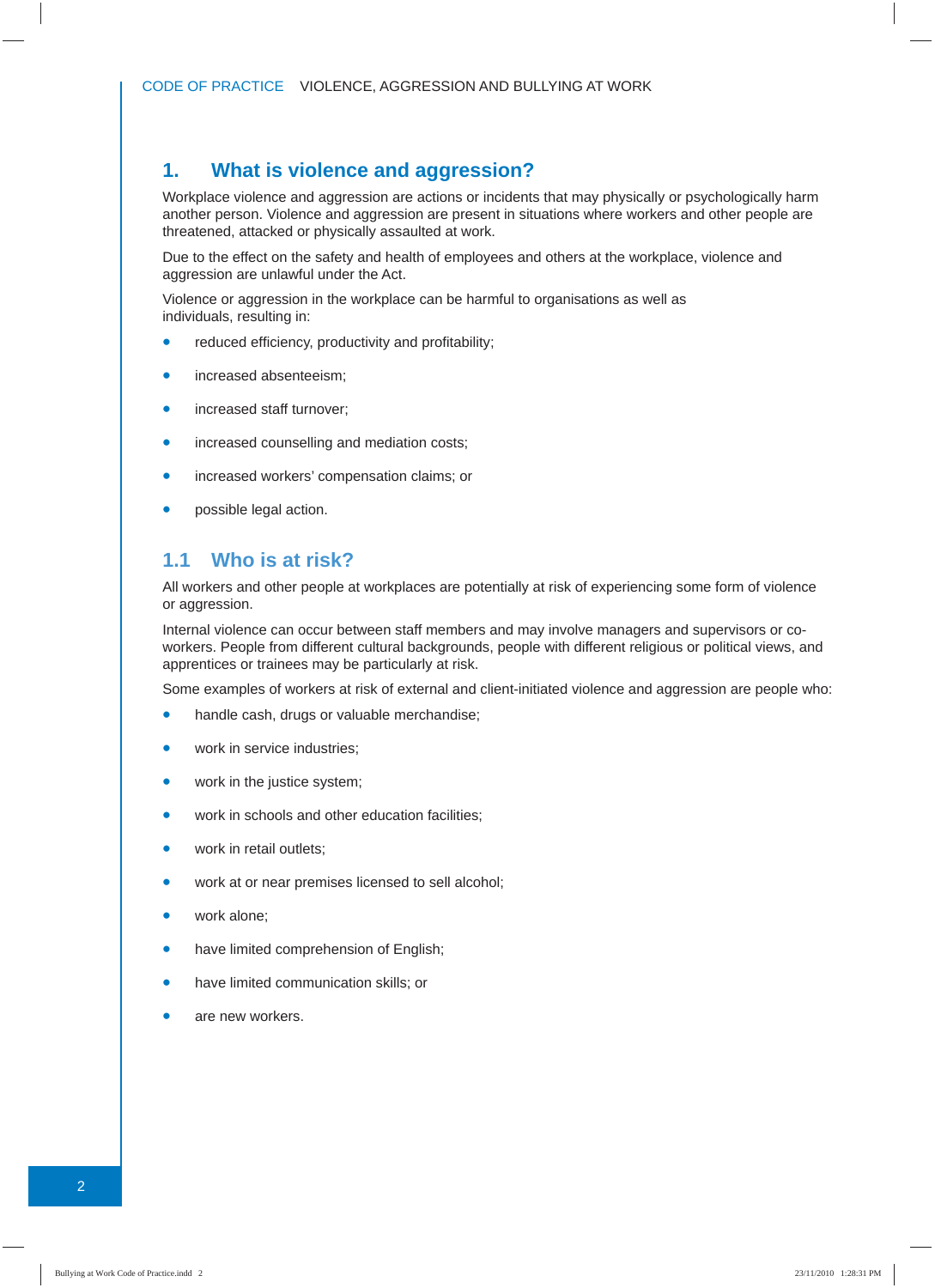#### **1.2 Why is it important to reduce the risk of violence and aggression?**

Violence and aggression are workplace hazards. They may cause physical and psychological injury or harm and may result in permanent disability or death. There can also be considerable direct and indirect costs for the organisation, including lost productivity while people are not working, repairing property damage, medical and legal expenses.

Employers have a responsibility to protect workers and other people in the workplace from situations that may cause injury or harm.

The Act contains general duties and responsibilities placed upon people to ensure their own safety at work, and that of others who are at the workplace or who might be injured by the work.

The Act and the Occupational Safety and Health Regulations 1996 (the Regulations) should be read in conjunction with this Code of Practice. The general requirements of the Act are set out in **Appendix 1.**

**Violent or aggressive behaviour can attract criminal charges, and can also be unlawful under State and Federal Equal Opportunity Legislation.**

#### **2. What should employers do?**

Because it can affect the safety and health of workers, violence and aggression should be treated like any other hazard.

Senior management should provide positive role models and strong leadership to address violence and aggression.

A preventative approach can be adopted towards violence and aggression in the workplace. However, it is equally important to establish a systematic response to violence and aggression that does occur.

| <u>wie it a tenene empleyere enem mie te preferiente repetiente te menuell</u><br>involving violence and aggression. |                                |
|----------------------------------------------------------------------------------------------------------------------|--------------------------------|
| <b>Prevention</b>                                                                                                    | <b>Responding to incidents</b> |
| Consult with workers and safety and<br>representatives                                                               | Response planning              |
| Develop a prevention plan                                                                                            | Immediate response             |
| Manage the hazard                                                                                                    | Recovery and review            |
| Provide information and training                                                                                     | <b>Emergency procedures</b>    |
| Monitor effectiveness of action taken                                                                                |                                |

## **Table 1: Actions employers should take to prevent and respond to incidents**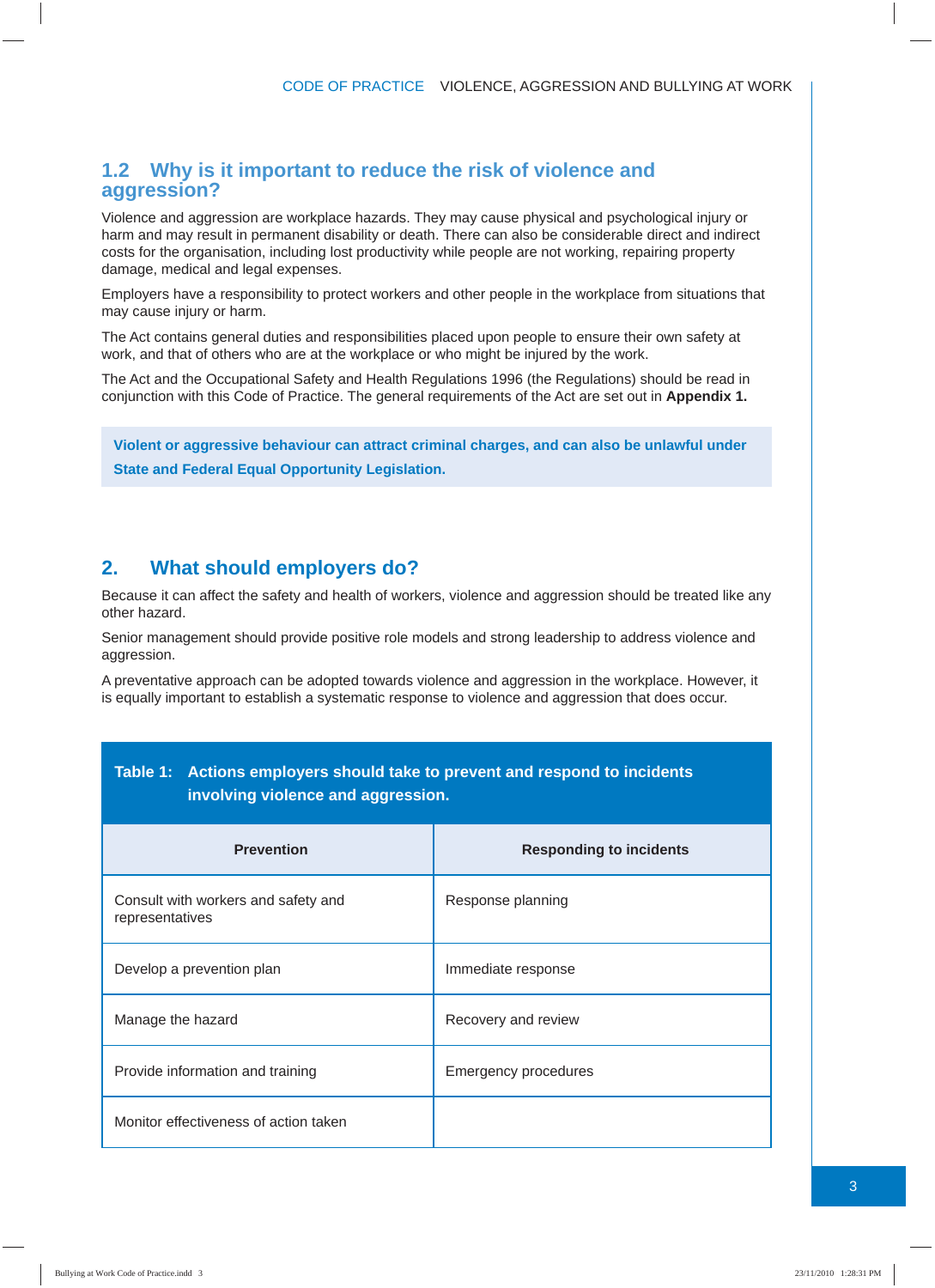#### **3. Prevention**

#### **3.1 Consult with workers and safety and health representatives**

Discussion between employers, workers and their representatives is important for the successful implementation of violence and aggression prevention policies and programs.

The methods of consultation may vary from one workplace to another. Where safety and health representatives and/or safety and health committees exist in the workplace, they are a formal means to exchange information and ideas. A more informal approach can be employed where no formal structures exist. This may involve workplace meetings, surveys, and direct discussion with workers. It may also be necessary to consult with specialists in security or violence prevention.

More information can be found in **Appendix 4:** Other sources of information.

#### **3.2 Develop a prevention plan**

A plan to prevent and eliminate violence and aggression in the workplace should be developed by employers in consultation with workers and safety and health representatives.

The plan should include a violence and aggression prevention and management policy. The policy can be developed on its own, or may be included in an occupational safety and health policy. Workplace violence and aggression could also be addressed in the Equal Employment Opportunity (EEO) policy or a workplace behaviour policy.

**Workers should be aware of policies and the need to follow them in performing their jobs.**

The approach may vary but the following steps should be included in the prevention plan to ensure that the organisation systematically works through problems that may exist:

- consult with workers and safety and health representatives and committees;
- manage the hazard;
- provide procedures for responding to incidents;
- provide information and training; and
- monitor the effectiveness of action taken.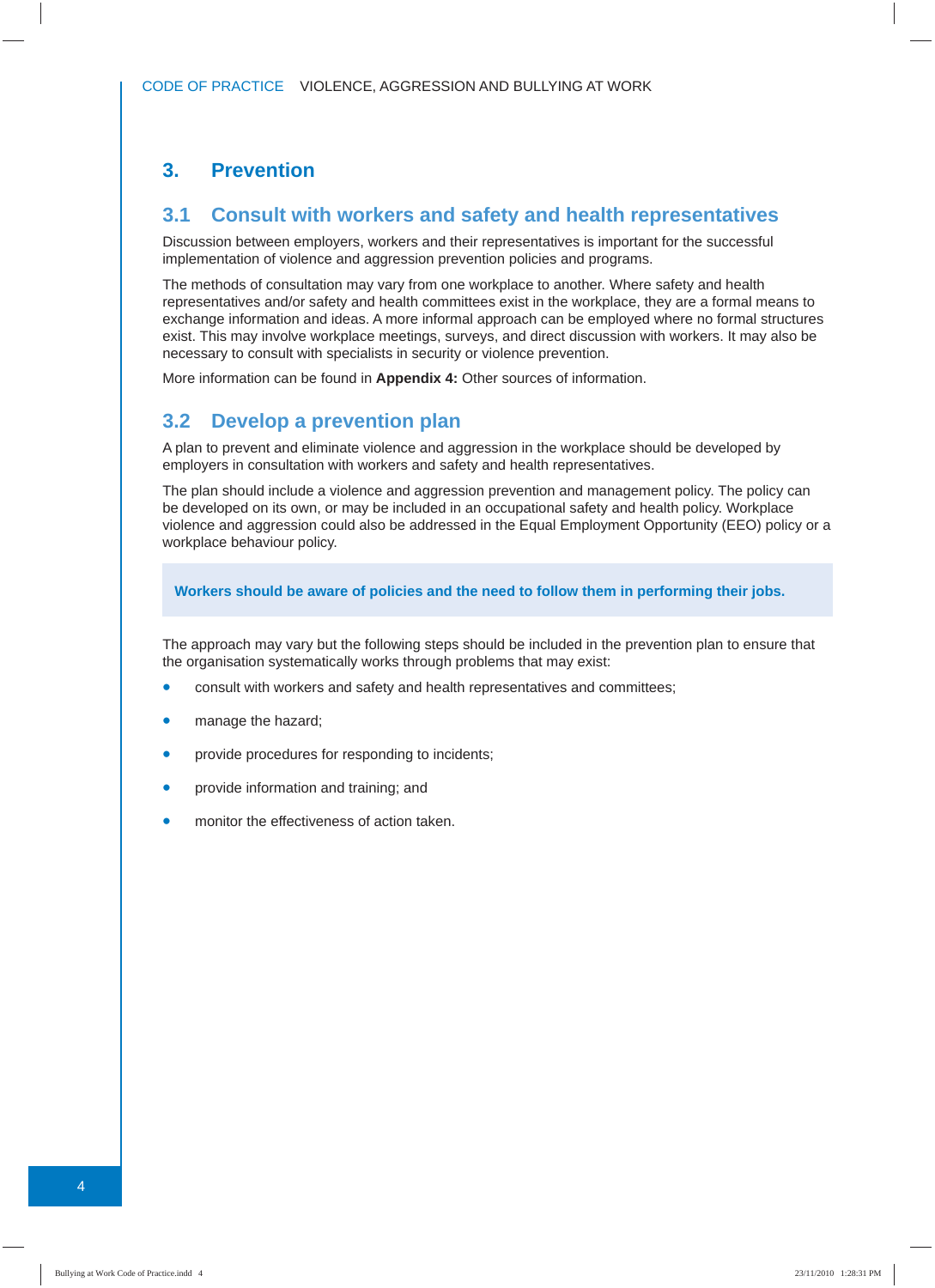#### **3.3 Manage the hazard**

Employers have a duty to ensure, as far as practical, that workers and other people at the workplace are not exposed to hazards. They can do this by identifying hazards and assessing and controlling risks.

More information can be found in the WorkSafe publication *The First Step.*

Figure 1 shows that hazard management is a continual process that does not end with the implementation of controls. The following sections describe each step.



**Figure 1: Hazard management**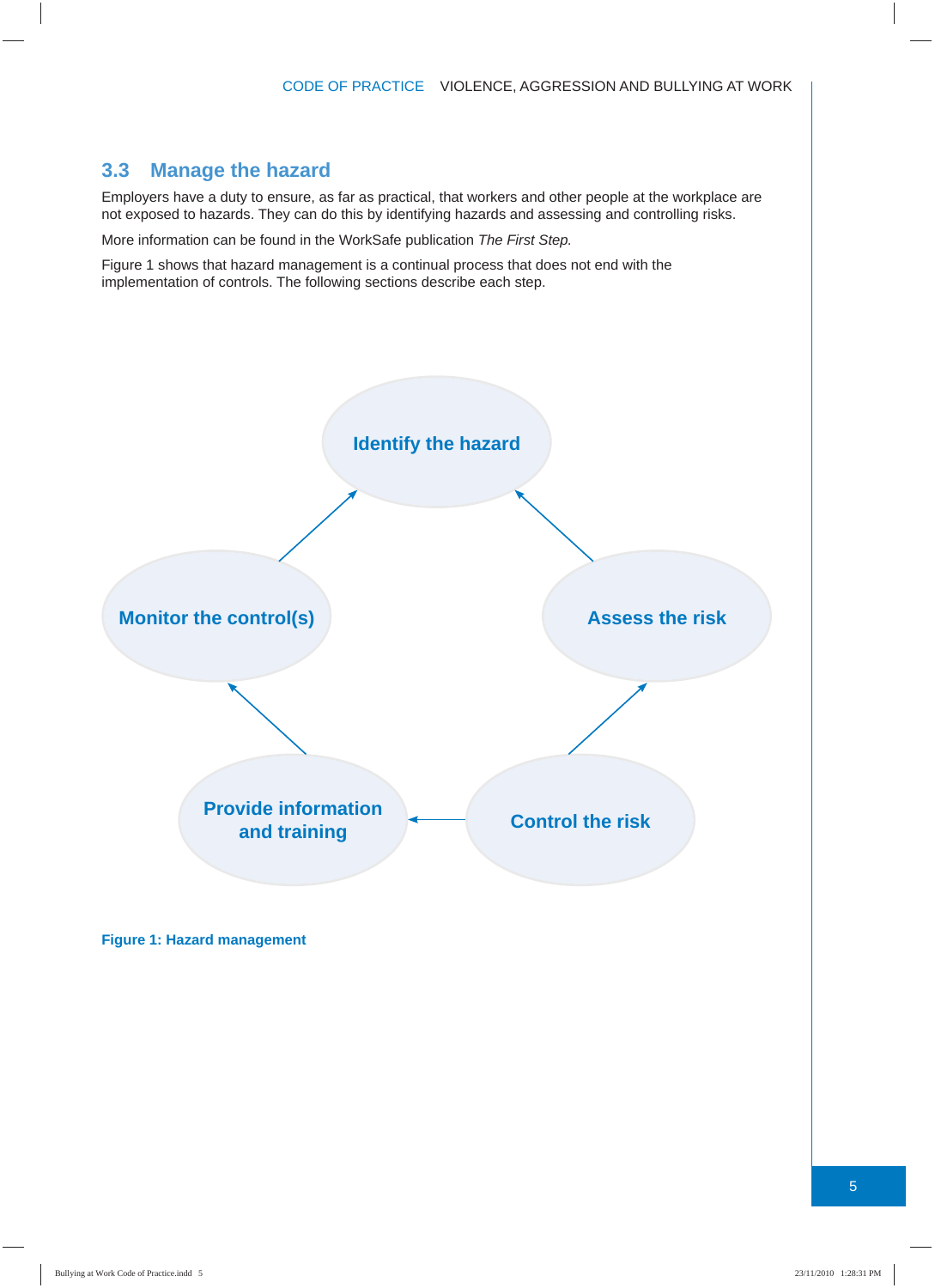#### **3.3.1 Identify the hazard**

The first stage in the hazard management process is to identify hazards. Employers should establish whether violence or aggression exists in their workplace or whether there is the potential for them to occur, then identify situations where workers and other people at the workplace may be physically or psychologically harmed by violent or aggressive behaviour.

There are a number of ways to identify potential situations that may cause an injury or harm. Choosing an appropriate process or procedure for identifying hazards will depend on the nature of the work environment and the specific hazards involved. Examples include:

- talk to people who have experience with workplace violence and aggression;
- encourage workers to communicate their feelings concerning workplace violence and aggression;
- conduct surveys (in confidence) ask about incidents that have caused discomfort and situations that had the potential to become more violent;
- establish an incident reporting system if there is not one already in place;
- review incidents, disputes and grievances;
- identify potential triggers for violence and aggression;
- check accident reports, injury records or client histories to find out about previous incidents;
- conduct workplace inspections;
- review working arrangements, eg working alone, contact with public, working after hours;
- review absenteeism and sick leave records; and
- if appropriate, seek advice from people with security knowledge.

A hazard identification worksheet may assist in identifying violence and aggression problems.

An example hazard identification worksheet at the end of this section shows how one hazard identification exercise can cover workers and other people who may be at a workplace. The example is a video store and the people involved are workers and customers. However, the same worksheet format could be used for any workplace.

A checklist is also provided to help identify the potential for violence and aggression in the workplace.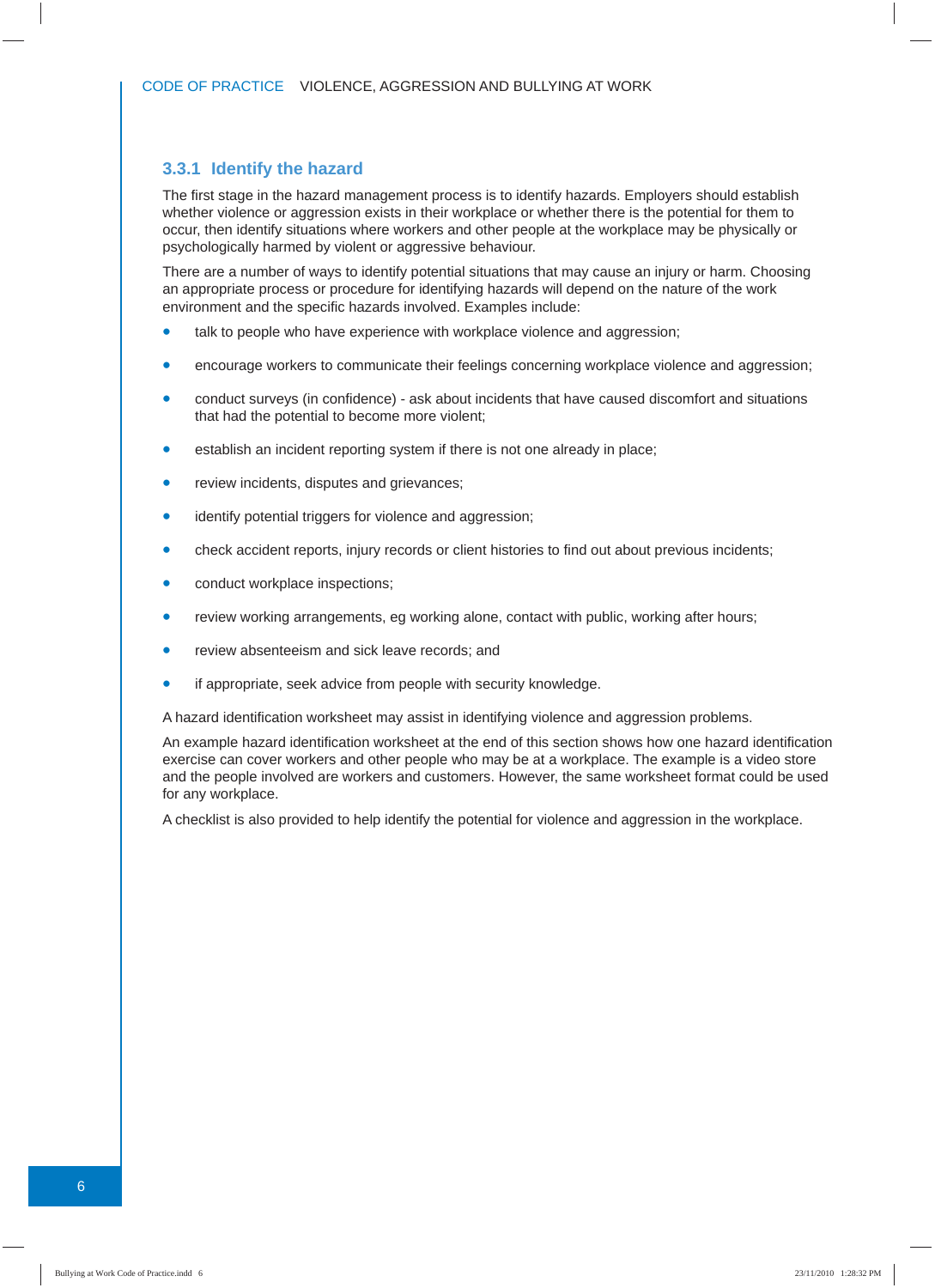#### **3.3.2 Assess the risk**

The second stage in the hazard management process is to assess the risks of injury or harm occurring. The risk assessment is a way of prioritising the hazards to be addressed. This involves looking at the chance or likelihood of violence or aggression occurring and, if it does occur, the extent of any harm or injury, ie the consequences.

It is necessary to make decisions about whether something should be done and if so, the type of action to be taken. If something can be done to fix a problem, it should be dealt with immediately, and the relevant people should be informed of any action taken.

To determine the level of risk, use the following steps:

- 1. Gather information about each identified hazard.
- 2. Work out the likelihood of injury or harm occurring consider how many people are likely to be exposed to each hazard and for how long. Take into account different situations/conditions that may exist in the workplace that could increase risk.
- 3. Assess the consequences. Use the information you have gathered to assess the potential consequences of each hazard.
- 4. Rate the risk, by using the risk rating table (Table 2) to work out the level of risk associated with each hazard. The risk rating table is a generic model and can be used for all hazards, including violence or aggression. The table shows how consequences and likelihood of injury are compared to derive the level of risk.

| Table 2: Risk rating table                                        |                                              |                                                    |                                    |                                       |
|-------------------------------------------------------------------|----------------------------------------------|----------------------------------------------------|------------------------------------|---------------------------------------|
|                                                                   | Consequences of any injury or harm to health |                                                    |                                    |                                       |
| <b>LIKELIHOOD OF</b><br><b>INJURY OR HARM TO</b><br><b>HEALTH</b> | Insignificant:<br>eg no injuries             | Moderate:<br>eg first aid/<br>medical<br>treatment | Major:<br>eg extensive<br>injuries | <b>Catastrophic:</b><br>eg fatalities |
| <b>Very likely</b>                                                | High                                         | <b>Extreme</b>                                     | <b>Extreme</b>                     | <b>Extreme</b>                        |
| Likely                                                            | Moderate                                     | <b>High</b>                                        | <b>Extreme</b>                     | <b>Extreme</b>                        |
| <b>Moderate</b>                                                   | Low                                          | <b>High</b>                                        | <b>Extreme</b>                     | <b>Extreme</b>                        |
| <b>Unlikely</b>                                                   | Low                                          | Moderate                                           | High                               | Extreme                               |
| Highly unlikely (rare)                                            | Low                                          | Moderate                                           | <b>High</b>                        | High                                  |
| $Extreme = immediate action$                                      |                                              |                                                    |                                    |                                       |

7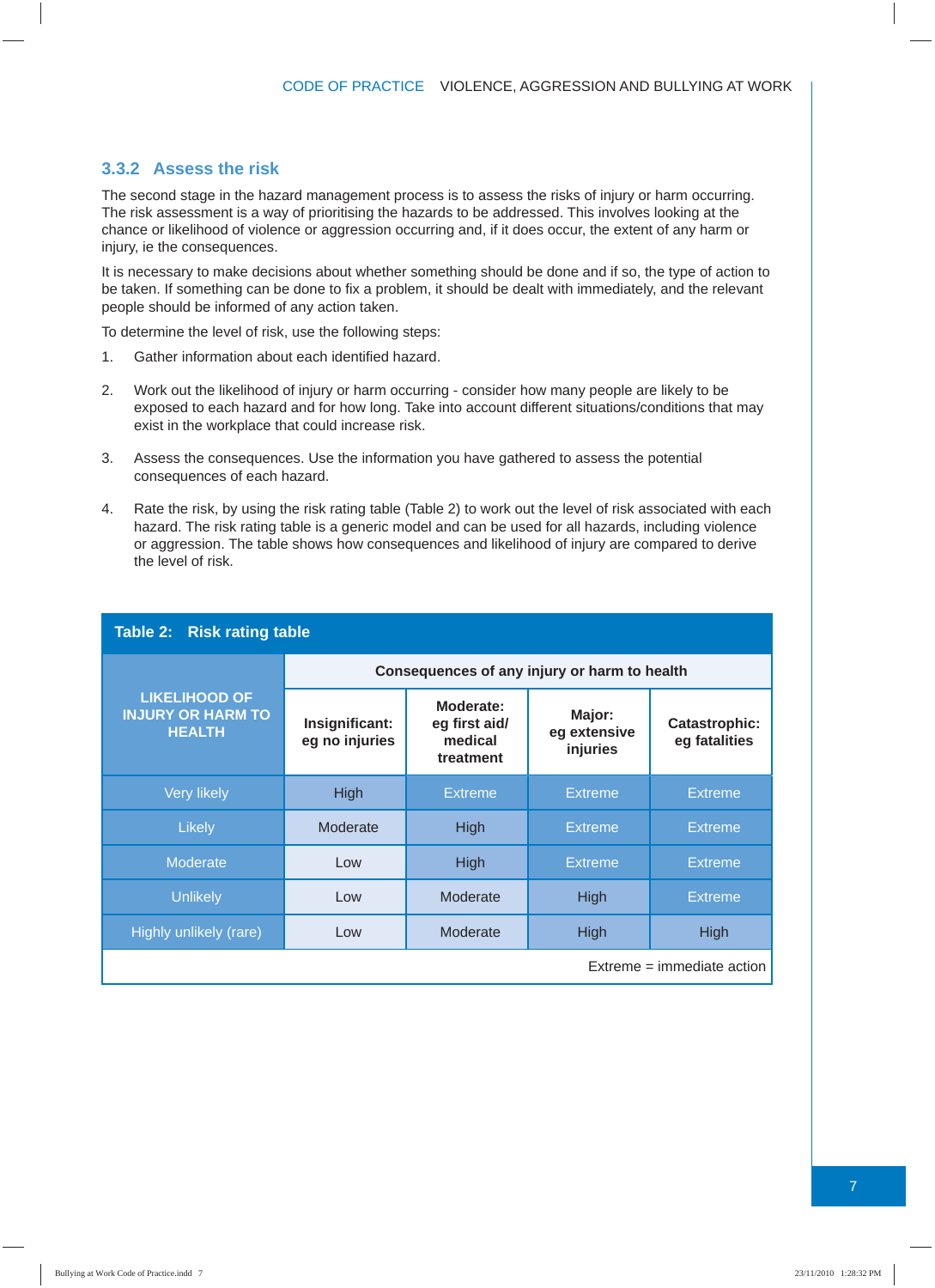#### **3.3.3 Control the risk**

The third stage is to implement control measures to eliminate or reduce the risk of a person being injured or harmed, and to ensure those measures are monitored and reviewed on an ongoing basis.

This means taking action to prevent the injuries and psychological harm that may result from workplace violence or aggression.

There is a preferred order of control measures ranging from the most effective to the least effective in eliminating or reducing the risks of injury or harm. This is outlined in Table 3.

#### **A range of controls may be used together to reduce risk to an acceptable level.**

#### **Table 3 Preferred order of control measures to eliminate or reduce the risk of injury or harm Elimination -** removing the hazard or hazardous work practice from the workplace. This is the most effective way to make the workplace safer. Always try to get rid of the hazard completely by changing the system of work. Example: Direct payment of money into an account to reduce the amount of cash on the premises. Most effective control measure **Substitution -** substituting or replacing a hazard or hazardous work practice with a less hazardous one. If you cannot eliminate the hazard, try to replace the work process with something less hazardous. Example: Accepting non cash payments. **Isolation -** isolating or separating the hazard or hazardous work practice from people involved in the work or people in the general work area. Where appropriate, make changes to the workplace or to equipment to reduce the risk of injury or harm. Example: Physical barriers or administrative procedures to protect staff. **Engineering control -** if the hazard cannot be eliminated, substituted or isolated, an engineering control is the next preferred measure. Design the building or structure to provide for safe systems of work. Example: Install security or redesign waiting areas. **Administrative control -** make changes to the way work is organised to reduce the risk of injury or harm. Example: Train staff to deal with conflict and establish communication channels. **Personal protective equipment -** personal protective equipment (PPE) should be used to provide greater protection for the worker or as a temporary measure whilst other risk controls are being organised. PPE should not be the only control as it is the least effective way of dealing with hazards. PPE should be used in combination with other methods to reduce risk. Example: Personal alarms. Least effective control measure

For more information refer **Appendix 2:** Hierarchy of controls relating to violence and aggression.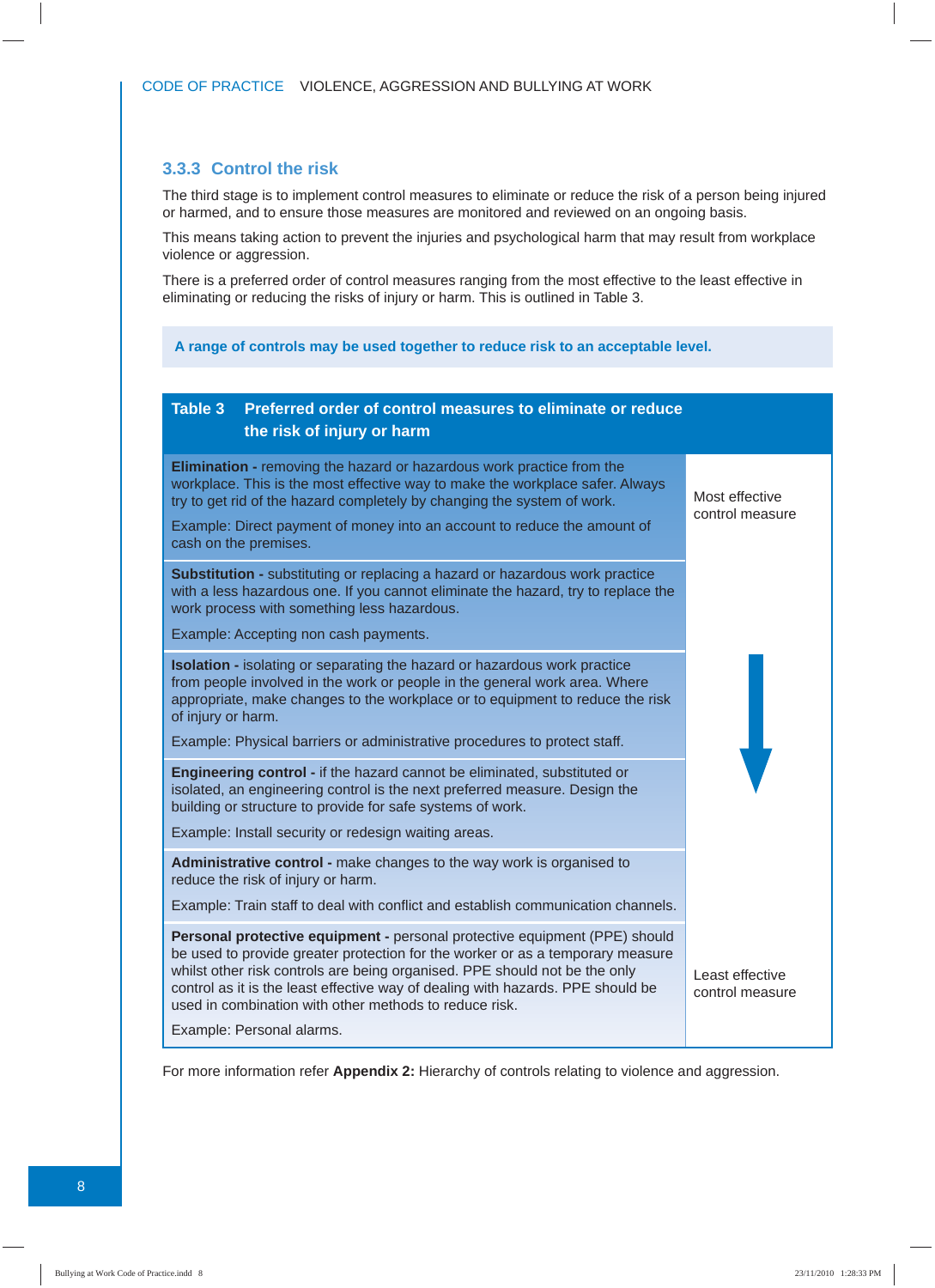#### **3.4 Provide information and training**

Employers, in collaboration with safety and health representatives, should make information on workplace violence and aggression available to all workers, supervisors and managers. This information should also be included in induction training for new employees.

If necessary, information should be provided in languages other than English.

Information does not have to be technical or overly detailed, its main purpose is to raise awareness of the issues associated with workplace violence and aggression.

Training may be formal, informal or on the job.

Workers should be trained to follow the safety procedures that are in place to reduce the risk of workplace violence and aggression. Training is essential if each job is to be done safely taking into account the duties and functions of each worker so they are provided with the necessary skills and knowledge to work safely.

There may be times when workers will have to assess the level of risk in a particular situation and choose the most appropriate procedure. Workers should be trained to make reasonable decisions in the circumstances and to balance the actions needed to maintain their own safety and the safety of others who may be in their care.

It is not sufficient to train workers to respond to violent incidents and hope they apply it when they return to their workplaces. The training should be evaluated to ensure workers have acquired the skills they need to work safely.

Supervisory and management personnel should receive appropriate training so that supervision can be provided on the job to reinforce skills learned in the training courses and to ensure each worker continues to put them into practice. Managers and supervisors should analyse reported incidents to work out whether additional training or information should be provided to workers.

More information is available at **Appendix 4:** Other sources of information.

#### **Information to staff could include:**

- the nature and causes of workplace violence and aggression in their organisation or industry sector, including potential triggers;
- suggested measures to prevent such problems occurring, and best practices for their reduction and elimination;
- gender, cultural diversity and discrimination issues;
- the laws and regulations covering violence and aggression, both specifically and generally;
- how to raise concerns and how they will be addressed; and
- the services available to assist victims of workplace violence and aggression.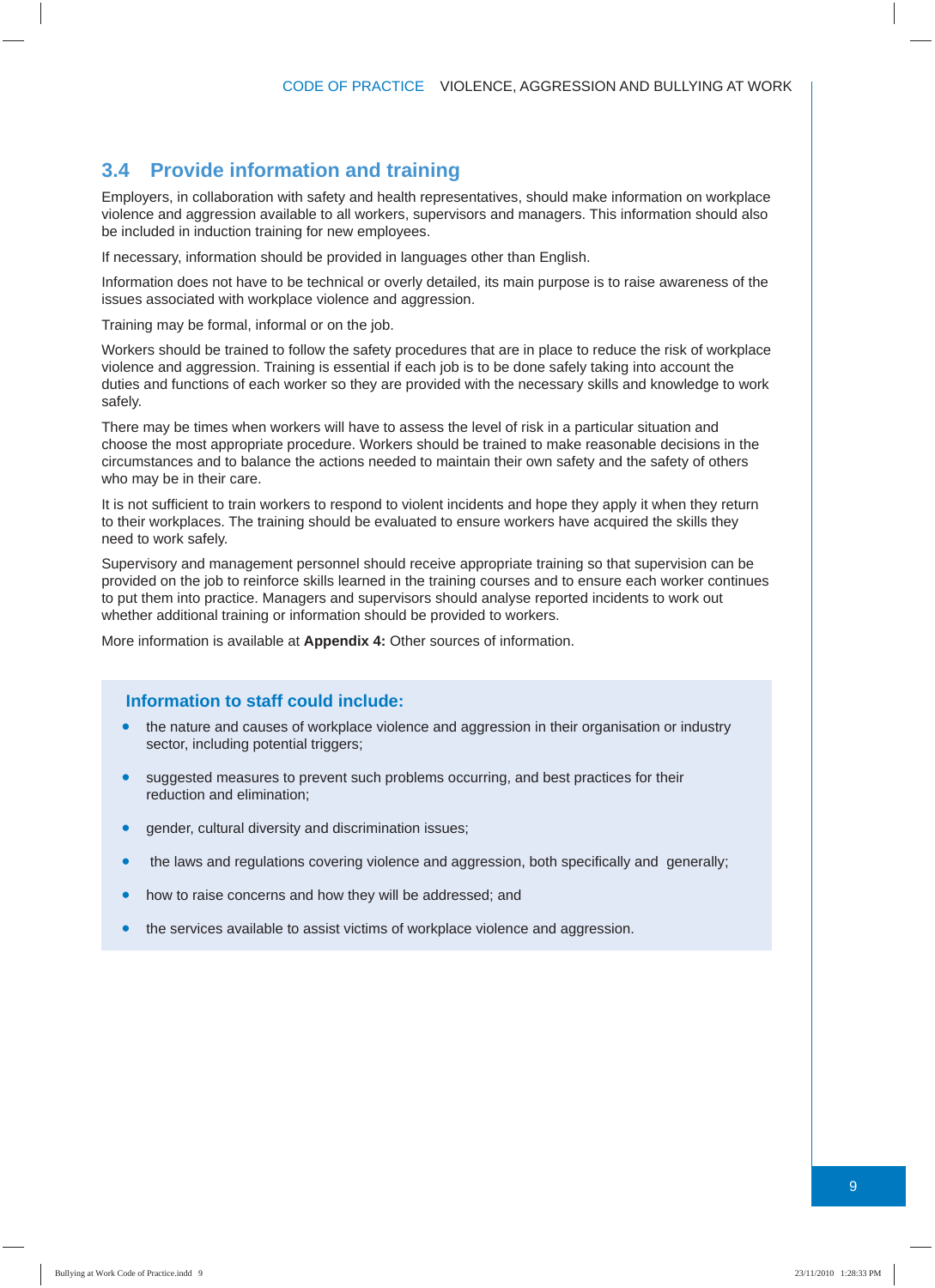#### **3.5 Monitor the effectiveness of action taken**

The violence prevention plan and hazard management procedures should be regularly evaluated to ensure that they remain appropriate and actually prevent violence and aggression at the workplace. Monitoring and evaluation should be carried out in consultation with workers and their representatives.

Workplaces are usually constantly changing environments with new hazards being introduced. Hazard management should be conducted as an ongoing process, using information gained from reviews.

Once the prevention plans are established they should be periodically reviewed, either to specifically monitor violence and aggression, or as part of the overall process of reviewing safety management and risk assessments.

There should also be ongoing analysis of reported incidents to work out whether additional measures such as training or information should be provided to workers.

#### **4. Responding to incidents**

The management of workplace violence and aggression incidents can be separated into three phases, "before, during and after" as outlined in Table 4.

|               | Table 4: Responding to incidents |                                                                                          |
|---------------|----------------------------------|------------------------------------------------------------------------------------------|
| <b>BEFORE</b> | Planning and implementation      | Plan to eliminate or reduce the impact<br>of workplace violence.                         |
|               |                                  | Introduce measures to reduce risk.                                                       |
| <b>DURING</b> |                                  | Follow the plans and procedures that<br>are in place.                                    |
|               | Immediate response               | Take action to contain violent<br>incidents.                                             |
|               | Recovery and review              | Restart the work processes.                                                              |
|               |                                  | Return things to normal as soon as<br>possible.                                          |
| <b>AFTER</b>  |                                  | Provide support and counselling to<br>workers to minimise the impact of the<br>incident. |
|               |                                  | Review violent/aggressive incidents to<br>identify areas in need of improvement.         |

#### **4.1 Response planning and implementation**

A systematic approach is needed to establish safe systems of work so workplace violence and aggression is well controlled if it occurs. Preventing violence and aggression in the workplace is the best way of ensuring workers and others at the workplace are not harmed. However, it may not be possible to completely eliminate or reduce risk associated with all situations where violence and aggression could occur.

When aggression or a violent incident occurs in a workplace, ideally the planning should result in a wellcoordinated response, with agreed procedures followed in accordance with the training provided. The response plan should also include reporting and investigation procedures.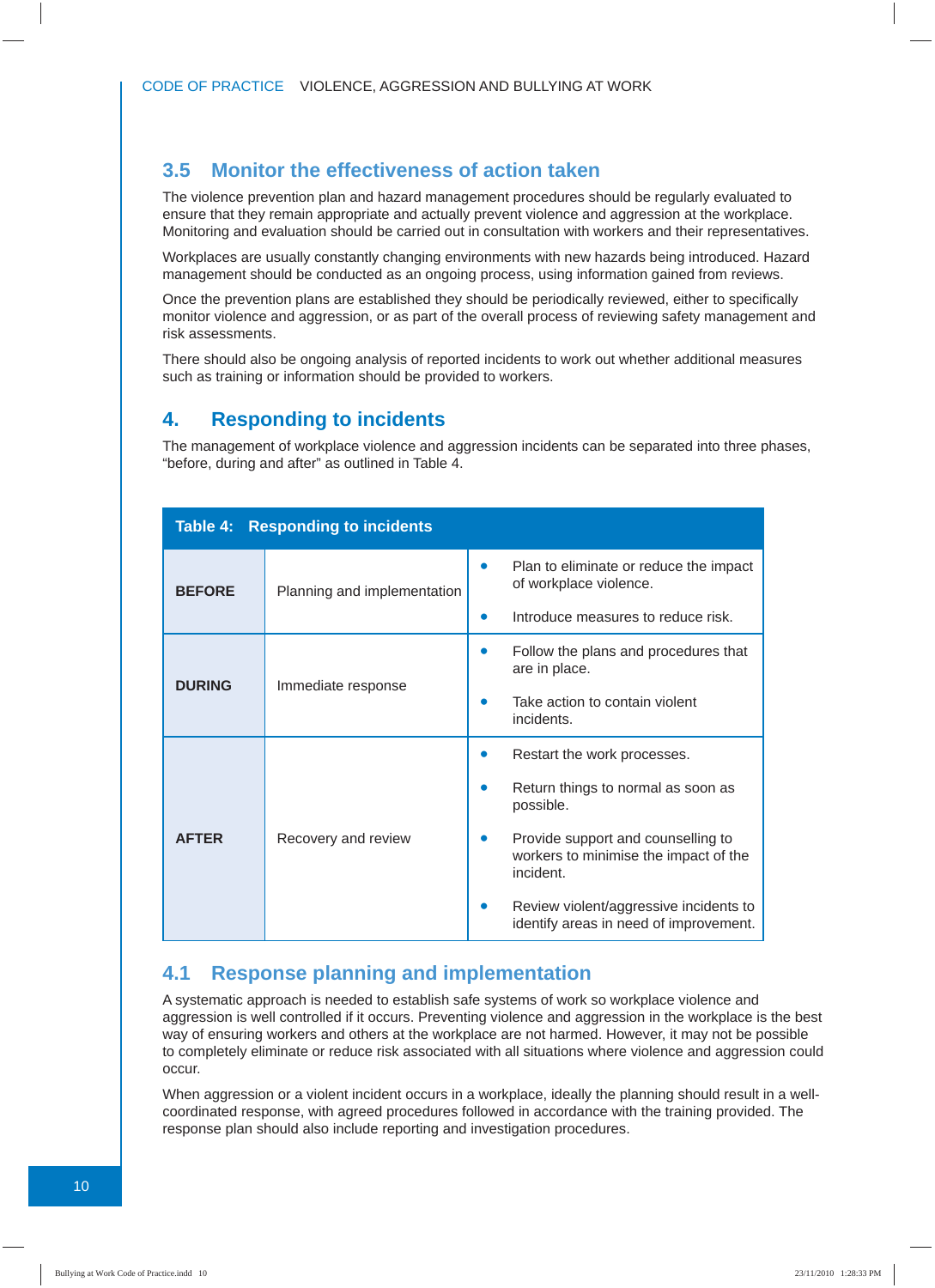#### **4.2 Immediate response**

Individual reactions to workplace violence and aggression can continue for a long time after the incident. If the incident and workers' reactions are not actively managed, the impact of the incident on the organisation and the individual can be more damaging. It is essential that there are procedures to be followed for an effective immediate response that controls and defuses the situation.

When violent incidents occur, workers should know who has the authority to take charge of the situation. That person should be trained to coordinate the response, including taking care of workers who may be injured, in shock or affected by the incident in other ways.

The main focus of worker assistance is to provide immediate psychological first-aid and support. General arrangements, such as allocating a safe place to retreat to, controlling media access to workers, providing communication with families and arranging transport home are also important to relieve the immediate pressure on workers.

Assistance should be available as part of the immediate response and the recovery phase of violent or aggressive incidents to minimise the effects of trauma. While support services should be available to people who are affected by workplace violence or aggression, people vary in the way they react to certain situations and may not require these services.

**Physical assault or the threat of physical harm of any form is a criminal act. If a criminal act has been committed, the appropriate response is a direct complaint to the police.** 

#### **4.3 Recovery and review**

The recovery phase deals with returning the workplace to normal operations after the immediate impact of the violent incident has passed.

At this point:

- the workplace should have been made safe;
- first aid and medical assistance arranged as necessary;
- immediate support provided for affected workers; and
- the situation should be under control.

In this phase, plans previously agreed should be implemented as quickly and efficiently as possible to reduce the risk of long-term problems. Actions during the recovery phase may include:

- providing clear information to all workers about the action that will be taken;
- providing ongoing psychological first-aid and support services for workers and their families;
- allowing workers time to recover and manage early return to work (where possible) as part of the recovery process;
- providing advice on reporting and workers compensation arrangements as appropriate;
- investigating the incident and review safety management to reduce the risk of injury or harm in the future;
- ensuring reporting and investigation procedures are carried out in consultation with safety and health representatives.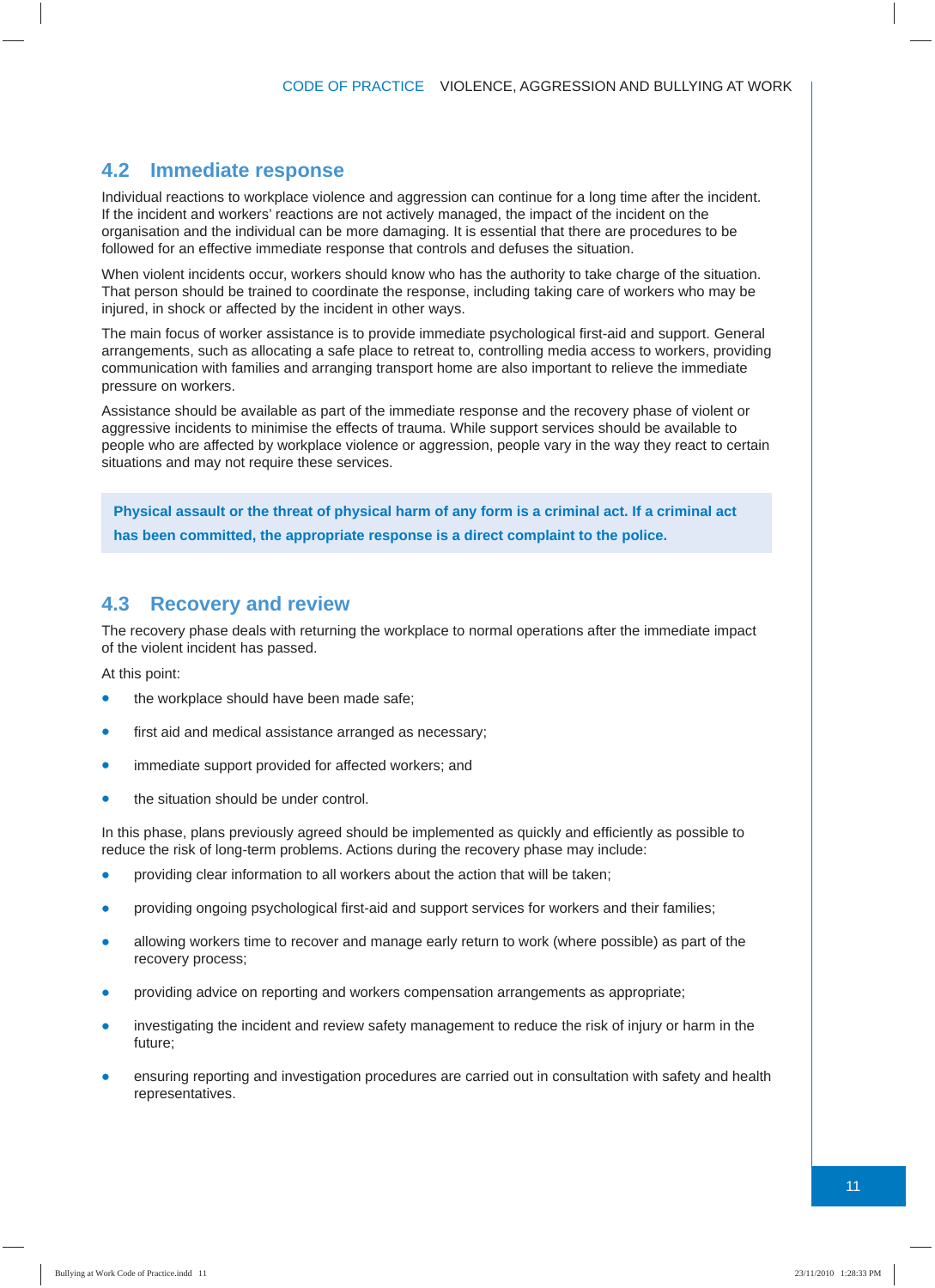#### **4.4 Emergency procedures**

An emergency management system should be in place. The management of an incident that results in workplace violence and aggression should be a part of a response system set up to deal with emergencies of all kinds.

Emergency planning should aim to:

- reduce the level of risk to lives, property and the environment;
- control any incident and reduce its impact on the workplace;
- provide information on emergency procedures; and
- provide induction and training in the emergency procedures.

Set up effective communication systems to be used in an emergency. This is especially important for people who work alone and those requiring rapid assistance.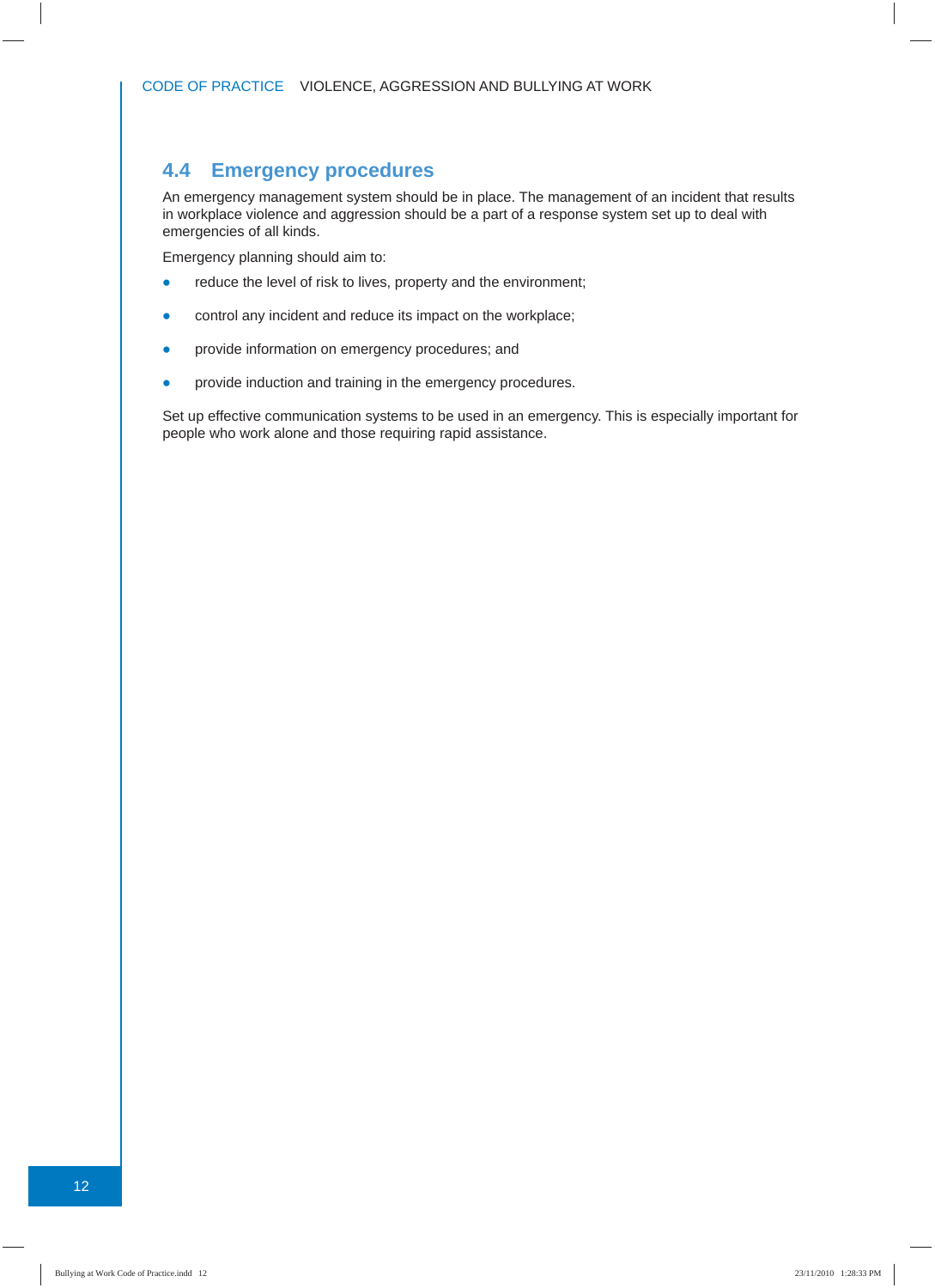|                          | <b>HAZARD IDENTIFICATION AND RIS</b>                                  |                                                                                                                                  | <b>KASSESSMENT FORM</b>                                                                                                                       |                                                       |                                                                        |                                                               |
|--------------------------|-----------------------------------------------------------------------|----------------------------------------------------------------------------------------------------------------------------------|-----------------------------------------------------------------------------------------------------------------------------------------------|-------------------------------------------------------|------------------------------------------------------------------------|---------------------------------------------------------------|
|                          | be required, depending on the circumstances of individual workplaces. |                                                                                                                                  | Note: this is an example only and may not address all the hazards for these work activities at a specific site. A combination of controls may |                                                       |                                                                        |                                                               |
|                          | Name of Organisation: Late Night Video Store                          |                                                                                                                                  |                                                                                                                                               | Information collected by: J. Smith - Staff Supervisor |                                                                        | Date: 2 April 2006                                            |
|                          | Task and location                                                     | Hazards                                                                                                                          | People affected                                                                                                                               | How often                                             | Comments                                                               | risk assessment<br>(record when<br>Level of risk<br>complete) |
| $\overline{\phantom{0}}$ | Handling cash at the<br>counter                                       | Robbery                                                                                                                          | customers who may<br>All workers and<br>be there                                                                                              | All times                                             | handling & alert<br>Check cash<br>procedures                           | Extreme                                                       |
| $\mathbf{\Omega}$        | Serving customers<br>at front counter                                 | abused and suffer<br>Counter staff &<br>customers nearby<br>physical violence<br>maybe verbally<br>from customers                | customers who may<br>All employees and<br>be there                                                                                            | All times                                             |                                                                        | Extreme                                                       |
| က                        | customers from pub<br>Handling drunken<br>next door                   | Verbal abuse and<br>physical violence<br>from customers                                                                          | As above                                                                                                                                      | Sometimes around<br>pub closing time                  |                                                                        | High                                                          |
| 4                        | Maintaining rosters<br>customer service<br>and managing<br>staff      | Customer service<br>too slow resulting<br>pressure on staff<br>$\frac{1}{\alpha}$<br>in unreasonal<br>and irritated<br>customers | customers waiting<br>Counter staff and<br>for service                                                                                         | Peak times                                            | when a worker is off<br>Need to move staff<br>to front counter<br>sick | High                                                          |
| 5                        | rostered at night<br>One person                                       | Robbery                                                                                                                          | Night shift workers                                                                                                                           | After dark                                            |                                                                        | Extreme                                                       |
| ဖ                        | Handling cash in the<br>office                                        | Robbery                                                                                                                          | As above                                                                                                                                      | Especially in quiet<br>times                          | Need to review<br>procedures                                           | Extreme                                                       |
| $\overline{ }$           | Shoplitting                                                           | Physical violence<br>caught in the act<br>φ<br>if offenders ar                                                                   | Worker who<br>apprehends<br>offender                                                                                                          | At irregular times                                    |                                                                        | Extreme                                                       |
|                          |                                                                       |                                                                                                                                  | This form covers all workers and customers who may be affected by work in the video store.                                                    |                                                       |                                                                        |                                                               |

#### **5. Hazard management example**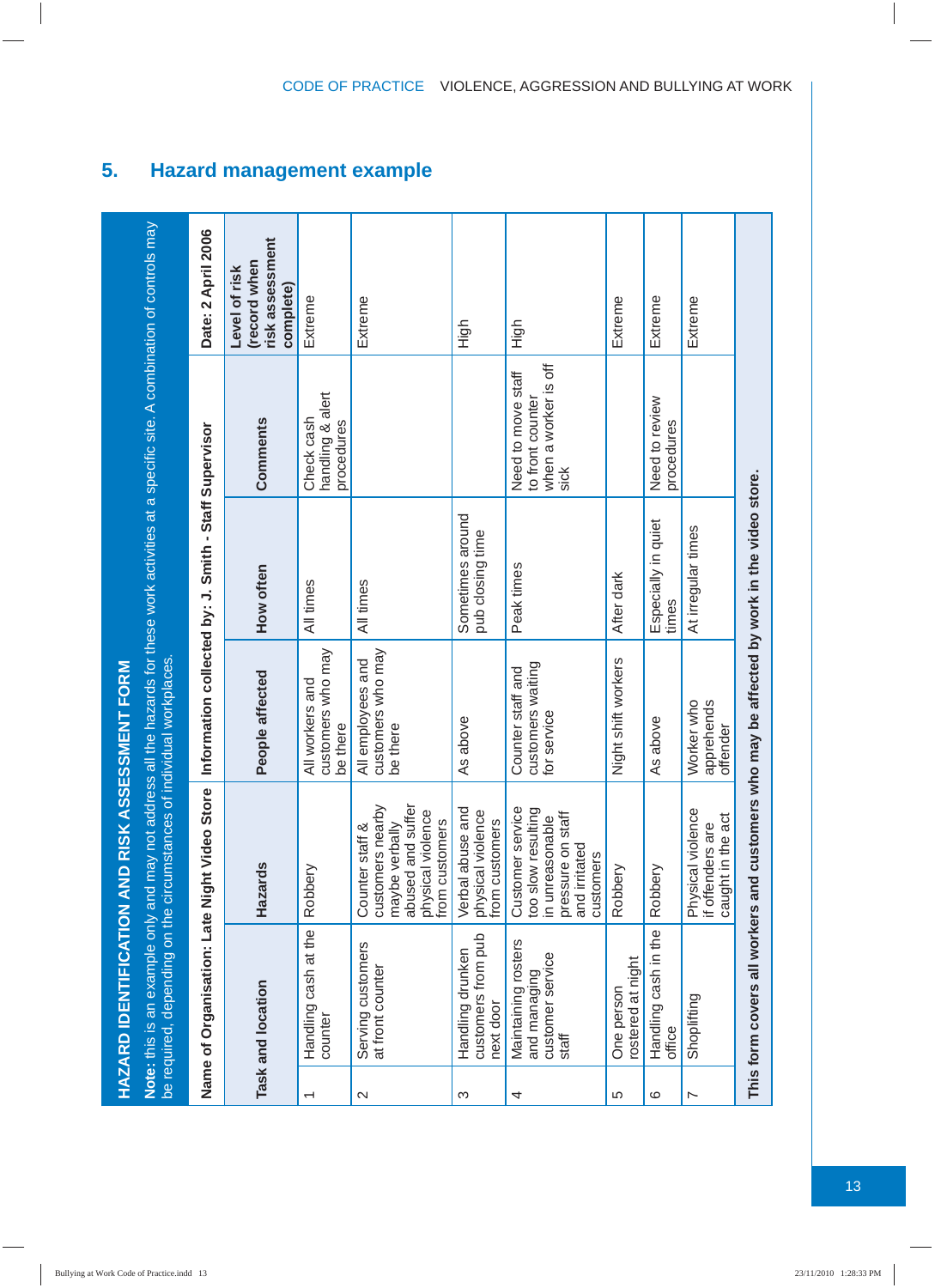| <b>CONTROLLING THE RISK</b>            | The following risk profile summarises the risk assessment and controls for the hazard "handling cash at the counter".                                                    |                                          |                                    |                               |
|----------------------------------------|--------------------------------------------------------------------------------------------------------------------------------------------------------------------------|------------------------------------------|------------------------------------|-------------------------------|
| Location: Late Night Video Store       |                                                                                                                                                                          |                                          |                                    |                               |
| Prepared by: D. Brown                  |                                                                                                                                                                          | Position: J. Smith - Staff<br>Supervisor |                                    | prepared:<br>24/05/06<br>Date |
| Task #: 1                              |                                                                                                                                                                          | Handling cash at the<br>counter          | Hazard: Robbery                    |                               |
| Task Frequency: Very frequently        |                                                                                                                                                                          | Risk level: Extreme                      | Comment: Weapons<br>may be used in | attempts to steal cash.       |
|                                        |                                                                                                                                                                          |                                          |                                    |                               |
| Preferred order of                     | <b>Risk control</b>                                                                                                                                                      | Person responsible                       | Completion                         |                               |
| controls                               | ڥ<br>What can be done to make the job say                                                                                                                                | Who makes sure it<br>happens?            | Date                               | Sign off                      |
| Elimination                            | Do not handle cash - use EFTPOS, credit cards or "store cards"                                                                                                           | D. Brown (manager)                       |                                    |                               |
| Substitution                           | n/a                                                                                                                                                                      |                                          |                                    |                               |
| Isolation                              | Install screens or barriers, such as anti-jump guards                                                                                                                    | D. Brown (manager)                       |                                    |                               |
|                                        | confectionery stands in front of the counter<br>Raise counter height to make jumping over more difficult and increase distance<br>between staff and customers by placing | D. Brown (manager)                       |                                    |                               |
|                                        | Install two sets of electronic doors controlled by staff                                                                                                                 | D. Brown (manager)                       |                                    |                               |
| Engineering                            | Consider the location of the shop in relation to surrounds and factors such as<br>external lighting, other buildings etc                                                 | D. Brown (manager)                       |                                    |                               |
|                                        | Lay out shop so staff can see out into car park and staff can easily be seen from<br>outside eg raise work area for staff                                                | D. Brown (manager)                       |                                    |                               |
|                                        | Fit closed circuit TV cameras                                                                                                                                            | D. Brown (manager)                       |                                    |                               |
|                                        | Restrict "straight through" access by customers eg using planters, displays etc                                                                                          | D. Brown (manager)                       |                                    |                               |
|                                        | Use time-delay drop safes                                                                                                                                                | D. Brown (manager)                       |                                    |                               |
| Administration                         | Watch for and report all suspicious circumstances for further action as necessary                                                                                        | J. Smith (supervisor)                    |                                    |                               |
|                                        | Employ security staff to visit branches at regular intervals to gauge security<br>consciousness and offer advice                                                         | D. Brown (manager)                       |                                    |                               |
|                                        | Appoint a staff member to maintain liaison with the local police crime prevention<br>officer                                                                             | J. Smith (supervisor) &<br>staff member  |                                    |                               |
|                                        | Train staff in procedures to be followed if a robbery occurs                                                                                                             | J. Smith (supervisor)                    |                                    |                               |
| Personal Protective<br>Equipment (PPE) | PPE not appropriate for video store staff                                                                                                                                |                                          |                                    |                               |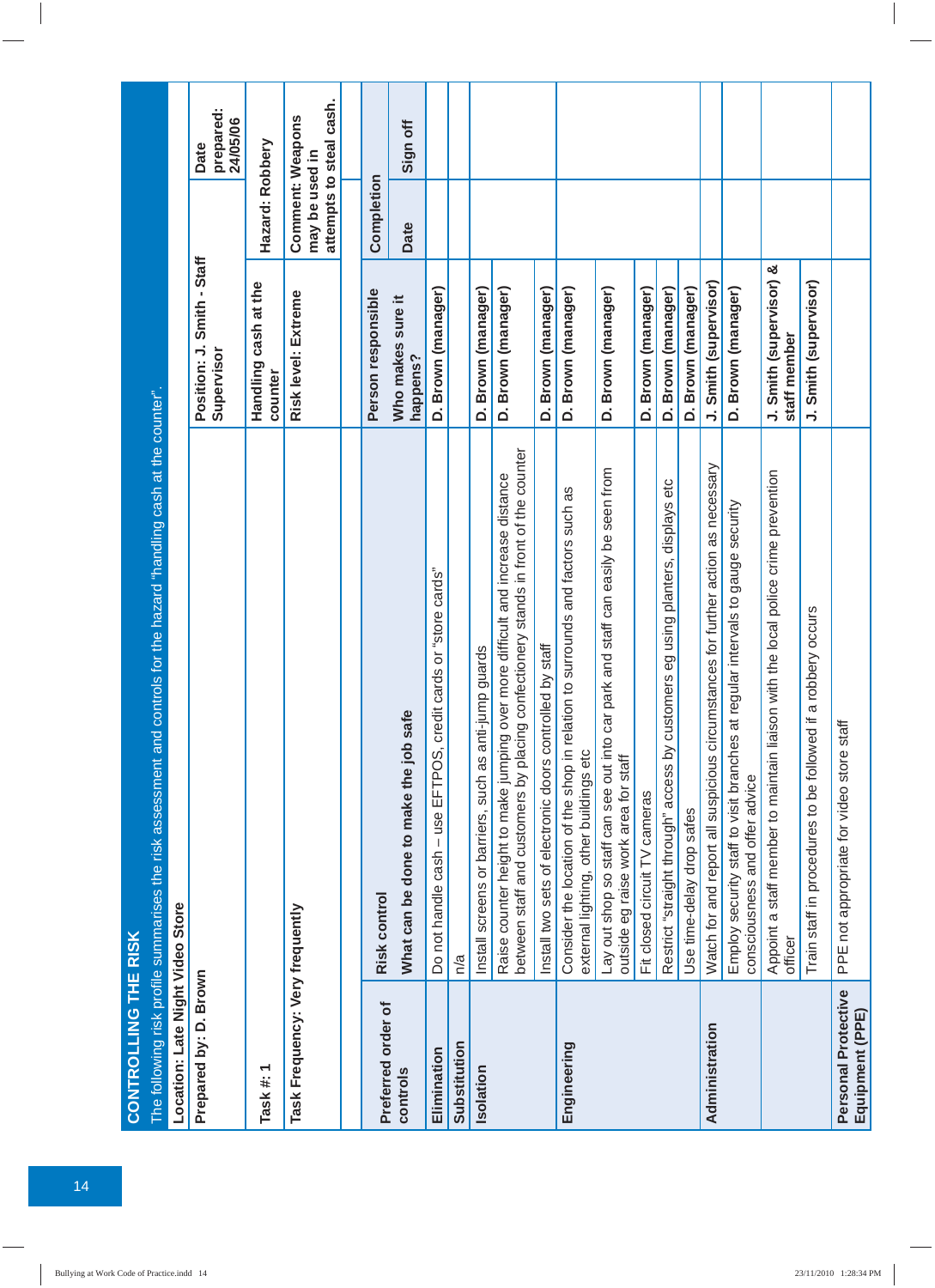#### **6. Checklist**

This checklist can be used to find problem areas in the way your workplace manages violence and aggression. The more "no" answers you have in sections 2-7, the higher the risk of violence and aggression. You may need to adapt this checklist to your workplace.

| 1. THE WORKPLACE (Each YES answer indicates a risk of<br>violence)                       |               |
|------------------------------------------------------------------------------------------|---------------|
| Are money/valuables/drugs kept at the workplace?                                         | YES/NO        |
| Has violence or aggression been an issue in the past?                                    | YES/NO        |
| Are people affected by alcohol or other drugs?                                           | YES/NO        |
| Are customers likely to be angry or disgruntled?                                         | <b>YES/NO</b> |
| Are there any other obvious reasons why workers or clients may<br>become violent?        | YES/NO        |
| 2. WORKERS (Each YES answer indicates a risk of violence)                                |               |
| Do staff work alone or at night?                                                         | YES/NO        |
| Do inexperienced staff deal with customers?                                              | YES/NO        |
| 3. IDENTIFY, ASSESS AND CONTROL (Each NO answer<br>indicates a risk of violence)         |               |
| Are all workplace violence reports analysed?                                             | YES/NO        |
| Are workers asked about risk of violence?                                                | YES/NO        |
| Are potentially violent people identified?                                               | YES/NO        |
| Are causes of potential violence identified?                                             | YES/NO        |
| Have risks of injury or harm been assessed?                                              | YES/NO        |
| Are there controls for averting violence?                                                | YES/NO        |
| Have they been used successfully?                                                        | YES/NO        |
| Are workers consulted when developing the controls?                                      | YES/NO        |
| Is the safety of public/clients considered?                                              | YES/NO        |
| <b>4. CONSULTATION AND CO-OPERATION (Each NO answer</b><br>indicates a risk of violence) |               |
| Is there a forum for violence and aggression to be discussed?                            | YES/NO        |
| Does the safety and health representative check hazards?                                 | YES/NO        |
| Is there a procedure for reporting incidents?                                            | YES/NO        |
| Are all changes discussed with workers?                                                  | YES/NO        |
| Are workers consulted?                                                                   | YES/NO        |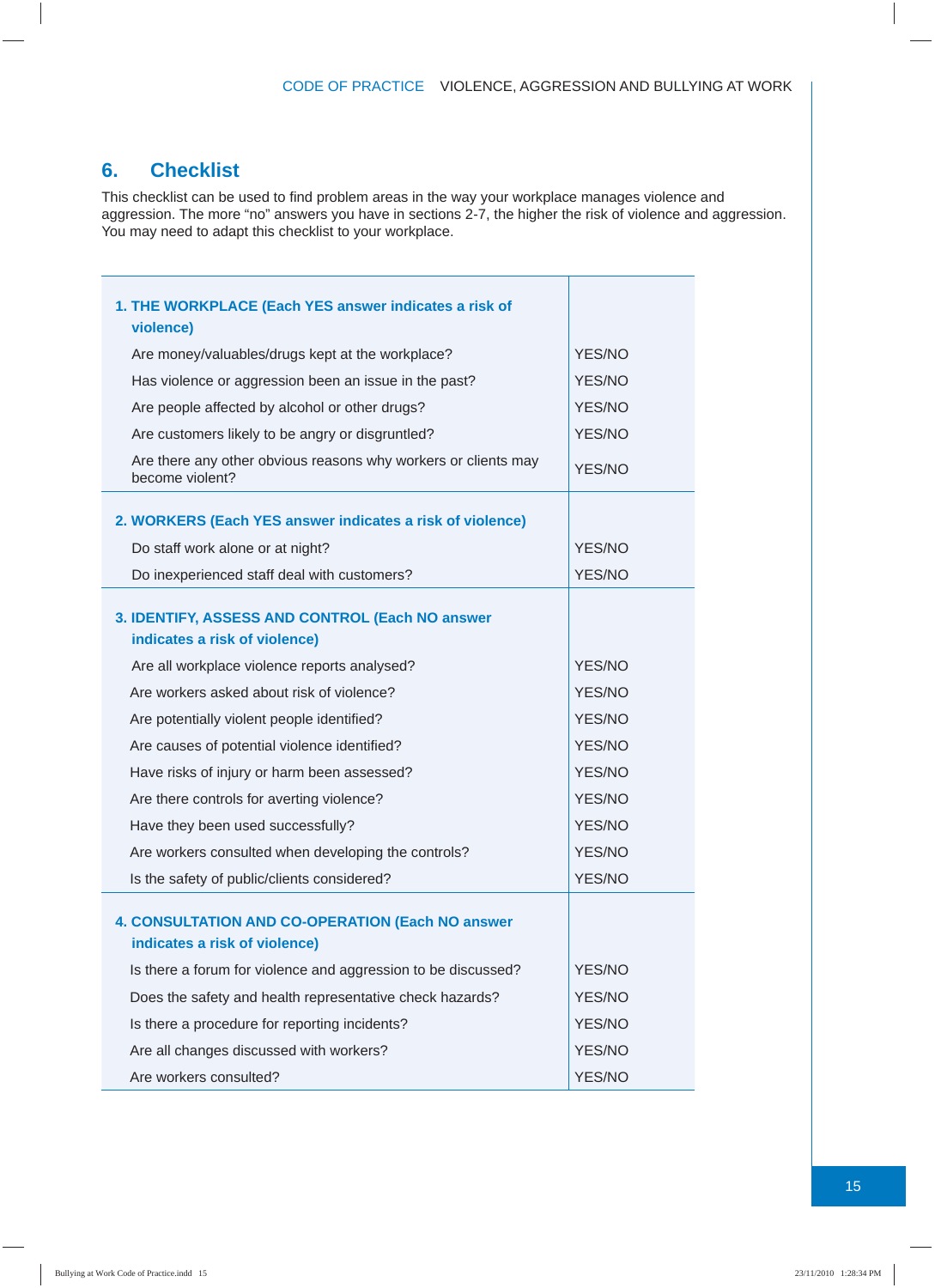| 5. VIOLENCE PREVENTION PLAN (Each NO answer indicates a                                                   |               |
|-----------------------------------------------------------------------------------------------------------|---------------|
| risk of violence)                                                                                         |               |
| Does your workplace have a violence prevention plan?                                                      | YES/NO        |
| Was the plan drawn up in consultation with workers?                                                       | YES/NO        |
| Does the plan cover identification, assessment and control?                                               | YES/NO        |
| Does the plan cover induction and training?                                                               | YES/NO        |
| Does the plan set safe procedures for hazardous tasks?                                                    | YES/NO        |
| Is there a security system in the workplace?                                                              | YES/NO        |
| 6. VIOLENCE RESPONSE PLAN (Each NO answer indicates a<br>risk of violence)                                |               |
| Does your workplace have a violence response plan?                                                        | YES/NO        |
| Does the plan include first aid and medical support?                                                      | YES/NO        |
| Does the plan include backup from police and emergency services?                                          | YES/NO        |
| Does the plan include prompt de-briefing and counselling?                                                 | <b>YES/NO</b> |
| Is an employee assistance service provided?                                                               | YES/NO        |
| Is the plan reviewed after each violent situation?                                                        | YES/NO        |
| 7. TRAINING AND INFORMATION (Each NO answer indicates a<br>risk of violence)                              |               |
| Have staff been provided with relevant information about violence<br>and aggression?                      | YES/NO        |
| Have staff been trained to recognise and avoid potential violence,<br>and defuse violence and aggression? | <b>YES/NO</b> |
| Do staff have interpersonal skills training?                                                              | YES/NO        |
| Are there safe procedures for violent situations?                                                         | YES/NO        |
| Do staff understand violence management procedures?                                                       | YES/NO        |
| Are staff trained to report violent incidents?                                                            | YES/NO        |

A checklist for armed hold-up risk factors is included in the online publication *Armed Hold-ups and Cash Handling: A Guide to Protecting People from Armed Hold-Ups*, available via WorkSafe's website.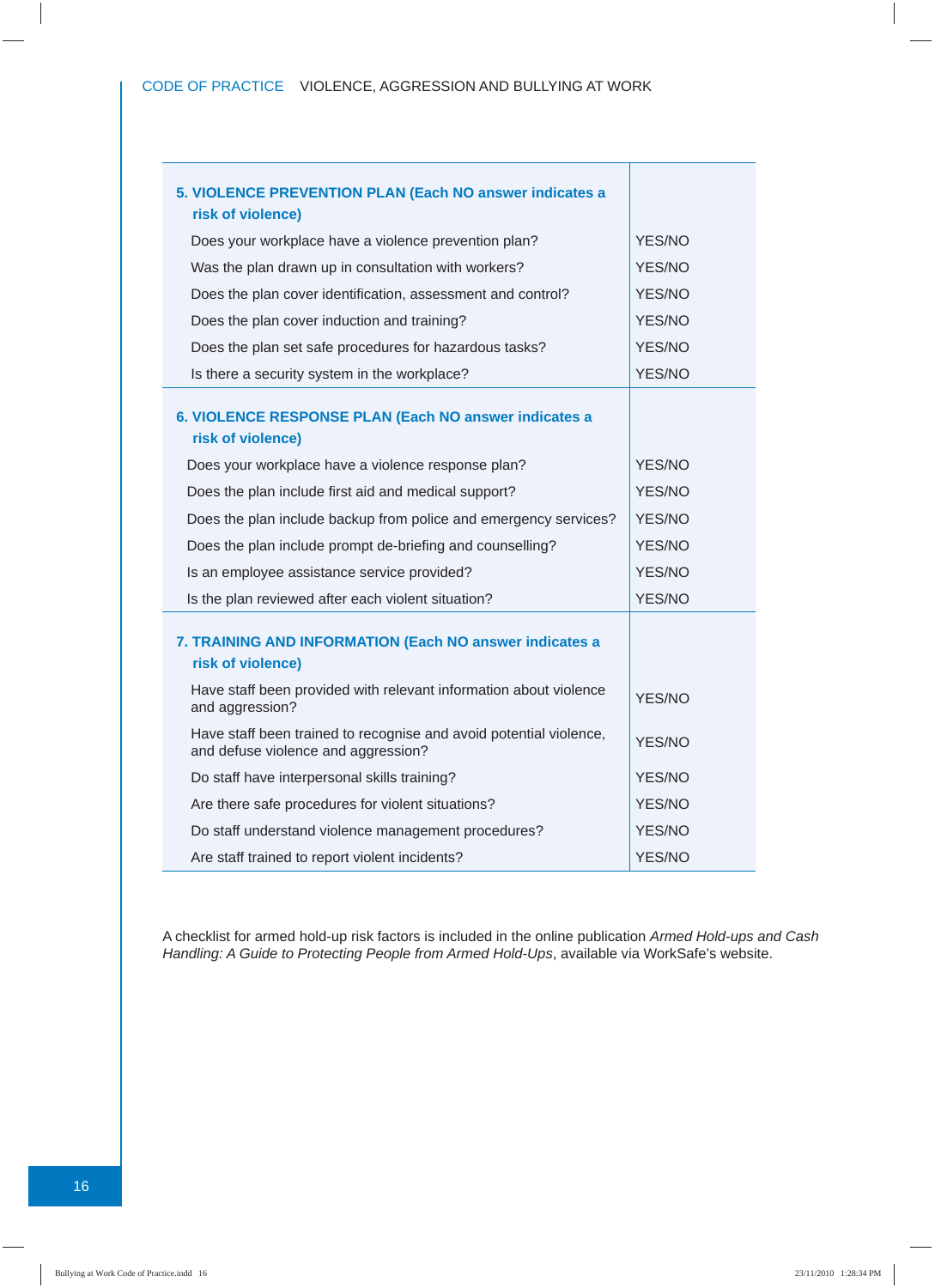## **Part 2 Bullying at work Prevention and management**

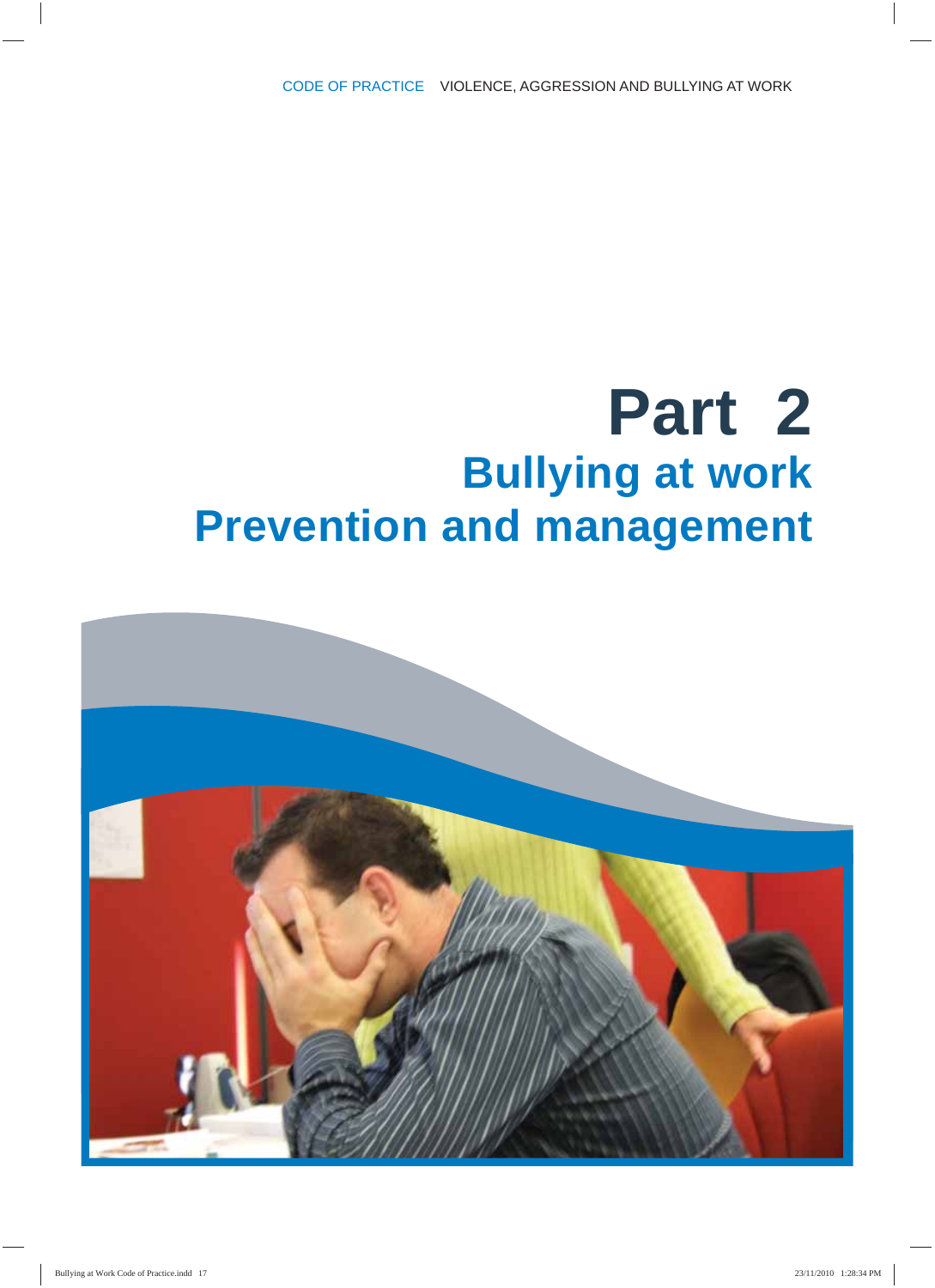#### **7. What is bullying?**

Bullying at work can be defined as repeated unreasonable or inappropriate behaviour directed towards a worker, or group of workers, that creates a risk to health and safety.

Due to the effect on the safety and health of employees and others at the workplace, bullying is unlawful under the Act.

Any behaviour that has the potential to harm or offend someone should be identified as a hazard and assessed for its risk to safety and health. Unless addressed, bullying can develop into a repeated pattern that becomes part of the culture at the workplace.

Not every bullying incident has a reason that can be easily identified, and sometimes there are multiple reasons with a combination of factors working together. Reasons for bullying may include:

- the general culture of the workplace that tolerates or condones behaviour such as intimidation, harassment, initiation ceremonies or the use of strong abusive language;
- changes at the workplace;
- workloads;
- bias against minority groups;
- prejudice because of cultural, religious or political differences between groups in society;
- poor interpersonal skills;
- poor communication skills;
- mental health problems;
- the influence of alcohol or other drugs;
- a build up of feelings of rage or anger; and
- feelings of loss of control.

#### **7.1 Sources of bullying**

Workplace bullying can take place between staff members or between workers and the customers, patients, students, contractors or visitors that they are dealing with. It may involve managers and supervisors or other workers. Young workers may be particularly vulnerable to bullying, especially in workplaces where older workers exert inappropriate power and influence.

An individual or a group may instigate bullying. The term "workplace mobbing" is sometimes used to refer to abusive group behaviour that is prolonged or systematic in nature, and may apply to "upward" bullying, for example where a group of workers exhibit bullying behaviour towards a manager or person in authority. The intent is usually to try and drive a worker from the workplace.

#### **7.2 Bullying behaviours**

There are bound to be occasional differences of opinion, conflicts and problems in working relationships  $$ these are part of working life.

Bullying is defined by the effect of the behaviour, even though there may not be a specific intent to bully.

Bullying may include one or more behaviours. Bullying may also include violence and aggression. Where bullying involves assault or threat of assault it may become a police matter. Some bullying behaviours may also be unlawful under other legislation, for example the *Equal Opportunity Act 1984* covers discrimination, sexual and racial harassment.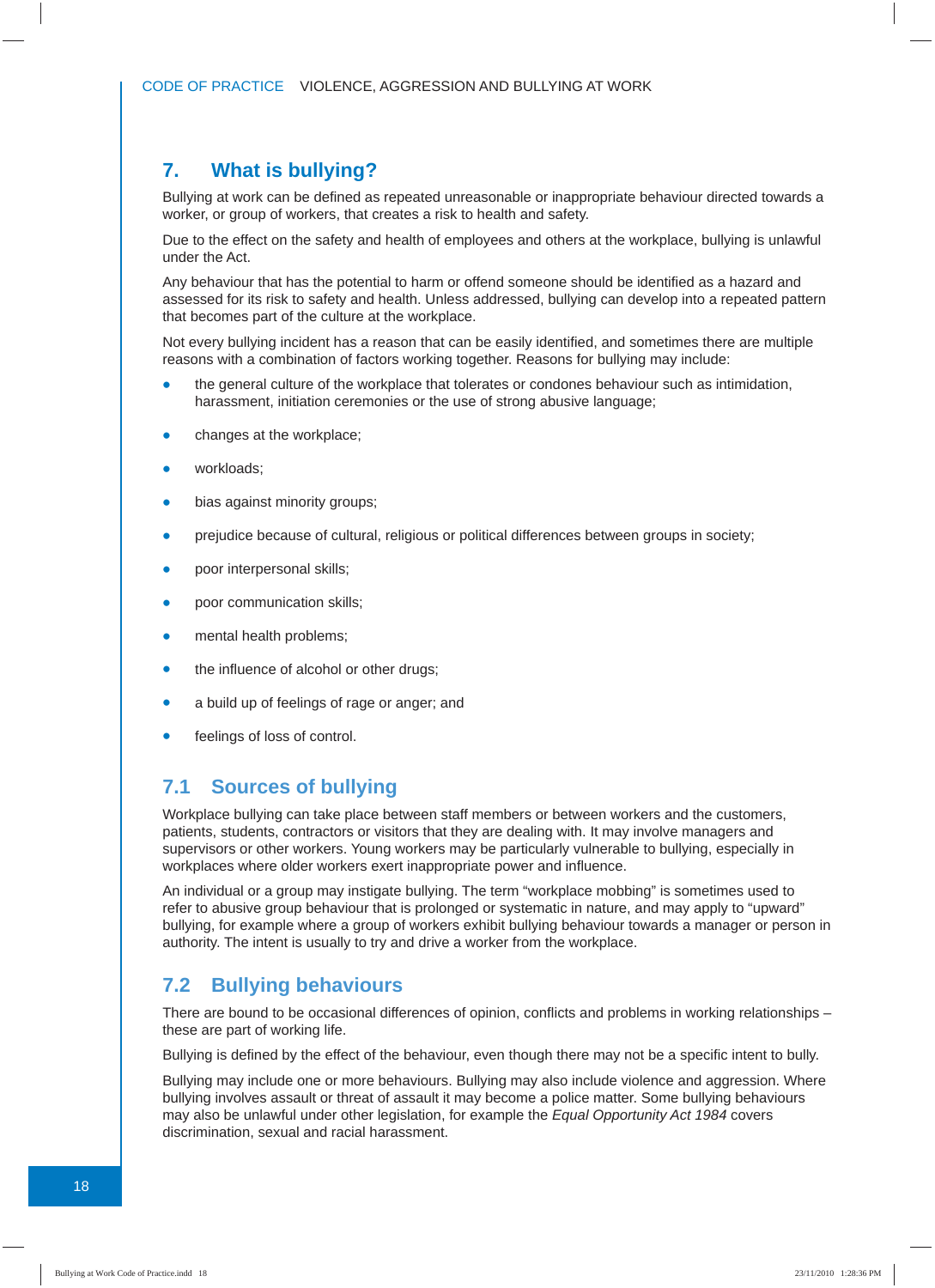There are two main types of bullying behaviour, overt and covert.

Examples of overt bullying include:

- abusive, insulting or offensive language;
- behaviour or language that frightens, humiliates, belittles or degrades, including criticism that is delivered with yelling and screaming;
- inappropriate comments about a person's appearance, lifestyle, or their family;
- teasing or regularly making someone the brunt of pranks or practical jokes;
- interfering with a person's personal effects or work equipment;
- harmful or offensive initiation practices;
- isolation of workers from others; and
- physical assault or threats.

Covert behaviour that undermines, treats less favourably or disempowers others is also bullying, for example:

- overloading a person with work or not providing enough work;
- setting timelines that are difficult to achieve or constantly changing deadlines;
- constantly setting tasks that are below or beyond a person's skill level;
- ignoring or isolating a person:
- deliberately denying access to information, consultation or resources; or
- unfair treatment in relation to accessing workplace entitlements such as leave or training.

In situations where workers complain of seemingly trivial examples of bullying behaviours, employers should be aware that this might be indicative of more complex bullying behaviours at the workplace.

**While some workplace bullying involves verbal abuse and physical violence, bullying can also be subtle intimidation. Workplace bullying can be carried out indirectly via letters, emails and telephone text messages.** 

#### **7.3 What isn't bullying?**

It is important to differentiate between a person's legitimate authority at work and bullying. All employers have a legal right to direct and control how work is done, and managers have a responsibility to monitor workflow and give feedback on performance.

If a worker has performance problems, these should be identified and dealt with in a constructive and objective way that does not involve personal insults or derogatory remarks. In situations where a worker is dissatisfied with management practices, the problems should also be raised in a manner that remains professional and objective.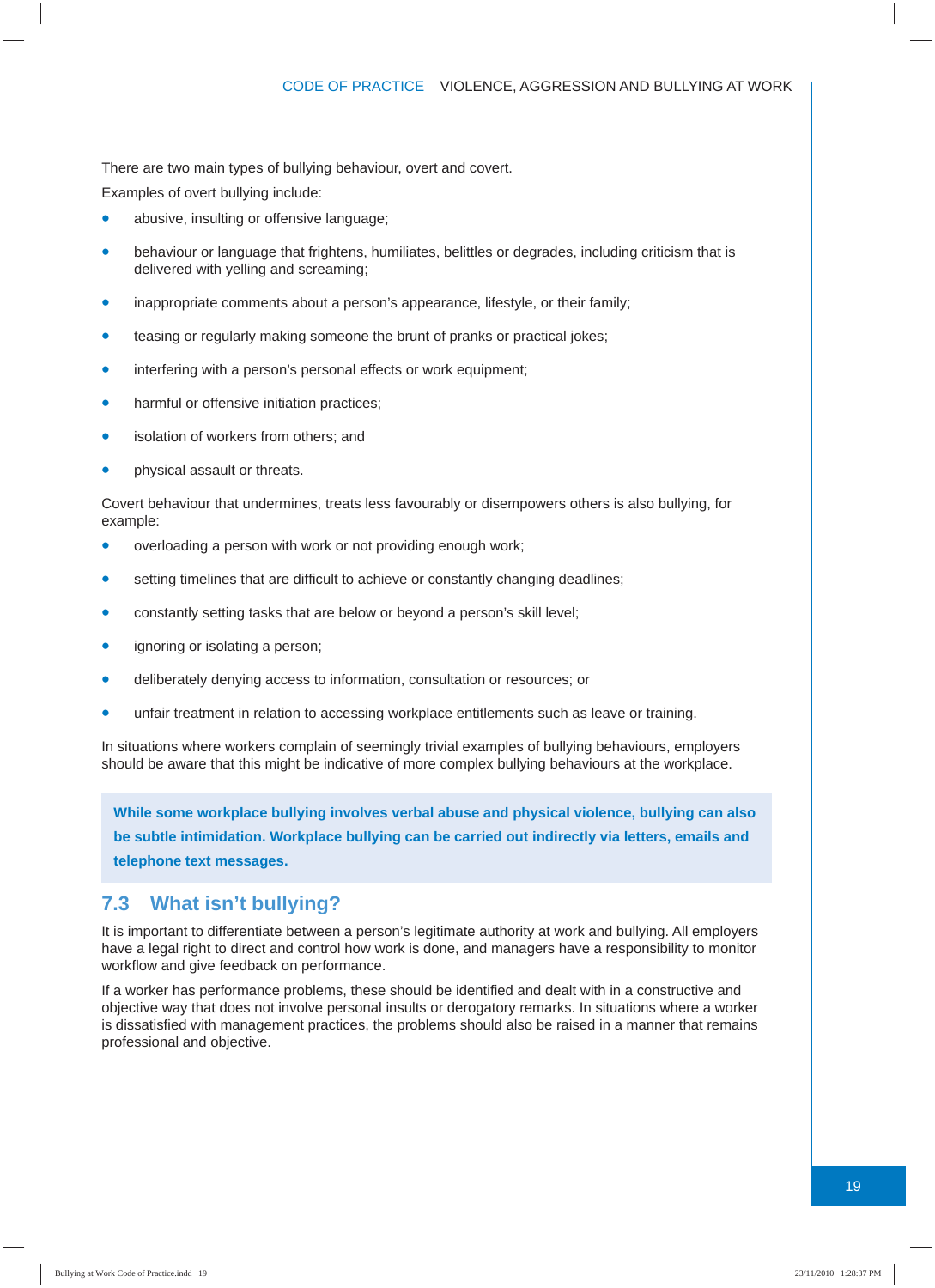#### **7.4 Everyone is at risk**

1 Towards Dignity and Respect: An exploration of Antecedents and Consequences of Bullying Behaviour in the Workplace, Maryam Omari, 2003, Curtin University, Western **Australia** 

All workers and other people at workplaces are potentially at risk of experiencing some form of bullying.

Different researchers have found examples of victims who are younger, weaker, smaller, less skilled and those with less social skills, as well as those who are highly skilled, competent and high achievers, who are trusting, creative, and politically inept and have a high degree of loyalty to the organisation.<sup>1</sup>

#### **7.5 Why is bullying a problem?**

The effects of bullying on individual workers will vary according to the nature of the individual and the nature of the bullying behaviour. There can be also considerable direct and indirect costs for organisations that do not manage bullying effectively. There may be a high staff turnover or low morale in areas where bullying occurs. In addition to the direct cost of recruiting and training new staff or mediation to resolve the problem, there can be lost productivity that occurs when people are absent from work or not working to full capacity, as well as costs associated with counselling, mediation, and compensation claims. It may be more difficult to recruit staff and the business may be affected by a poor public image.

An organisation may have to deal with formal grievance proceedings and litigation initiated by workers who feel they have suffered physical or psychological harm as a result of workplace bullying. Complaints may also lead to investigations and enforcement action by authorities responsible for the administration of equal employment opportunity and occupational safety and health legislation.

There are significant cost savings for organisations that maintain a bullying-free workplace.

**It is possible that workers who are bullied will experience some of the following effects:**

- **stress, anxiety or sleep disturbance;**
- **panic attacks or impaired ability to make decisions;**
- incapacity to work, concentration problems, loss of self-confidence and self-esteem or  **reduced output and performance;**
- **depression or a sense of isolation;**
- **physical injury;**
- **reduced quality of home and family life; or**
- **in extreme cases, risk of suicide.**

#### **7.6 Why bullying goes unreported**

There are many reasons why workers may not report bullying or cooperate in inquiries. These include:

- lack of response by employer;
- lack of knowledge about bullying behaviours and their effects;
- uncertainty about the correct procedure;
- **•** uncertainty about where to seek help;
- fear of retribution from the bully or bullies:
- feelings of intimidation or embarrassment;
- belief that the behaviour is part of the workplace culture;
- feeling that nothing will change; or
- feeling that their opportunities for promotion in the organisation or the industry will be affected.

Some workers may not be aware that the organisation they work for has established bullying prevention and management procedures and that their reports will be dealt with in a proper manner.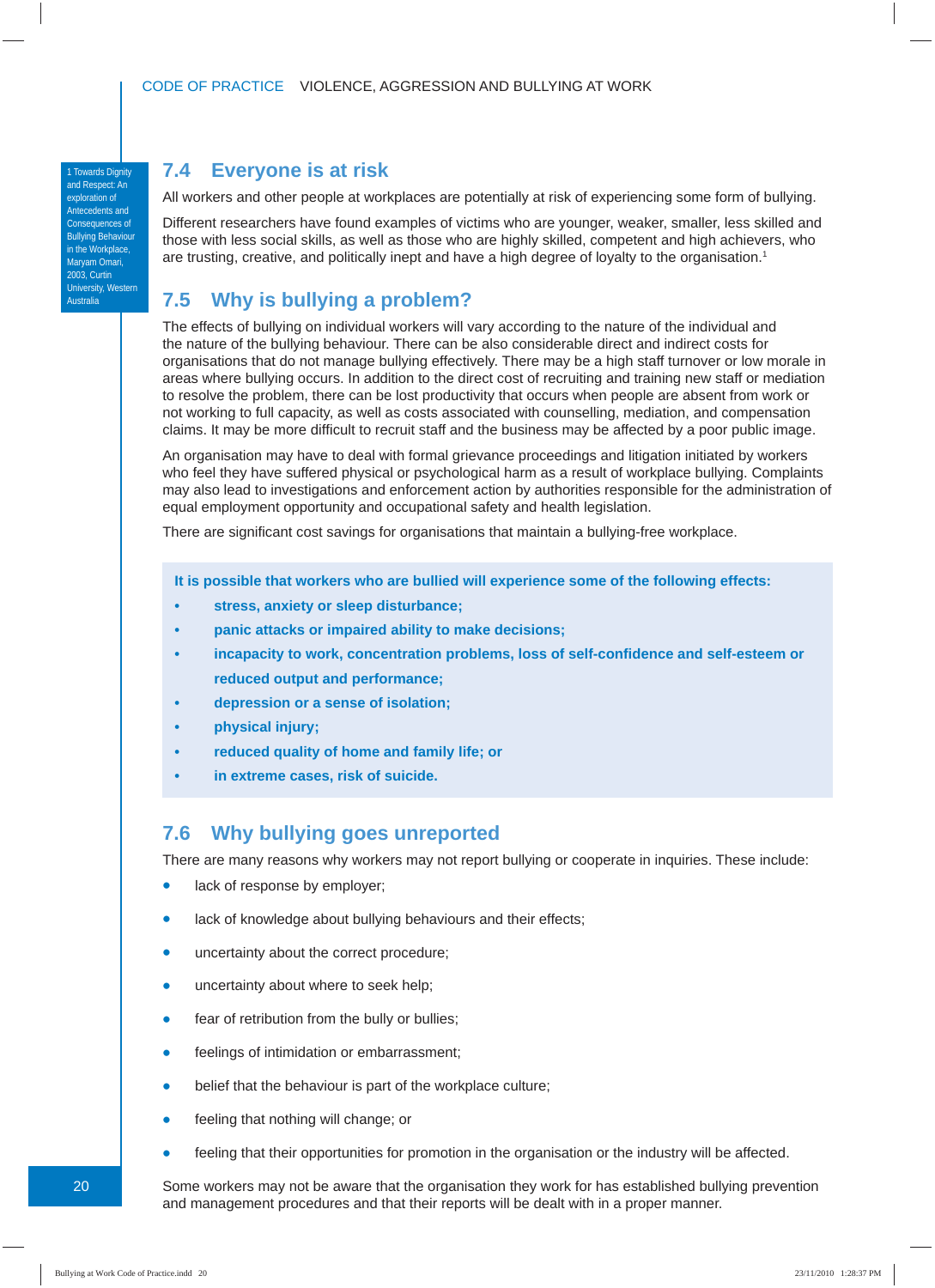#### **8. What should employers do to prevent bullying?**

It is easier to prevent bullying than it is to intervene after an event or mediate during an established pattern of bullying.

Workplace bullying should be treated like any other hazard. Because it can affect the safety and health of workers, workplace bullying is unlawful under the Act. The general requirements of the Act are set out in **Appendix 1.**

An inclusive, supportive and open workplace encourages tolerance, and should involve the acknowledgement and inclusion of all different groups and cultural issues in all work practices and procedures.

**Senior management should provide positive role models and strong leadership to address bullying.**

#### **Table 5: Actions employers should take to prevent and respond to bullying incidents**

| Prevention                                             | Responding to incidents                                           |
|--------------------------------------------------------|-------------------------------------------------------------------|
| Consult with workers and safety and<br>representatives | Develop a response plan                                           |
| Develop a prevention plan and policy                   | Develop complaint handling and investigation<br>procedures        |
| Manage the hazard                                      | Where possible provide contact and grievance<br>officers          |
| Provide information and training                       | Ensure the rights of persons accused of bullying<br>are respected |
| Monitor effectiveness of action taken                  | Deal with unresolved issues                                       |

#### **9. Prevention**

#### **9.1 Consult with workers and safety and health representatives**

Employers should establish whether bullying exists in their workplaces or whether there is the potential for bullying to occur.

Employers may seek the cooperation of workers to identify bullying behaviour. Bullying is more likely to be reported and cooperation achieved if managers, supervisors and other workers have been involved in the process from the beginning.

It may be useful to consult with workers who have experienced bullying at work and talk to people who have experience with managing workplace bullying.

Consultation with safety and health representatives and committees should also be part of the processes used to develop bullying prevention and management plans and the ongoing monitoring and review of their effectiveness.

#### **9.2 Develop a prevention plan and policy**

It is important that bullying prevention procedures focus on bullying behaviour rather than on personalities and/or status of individuals involved in the bullying.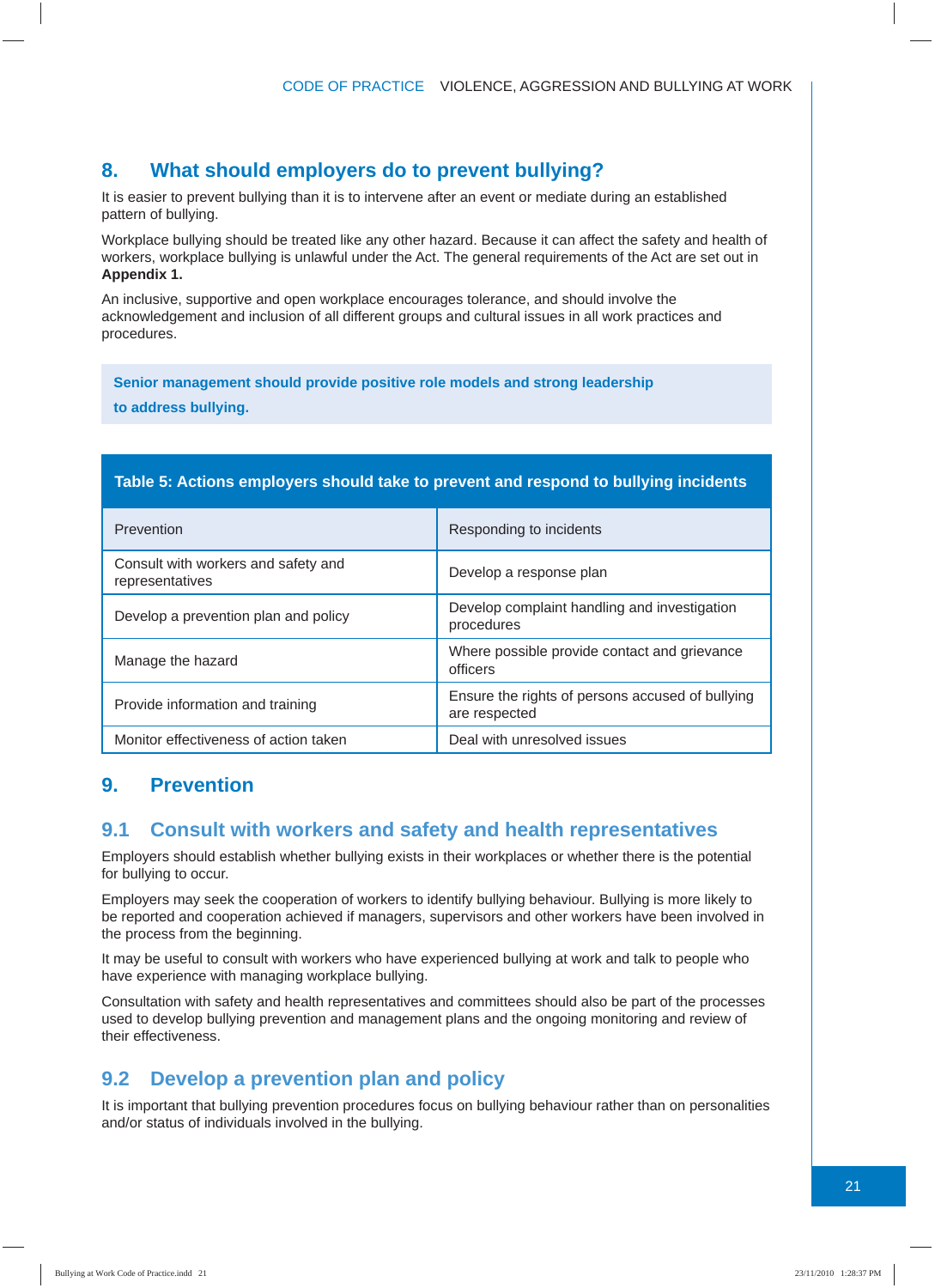A bullying prevention plan, developed by employers in consultation with workers and safety and health representatives, should aim to eliminate existing workplace bullying, if any, and prevent it in the future.

The plan should include a bullying prevention policy, directed at promoting principles of decency and mutual respect and combating discrimination in the workplace. The policy can be developed on its own, or may be included in an occupational safety and health policy or code of conduct.

Workers should be aware of policies and the need to follow them in performing their jobs.

Preventative measures may involve an organisation-wide response as well as addressing symptoms in a specific area. A combination of measures may need to be implemented, for example:

- reviewing systems of work:
- appointing a person to receive complaint reports;
- providing appropriate training about bullying policies and procedures, particularly to those with supervisory responsibilities;
- consulting with workers and health and safety representatives prior to and during organisational change;
- redesigning jobs;
- clarifying workers' roles and responsibilities;
- developing a conflict management process;
- reviewing staffing levels;
- reviewing working hours and/or shift arrangements;
- **•** introducing a 'buddy' system for new workers;
- monitoring relationships in the workplace;
- training in workplace diversity; and
- specific training for supervisors/managers dealing with workers at higher risk<sup>2</sup>

#### **9.2.1 Suggestions for developing a bullying prevention policy**

A bullying prevention policy should cover the following:

- a statement from top management to all workers that bullying is inappropriate and will not be tolerated;
- describe bullying and the types of behaviour that constitute bullying;
- a statement of risks to the organisation and individuals;
- identify the person(s) to receive complaints;
- encourage workers who experience or witness bullying to report it;
- clearly state that retaliation against or victimisation of workers who report workplace bullying will not be tolerated;
- state the process that will be followed if a complaint is received; and
- state a commitment to prompt action if workplace bullying occurs.

2 WorkSafe Victoria, Prevention of Bullying and Violence at Work Guidance Note, February 2003.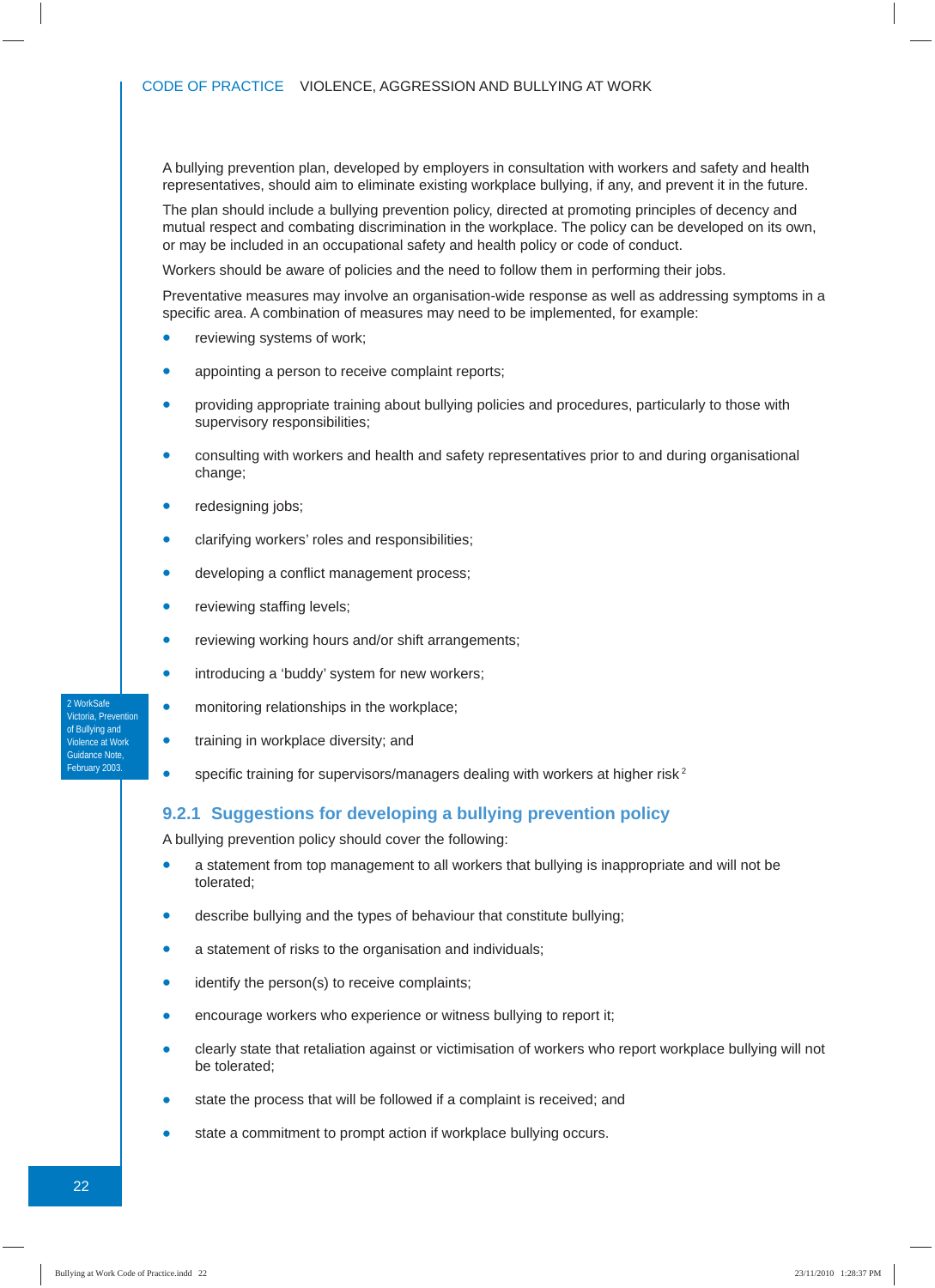#### **A bullying policy may include the statements such as the following:**

- Workplace bullying is behaviour that harms, intimidates, offends, degrades or humiliates an employee, possibly in front of other employees, clients or customers.
- Workplace bullying may cause the loss of trained and talented employees, reduce productivity and morale and create legal risks.
- "*Company name*" believes all employees should be able to work in an environment free of bullying. Managers and supervisors must ensure employees are not bullied.
- "*Company name*" has grievance and investigation procedures to deal with workplace bullying. Any reports of workplace bullying will be treated seriously and investigated promptly, confidentially and impartially.
- "*Company name*" encourages all employees to report workplace bullying. Managers and supervisors must ensure employees who make complaints, or witnesses, are not victimised.
- Disciplinary action will be taken against anyone who bullies a co-employee. Discipline may involve a warning, transfer, counselling, demotion or dismissal, depending on the circumstances.
- The contact person for bullying at this workplace is "*Name of employee*"

#### **9.3 Provide information and training**

Employers, in collaboration with workers' representatives, should make information on workplace bullying available to all workers, supervisors and managers. If necessary, the information should be provided in languages other than English.

Information on the bullying prevention and management plan can be widely promoted in the organisation through information sessions, staff meetings, newsletters, etc. The plan should be included in the induction package for all new workers.

Workers should also be provided with information on points of contact within the organisation, such as contact officers or grievance officers.

Workers, safety and health representatives, contact officers and grievance officers, managers and supervisors should be trained to follow the procedures that are in place to reduce the risk of workplace bullying. There should be prior consultation with all relevant parties regarding the training delivered.

When providing information and training about bullying, individual rights must be respected. It is not appropriate to include specific examples of workplace bullying or details of the outcomes of investigations.

Further sources of information can be found at **Appendix 4.**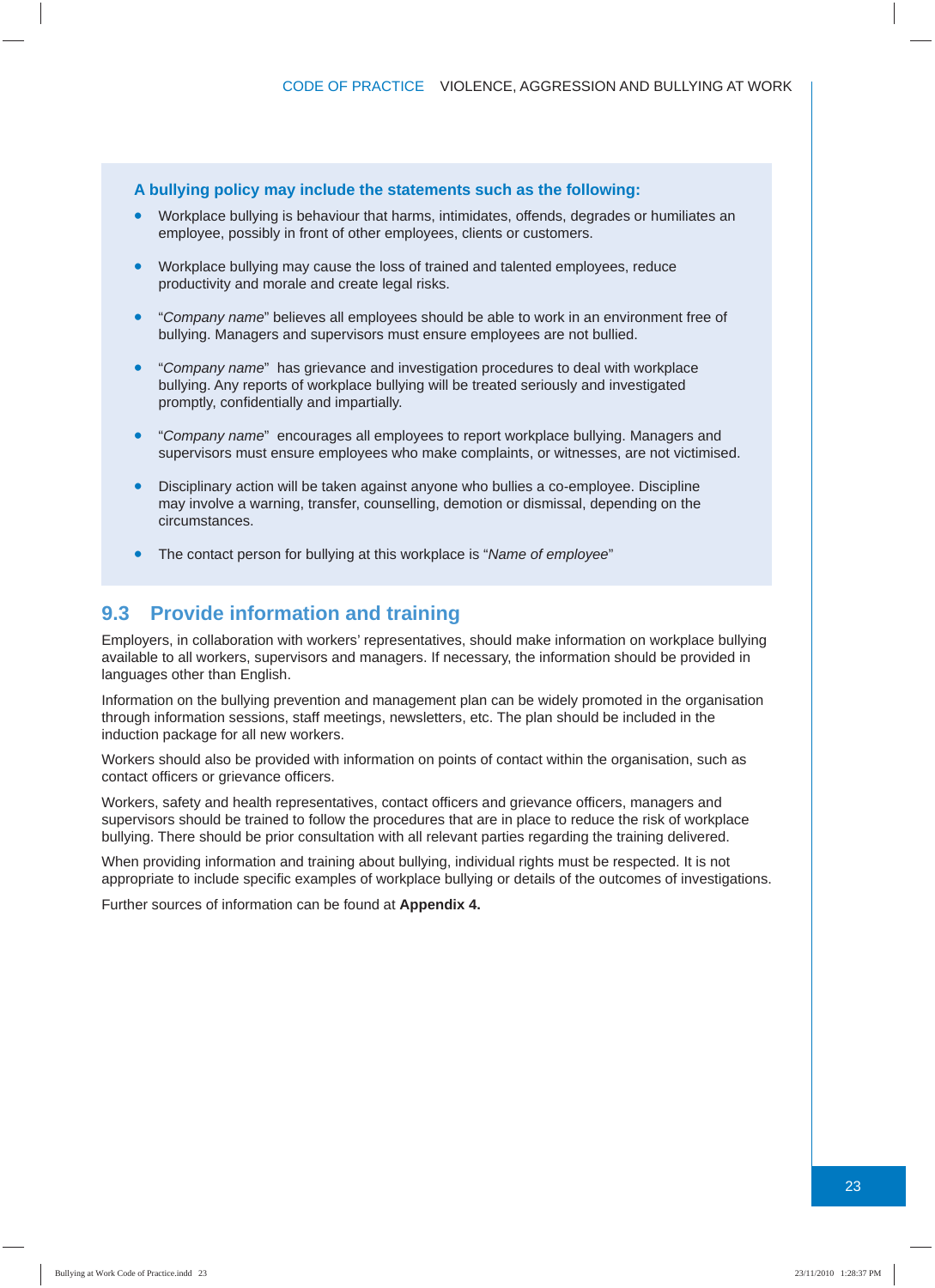#### **9.4 Monitor the effectiveness of action taken**

The bullying prevention plan should be regularly evaluated to ensure that it remains appropriate and it prevents bullying at the workplace.

There are a number of ways to collect information that indicates the effectiveness of prevention and management plans, including:

- monitoring patterns of sick leave, staff turnover, injury reports and workers' compensation data;
- monitoring feedback from sources such as surveys, exit interviews and worker assistance programs, and from union representatives, mentors, managers and supervisors;
- organisational performance and employee satisfaction surveys;
- suggestion boxes to enable workers to provide feedback anonymously; and
- consulting with safety and health representatives and committees.

There should also be ongoing analysis of reported bullying incidents and investigations to work out whether additional training or information should be provided to workers.

#### **10. Responding to incidents**

#### **10.1 Bullying response plan complaint and investigation procedures**

As part of workplace hazard management procedures required under the Act, unreasonable or inappropriate behaviour should be identified and investigated.

A bullying response plan, developed by employers in consultation with workers and safety and health representatives, should provide a clear process to deal with workplace bullying incidents that may occur. This includes complaint handling, investigation, issue resolution and grievance procedures.

Procedures for the handling of complaints about workplace bullying may be incorporated into general complaint handling procedures. The procedures should nominate the officers with responsibility for receiving and investigating complaints, such as contact officers and grievance officers.

A checklist that can be used when developing complaint handling and investigation procedures is provided at the end of this section.

#### **10.1.1 Confidentiality**

Because of the sensitivity of most bullying incidents, employers are strongly advised, wherever possible, to address bullying incidents as promptly as possible and in confidence to minimise stress and trauma to those involved.

Maintenance of confidentiality of both the complainant and the person accused of bullying is of primary importance throughout the conduct of any investigation. If the complainant does not wish to proceed or be identified, indirect action can be taken, such as training sessions or information provided to all workers.

**If a specifi c incident involves unsafe behaviour, criminal behaviour such as threat or assault, or other unlawful behaviour the employer may have a legal duty to act.**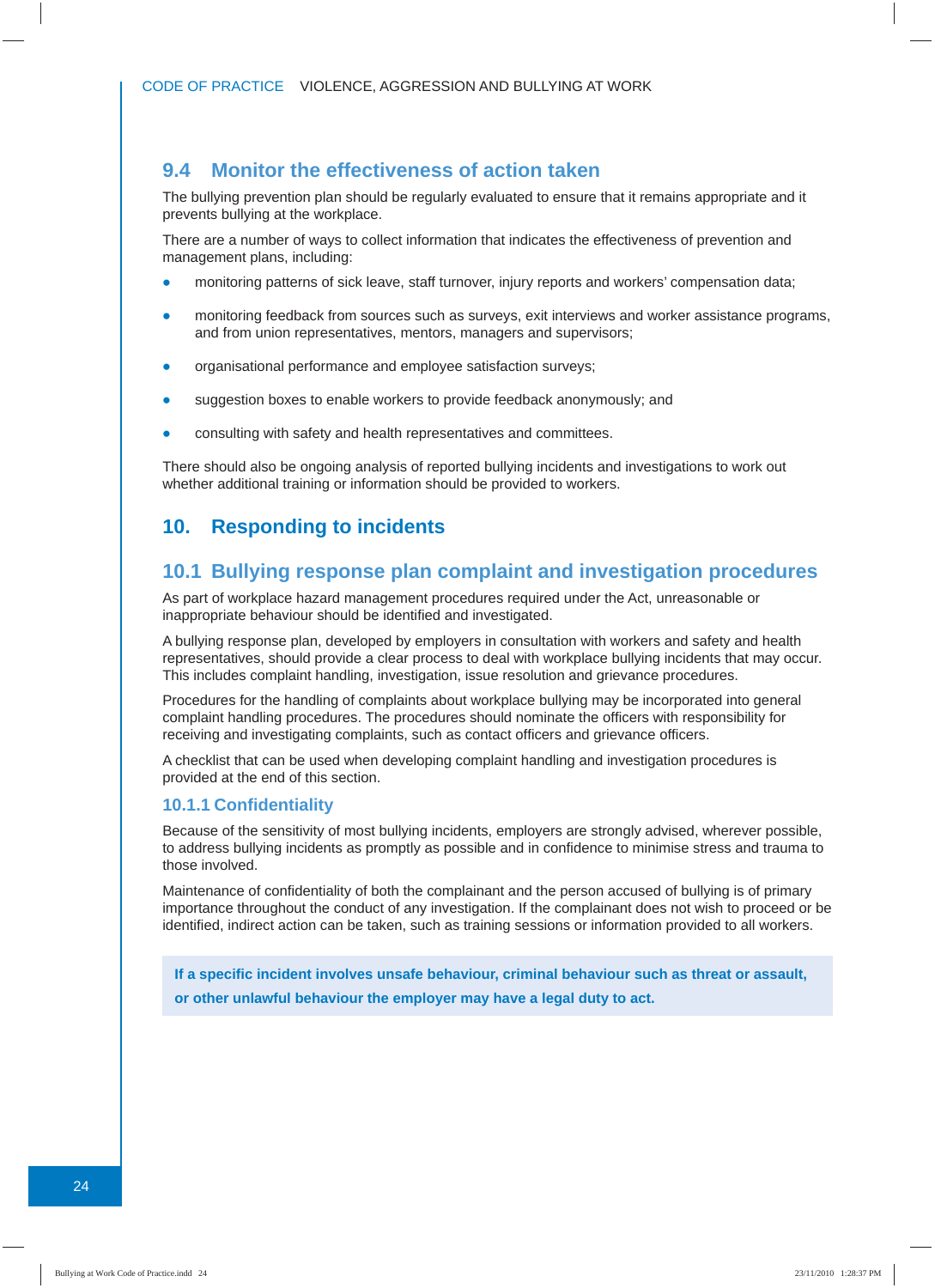#### **10.1.2 Suggestions for developing complaint handling and investigation procedures**

Procedures should:

- be in plain English and, if necessary, other languages;
- ensure natural justice principles are upheld;
- ensure privacy and confidentiality;
- be designed to resolve the problem as quickly as possible;
- provide the option to make an informal (verbal) complaint or a formal (written) complaint and the mechanisms available within the organisation to address these;
- outline what is involved in the complaint handling process, both formal and informal;
- include methods for ensuring people are not victimised as a result of lodging a complaint;
- clearly state the roles of responsible individuals such as contact officers, grievance officers, managers, supervisors;
- contain review procedures and a process for appeal of outcomes; and
- identify external avenues available to workers where grievances have been unable to be resolved internally.

Formal procedures may be dictated by the relevant procedures contained in legislation, awards and agreements listed at **Appendix 3.**

#### **10.1.3 Resolving issues**

Determine the nature and the severity of the problem. Problems may range from a minor concern through to serious complaints and/or criminal activity. A proper assessment will help to establish the most appropriate course of action.

Informal complaint handling can be used to attempt to resolve issues with minimal stress to both parties. If they are successful, the behaviour will cease and the normal pattern of work will be restored.

Following discussions with a contact or grievance officer, complainants may decide to attempt to resolve the problem themselves. They could approach the alleged bully and ask them to stop bullying or make them aware that their behaviour is causing distress.

The complainant may seek the assistance of a third party to mediate or facilitate face-to-face discussions and to find a resolution that is acceptable to both parties.

More formal procedures may be required if the informal procedures are not successful or in situations where the allegations are more serious and the complainant can demonstrate less favourable treatment or there is actual physical or psychological harm.

If a formal investigation is warranted, a neutral person should undertake the investigation. The person undertaking the investigation should not have participated in any informal procedures.

There should be mechanisms to ensure that both parties are appropriately supported during this process.

Consideration should be given to working arrangements of both the complainant and respondents where complaint is being investigated, however alternative working arrangements should not be seen as a permanent solution in the first instance.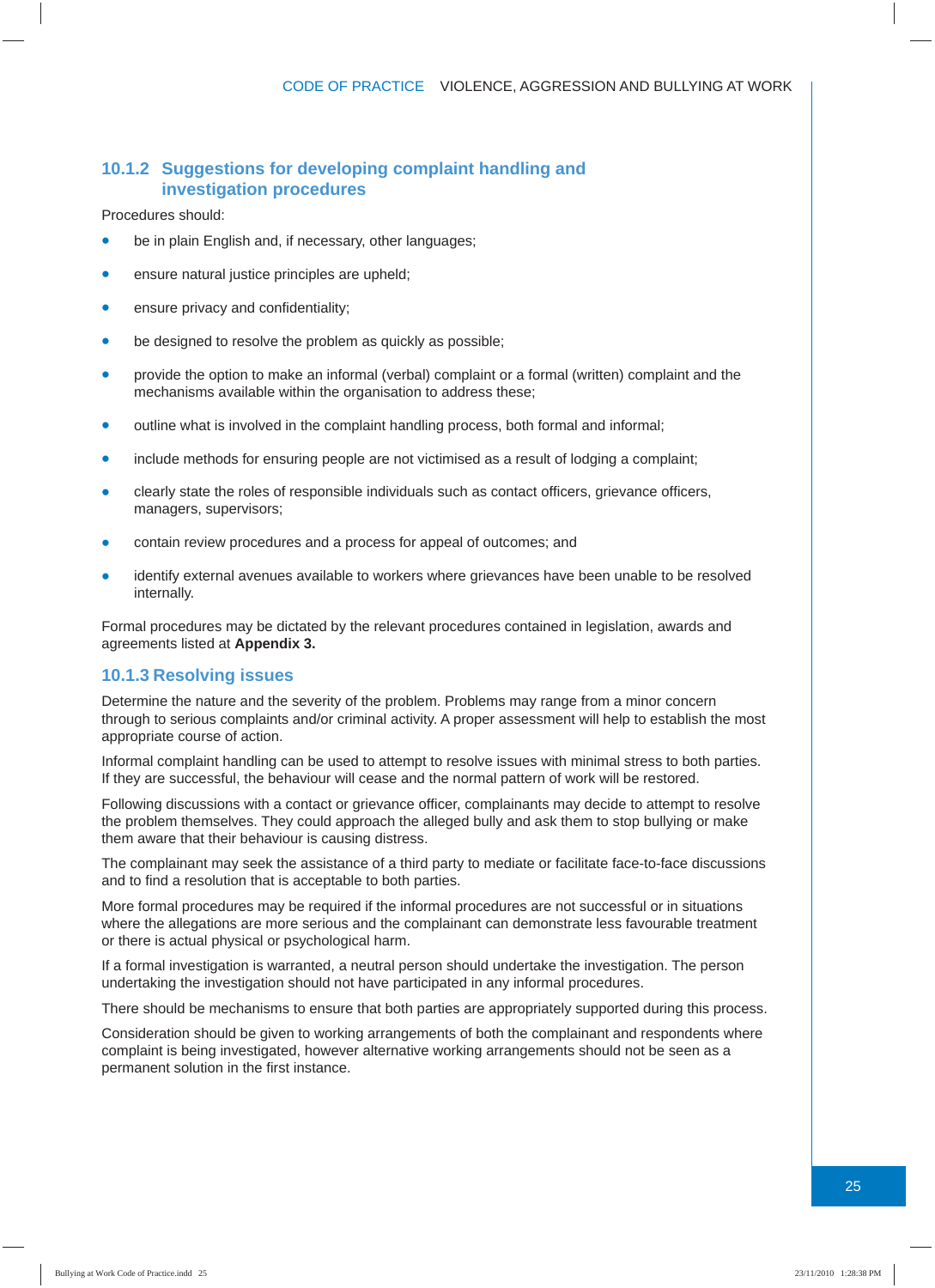#### **10.2 Contact offi cers and grievance offi cers**

Generally speaking, contact officers provide information, while grievance officers respond to incidents or complaints. The role of the officers is to be determined by the employer and their roles defined in the bullying response plan.

Contact and grievance officers should be appointed in writing with written confirmation of the duties they are required to perform and the responsibilities they have in their roles.

It is important that contact and grievance officers are trained and have the skills to carry out their legal obligations and responsibilities.

**Appointed contact and grievance offi cers who carry out their duties according to established policy and procedure are protected by qualifi ed privilege. This is a concept that comes from common law. It protects an individual from a possible defamation charge where a person makes a statement or receives information from another as part of carrying out public duties.** 

Some workplaces may have an employee assistance provider who may be able to advise or mediate between workers involved in alleged bullying cases. Counselling and assistance should be provided to both the workers being bullied and the workers who are bullying.

#### **10.3 Rights of any person accused of workplace bullying**

Natural justice must be observed in all dealings with people accused of workplace bullying.

It is essential that people are protected against false and malicious accusations. People may be falsely accused of workplace bullying because of a desire on the part of others to harm them or an over-reaction to a trivial or isolated incident.

If a person accused of bullying is denied natural justice, then any formal action taken against them may be overturned should they appeal against it.

**Natural justice is generally considered to include the rights to:**

- be fully informed of the complaint;
- be fully informed about the complaint process;
- reply in full to the complaint;
- be considered innocent until proven guilty;
- representation by a person of his or her choice:
- maintenance of confidentiality; and
- be informed of any rights of appeal.

#### **10.4 Unresolved issues**

The Act requires employers to investigate reports made by employees, and attempt to resolve occupational safety and health issues with safety and health representatives, safety and health committees or workers, according to the relevant procedures for the workplace. If these procedures do not succeed, the Act sets out steps to resolve the issue.

If an issue remains unresolved either the employer, a safety and health representative, or where none exist, a worker, may ask for a WorkSafe inspector to come to the workplace.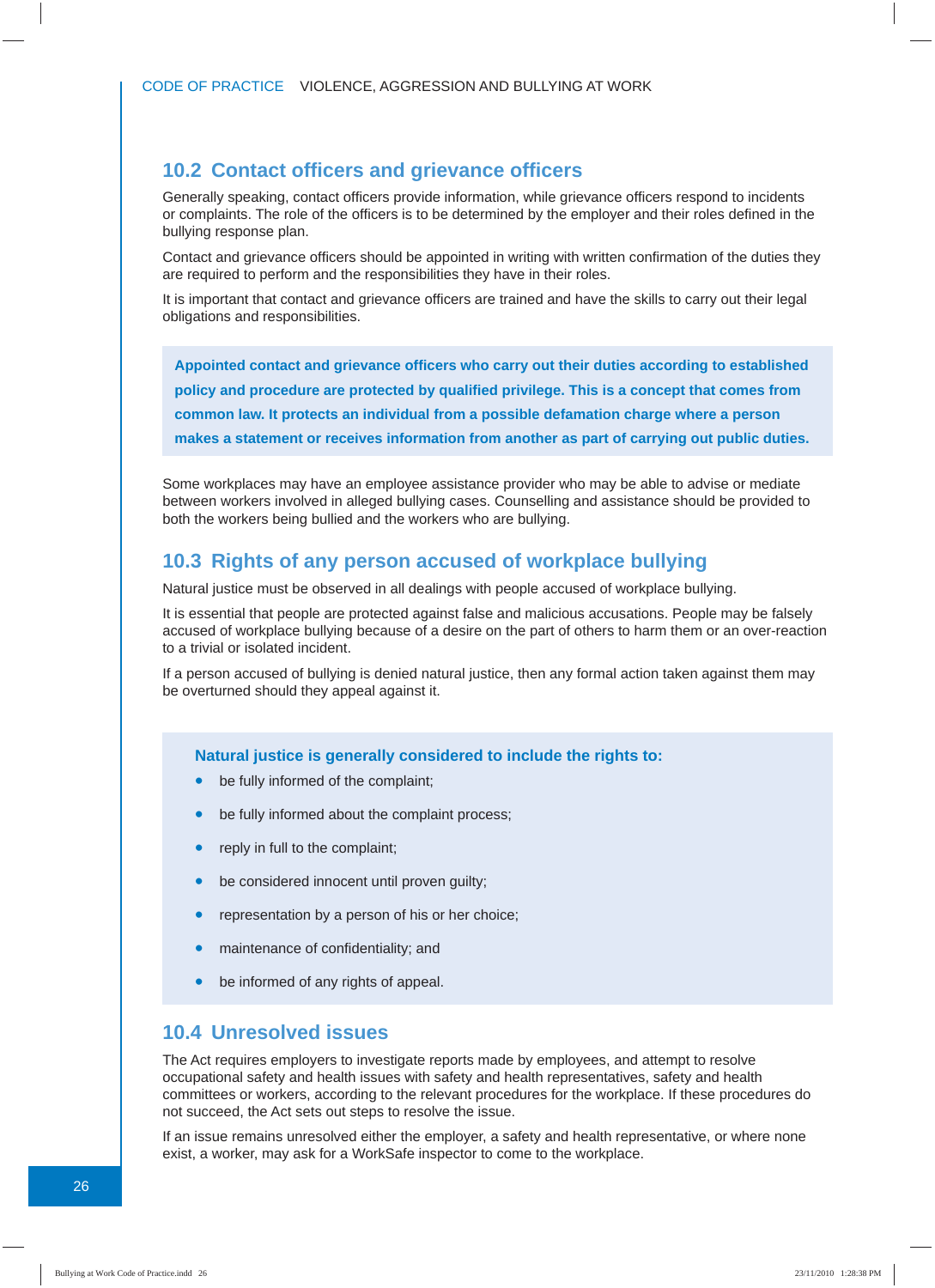Generally WorkSafe will only investigate when the bullying is still occurring and the aggrieved person has exhausted all avenues to stop the bullying, such as reporting the hazard to the employer and trying to resolve the issue.

It is the inspector's role to investigate and determine whether all parties have met their obligations under the Act. It is not the inspector's role to become involved in the specific details of the alleged bullying activities or to mediate between the aggrieved person and the alleged bully.

An investigation may result in verbal advice from the inspector, and/or improvement or prohibition notices being issued, in accordance with WorkSafe's enforcement policy.

#### **11. Other legal considerations**

Physical and sexual assault are criminal matters and should be referred to the police.

Where bullying involves sexual or racial harassment or discrimination, the worker may lodge a claim under the *Equal Opportunity Act 1984.*

Should an employee consider he or she has been dismissed as a result of making a complaint in relation to bullying, or is forced to resign due to the effects of bullying, the employee may be entitled to lodge a claim under the unfair dismissal provisions in the *Industrial Relations Act 1979.* 

The *Public Sector Management Act 1994* governs the behaviour of public sector employees, and bullying can be a breach of the Western Australian Public Sector Code of Ethics.

In addition, common law cases are setting precedents for workplace bullying to be dealt with as personal injury claims. There may be significant financial implications for employers who do not seek to prevent and resolve complaints.

For more information refer **Appendix 3.**

#### **12. Checklist**

#### **12.1 Developing bullying prevention procedures**

#### **Use this checklist as a guide when developing bullying complaint procedures or dealing with a bullying incident.**

Each NO answer indicates that a review of your procedures may be necessary.

- 1. Are the procedures incorporated into existing grievance procedures?
- 2. Are the procedures in plain English and, if necessary, other languages?
- 3. Are the procedures fair and equitable?
- 4. Are the procedures designed to resolve the problem as quickly as possible?
- 5. Do the procedures ensure natural justice principles are upheld?
- 6. Do the procedures ensure that the alleged bully has an opportunity to answer allegations?
- 7. Do the procedures ensure privacy and confidentiality?
- 8. Do the procedures include informal and formal procedures?
- 9. Do the procedures promptly and properly deal with complaints?
- 10. Do the procedures include disciplinary action if warranted?
- 11. Do the procedures include methods for ensuring people are not victimised as a result of lodging a complaint?
- 12. Do the procedures include provision for the employer to make changes to the workplace to ensure that any breach of occupational safety and health legislation is rectified and the bullying ceases?
- 13. Do the procedures include provision for counselling for the alleged bully to enable them to recognise and take action to change their behaviour?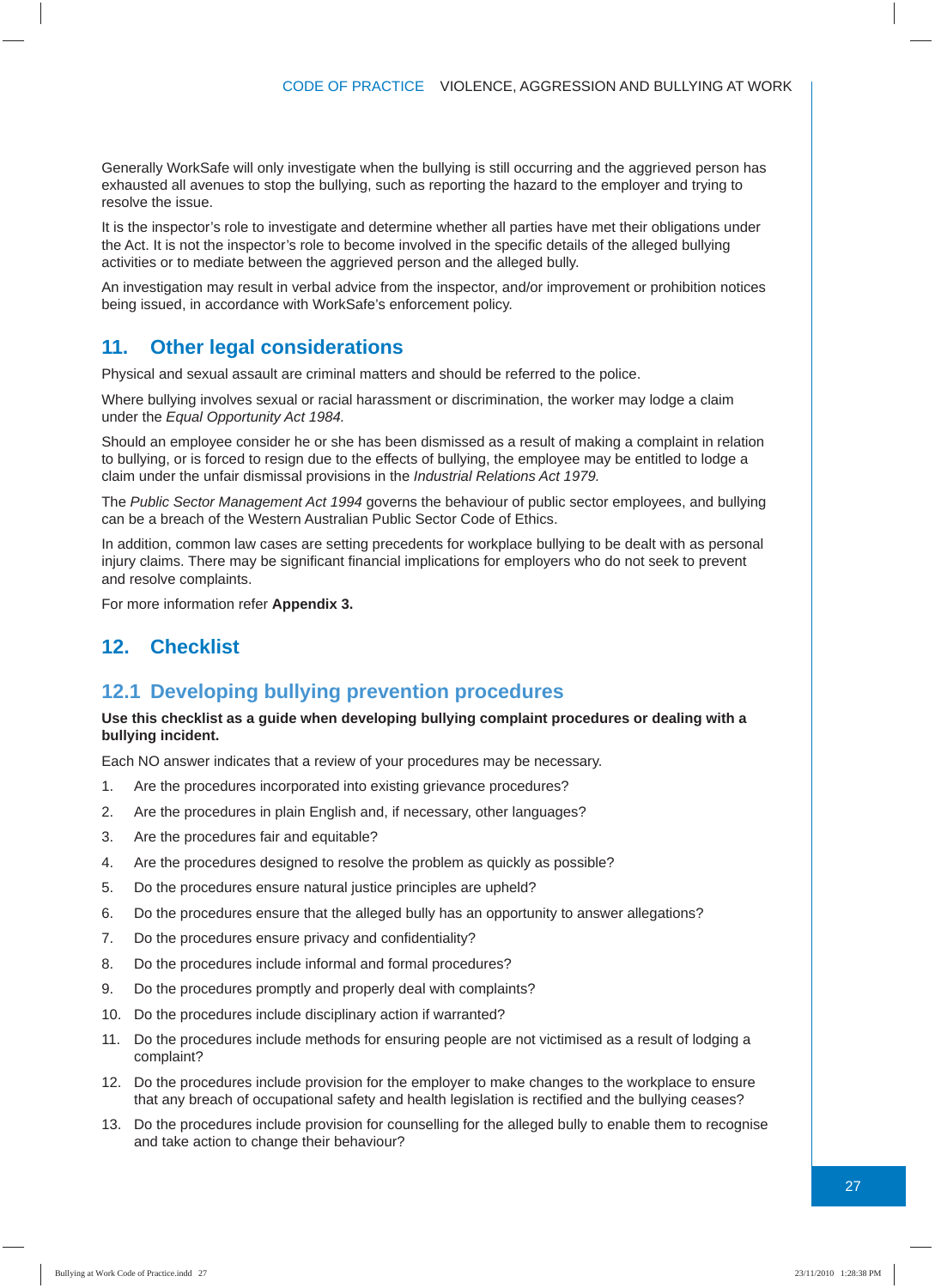#### **12.2 Responding to bullying complaints**

#### **The following points should be considered when responding to bullying complaints.**

**Is the problem actually bullying?**

- 1. Is the behaviour inappropriate or unreasonable?
- 2. Does the behaviour create a risk to safety or health?
- 3. Does the behaviour harm or offend?
- 4. Is the behaviour unreasonable work related direction, feedback or discipline?

**Informal complaint handling**

- 1. Are all parties aware of their obligations and rights?
- 2. Has the complainant sought the assistance of a third party to mediate or facilitate face-to-face discussions and to find a resolution that is acceptable to both parties?
- 3. Is there a need for a Contact Officer or Grievance Officer?
- 4. Is the complainant aware of complaint handling procedures available to them?
- 5. Does the complainant have support within the workplace, eg safety and health representatives, other appropriate workers and/or union representatives?
- 6. Are professional development programs available to assist complainants in developing resilience, self-esteem, assertiveness etc?

**Formal complaint handling**

- 1. Have the details of allegation been recorded, ie specific incidents with places, dates, times, what was said, done, etc.?
- 2. Is a formal investigation warranted?
- 3. Is a person not involved in that particular incident undertaking the investigation?
- 4. Is it appropriate to offer alternative working arrangements to avoid further conflict while the bullying complaint is being investigated?
- 5. Do affected workers require access to counselling?
- 6. Are the outcomes of the investigation documented?
- 7. Is there a timeframe for actions to be completed?
- 8. Has confidentiality been maintained?
- 9. Have all parties been provided with information as to the progress of the investigation and the final outcome on a "need to know" basis?

**Should the matter be reported to authorities?** 

#### **If the matter not been resolved satisfactorily or could not be resolved internally, the complainant may consider the following points.**

- 1. Does the complainant feel they could not report the workplace bullying to anyone at the workplace?
- 2. If reported at the workplace, after formal procedures have been completed, has the matter remained unresolved?
- 3. Has there been a notifiable injury or illness under the Act that should be reported to WorkSafe?
- 4. Does the complaint involve physical, sexual assault or other potentially criminal activities?
- 5. Does the complainant allege behaviour based on individual attributes covered by Equal Employment Opportunity legislation, eg religion or race?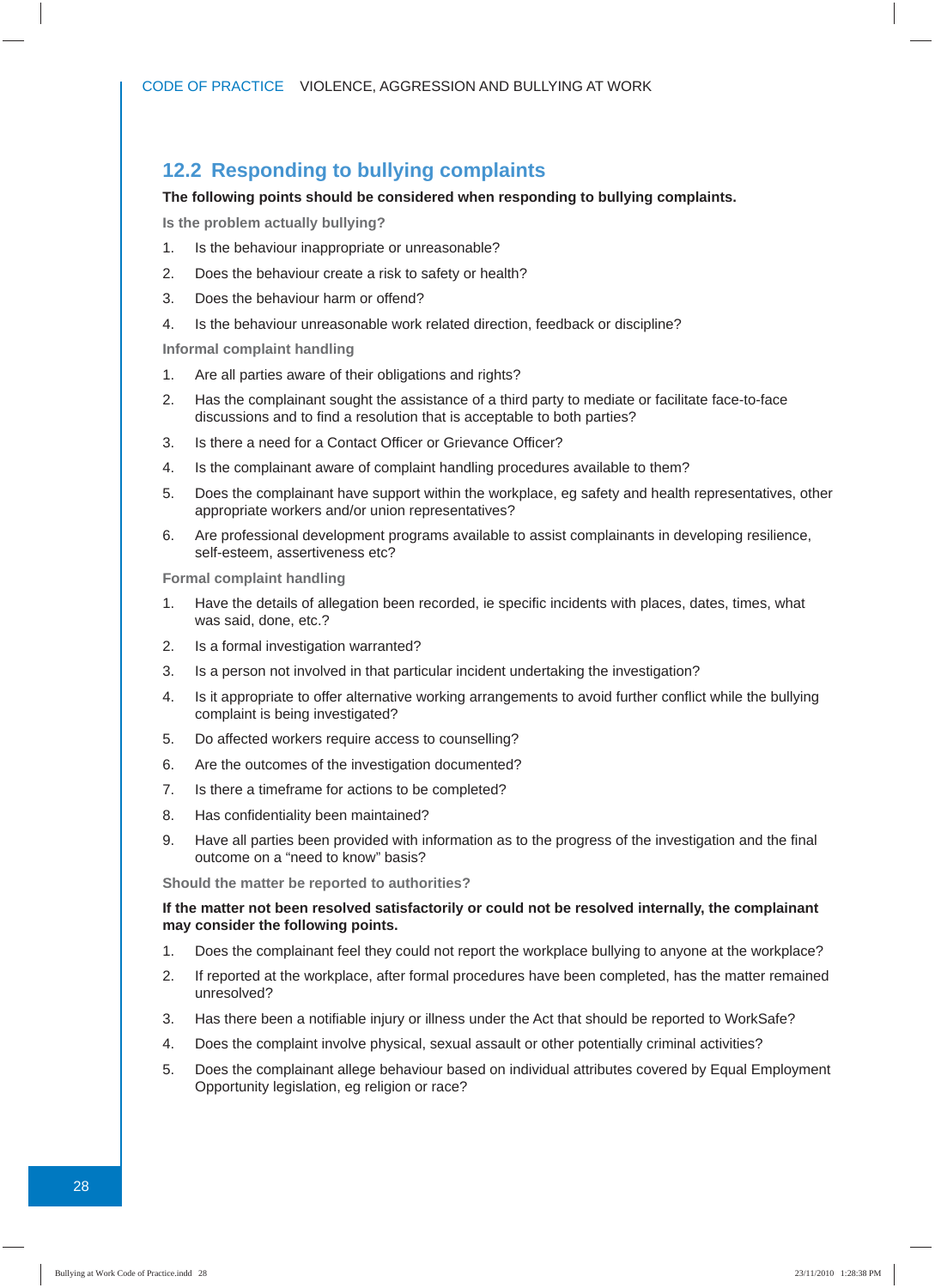# **Appendices**

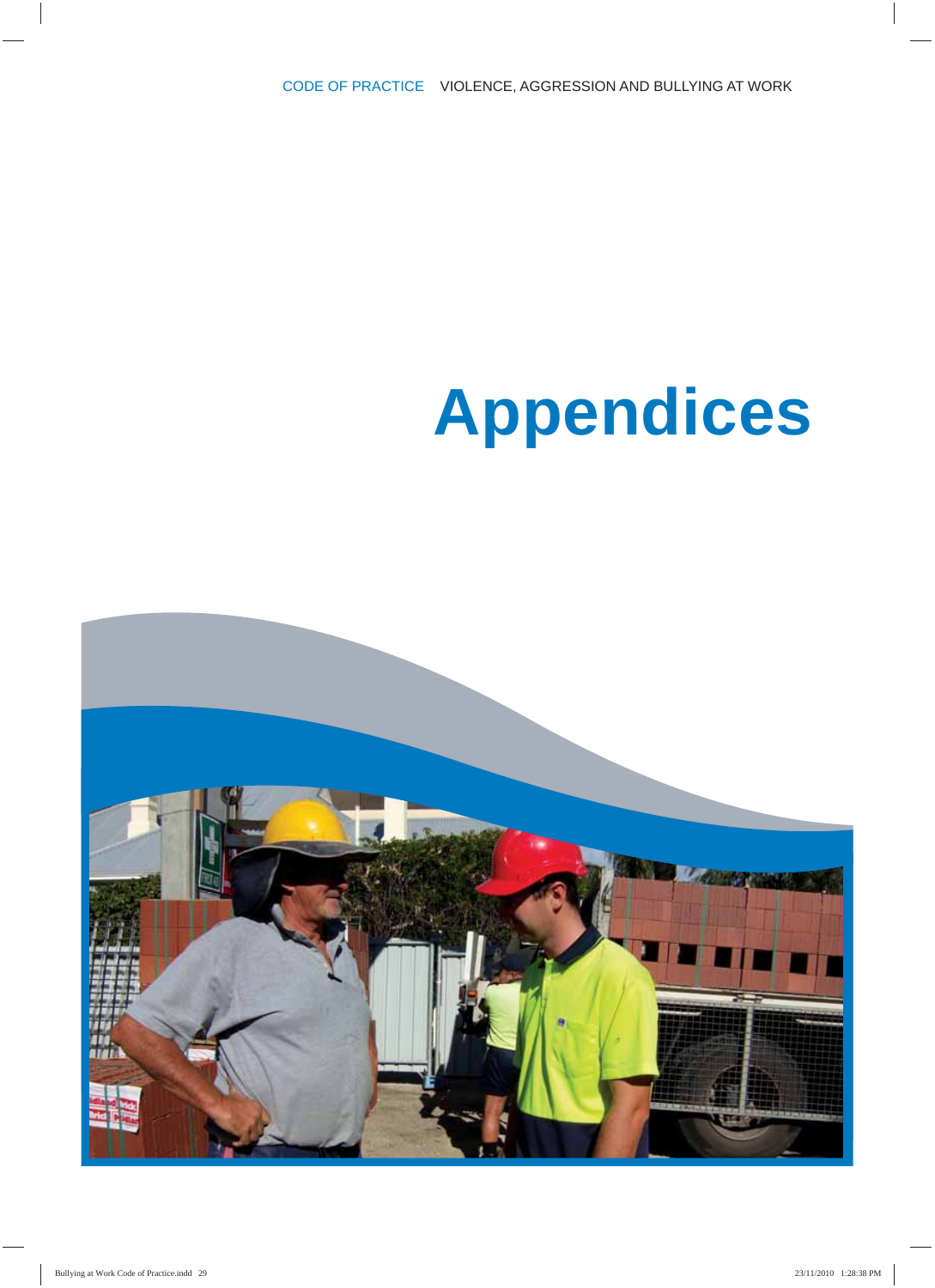### **Appendix 1**

#### **General requirements of occupational safety and health laws**

"General duty of care" and "general duties" describe duties that the *Occupational Safety and Health Act 1984* (the Act) places upon people to ensure their own safety at work and that of others who are at the workplace. The general duty obligations extend beyond the traditional employer-employee relationship to take into account other types of work relationships such as contractors and labour hire arrangements.

#### **Employers**

**General duties of employers towards employees [Section 19]**

An employer is a person who engages a worker under a contract of employment, apprenticeship or traineeship scheme under the *Industrial Training Act 1975.*

The employer's duty applies to other working relationships where specifically stated in the Act.

Employers must, as far as practicable, provide and maintain a working environment where employees are not exposed to hazards. This includes, but is not limited to, requirements to:

- provide and maintain workplaces, plant and systems of work that do not expose employees to hazards;
- provide information, instruction, training and supervision so employees can perform their work safely;
- consult and cooperate with safety and health representatives, if any, and other employees, regarding occupational safety and health at the workplace;
- provide adequate protective clothing and equipment, where it is not practicable to avoid the presence of hazards at the workplace; and
- ensure safe use, cleaning, maintenance, transportation and disposal of substances and plant used in the workplace.

#### **Duties of employees [Section 20]**

An employee is a person who works under a contract of employment, apprenticeship or traineeship scheme under the *Industrial Training Act 1975.*

The employee's duty also applies to workers in some other working relationships where specifically stated in the Act.

Employees are required to take reasonable care for their own safety and health at work and to avoid harming the safety and health of other people through any act or omission at work.

Employees must comply as far as they reasonably can with instructions given by their employer in the interests of safety or health. They must also cooperate with their employer when the employer carries out his or her duties under the Act.

Employees must report to their employer work-related injuries and any hazards at the workplace that they cannot correct themselves. Employees must use personal protective equipment as properly instructed, and not damage or misuse any equipment provided in the interests of safety and health.

**In many cases the Act also applies to volunteers. However, coverage is limited to situations where there is a connection with work for gain or reward. Volunteers are not employees. Therefore, major sections of the Act that focus on providing protection to employees do not apply to volunteers. In particular, Section 19 of the Act, which details broad, wide ranging duties of an employer to employees, is not relevant when considering volunteers.**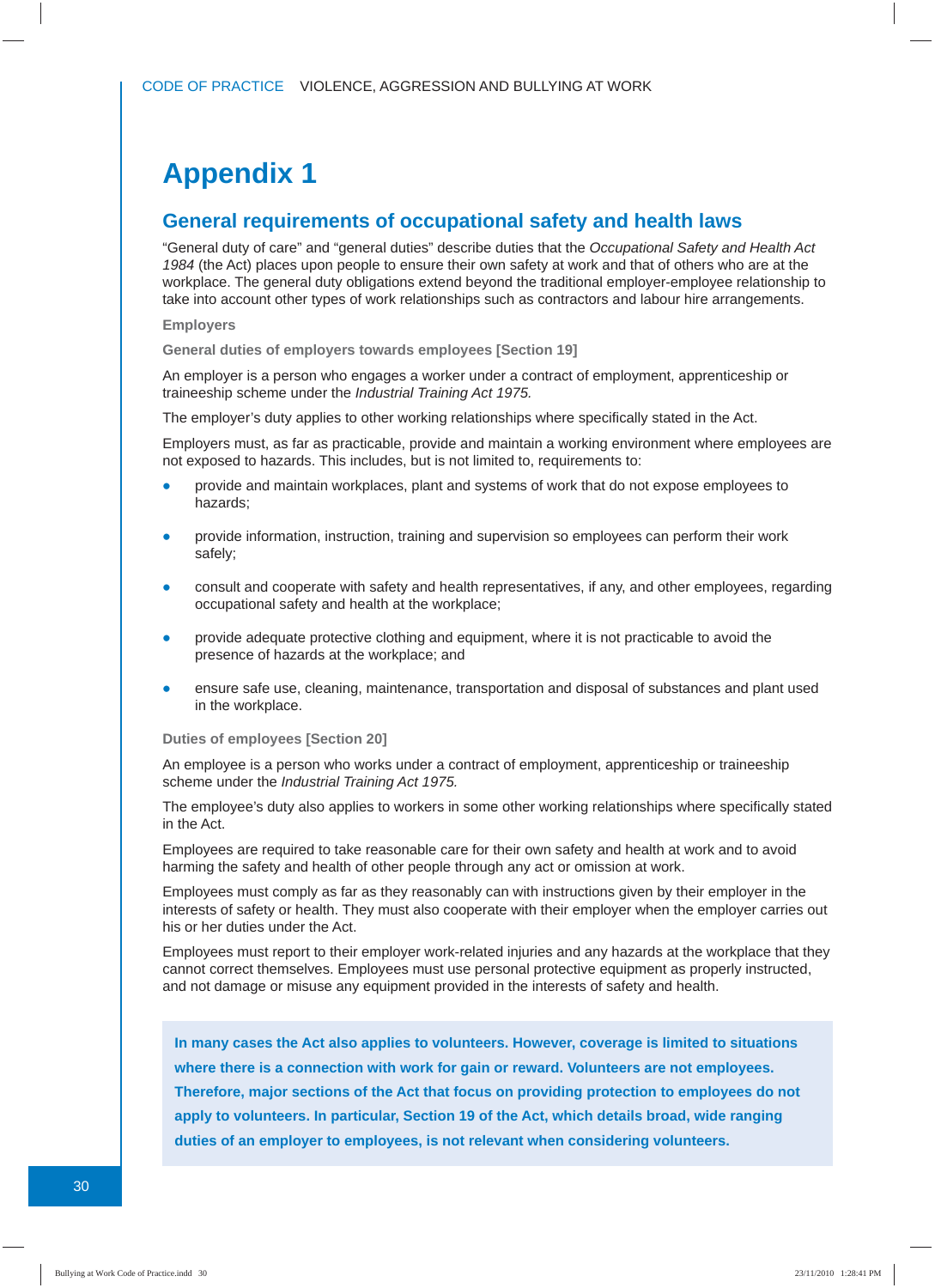**The meaning of practicable**

The Act defines practicable as follows:

'practicable' means reasonably practicable having regard, where the context permits, to —

- (a) the severity of any potential injury or harm to health that may be involved, and the degree of risk of it occurring;
- (b) the state of knowledge about
	- (i) the injury or harm to health referred to in paragraph (a);
	- (ii) the risk of that injury or harm to health occurring; and
	- (iii) means of removing or mitigating the risk or mitigating the potential injury or harm to health; and
- (c) the availability, suitability, and cost of the means referred to in paragraph (b)(iii).

The action must be capable of being done (practicable), it must also be reasonable (reasonably practicable) and, in assessing what is reasonable, the Act further specifies the matters that must be taken into account. The risk and severity of injury must be weighed up against the overall cost and feasibility of the safeguards needed to remove the risk, in the context of what is known about the hazard.

While the cost of putting safeguards in place is a factor, it must be measured against the consequences of failing to do so. Cost is not an excuse for failing to provide appropriate safeguards, particularly where there is risk of serious, or frequent but less severe, injury.

Common practice and knowledge throughout the relevant industry are taken into account when judging whether a safeguard is "reasonably practicable". Individual employers could not claim that they did not know what to do about certain hazards if those hazards were widely known by others in the same industry, and safeguards were in place elsewhere.

### **Appendix 2**

#### **Hierarchy of controls relating to violence and aggression**

#### **Eliminate the hazard - change the system of work**

In some situations it is possible to pinpoint the exact reason or "trigger" for workplace violence and aggression. If this "trigger" could be completely eliminated, the work could be carried out without the threat of violence, robbery or attack.

#### **Example**

• use electronic payment of wages directly into employees' bank accounts to eliminate the need for cash delivery.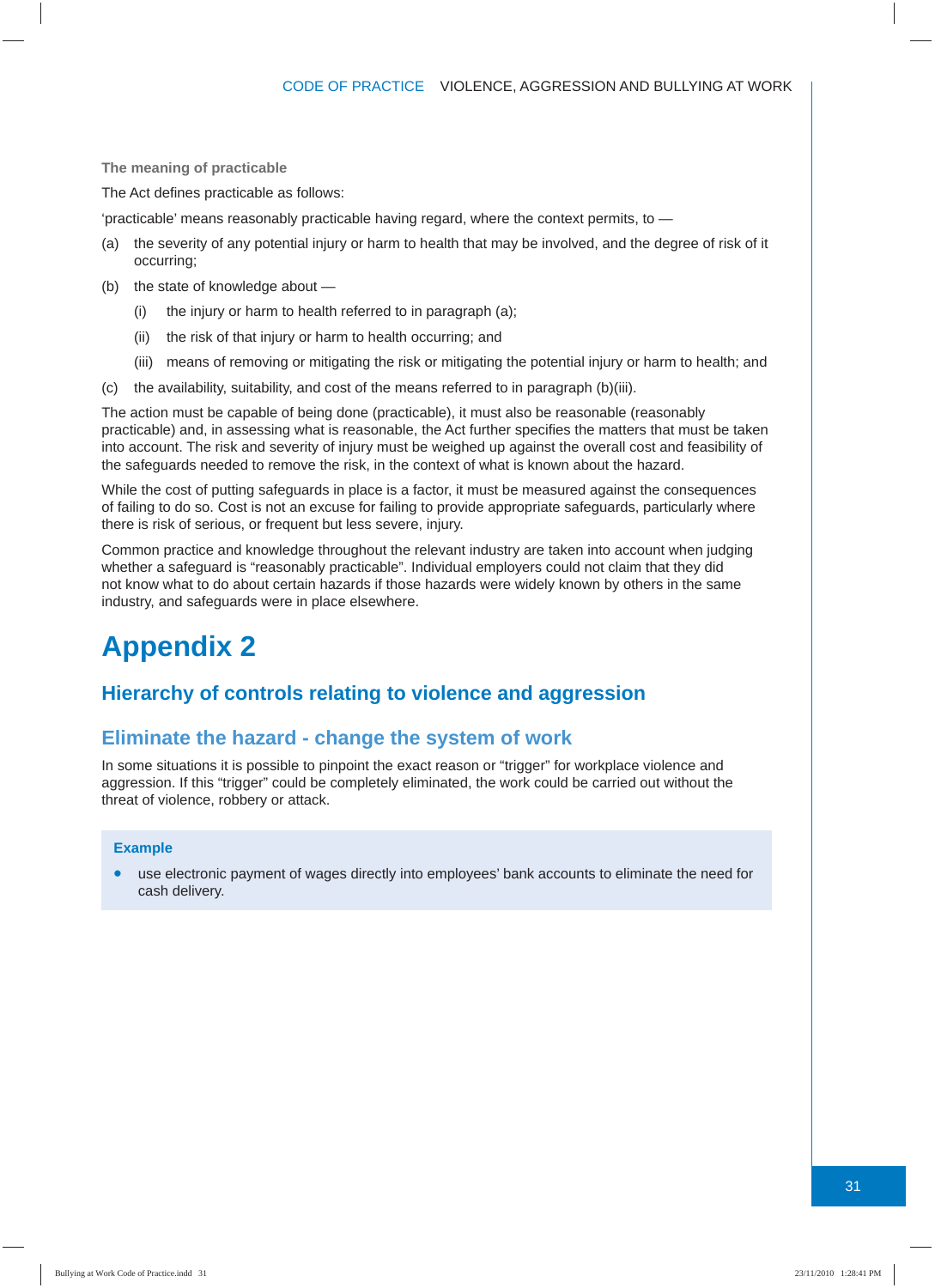#### **Substitution - use a safer alternative**

Replace a hazardous procedure with a less hazardous one.

#### **Examples**

- use credit facilities instead of cash;
- for delivery people who receive cash payments as part of their day-to-day activities, consider noncash payments;
- in situations where people are waiting for a service, it may not be possible to avoid delays. However, the people waiting would be less likely to confront staff if there was a good customer communication system and they knew what was happening; and
- removal of potential weapons such as paper spikes and scissors in public areas reduces the opportunity for a violent situation to become worse.

#### **Isolation – separate workers from the hazard**

If possible, workers should move away from violent or aggressive situations to a safe area. In other situations it may be possible to move the violent/aggressive person, for example, an aggressive student could be taken to a designated area within the school.

Administrative barriers could also be used to separate workers from customers, clients or members of the public who may cause them harm. Effective barriers could be in the form of procedures that isolate workers from hazards.

#### **Examples**

#### **Physical barriers:**

- securely designed and positioned cash handling facilities;
- electronically controlled doors that allow full view of visitors to workplaces before the doors are opened from the inside;
- security doors where access is via a security card or code; and
- screens to reduce the risk of attack from clients in interview rooms and offices.

#### **Administrative barriers:**

- agreements that staff will only provide a service when clients are not being violent or aggressive; and
- using procedures that prevent customers from contacting staff out of business hours, such as refusing to provide workers' home phone numbers and addresses.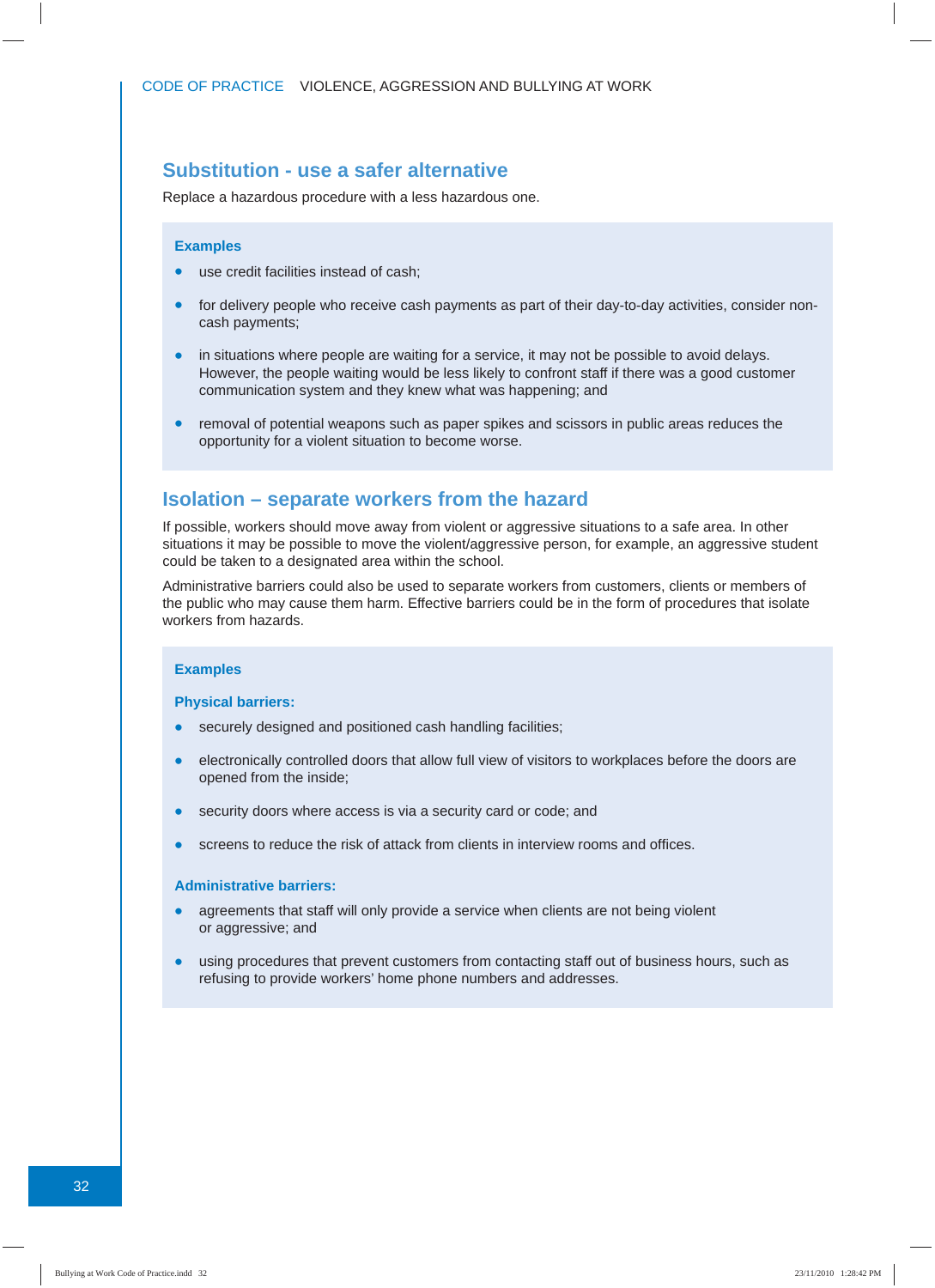#### **Use engineering solutions**

#### **Examples**

- building layout;
- allow for "escape routes" and avoid dead ends where employees are unable to retreat to a safer place when necessary;
- bollards outside entry points to the workplace;
- barriers in vehicles used to transport patients/clients;
- security doors;
- permanent screens;
- security lighting;
- alarm systems; and
- communication systems.

Where the workplace is in an existing structure or building, structural changes can be made in addition to the features described previously.

#### **Examples**

- improving security and lighting;
- redesigning waiting areas to provide comfortable surroundings;
- providing play corners so children are occupied and quiet;
- installing high counters and other barriers;
- alarms (duress/personal); and
- video monitoring.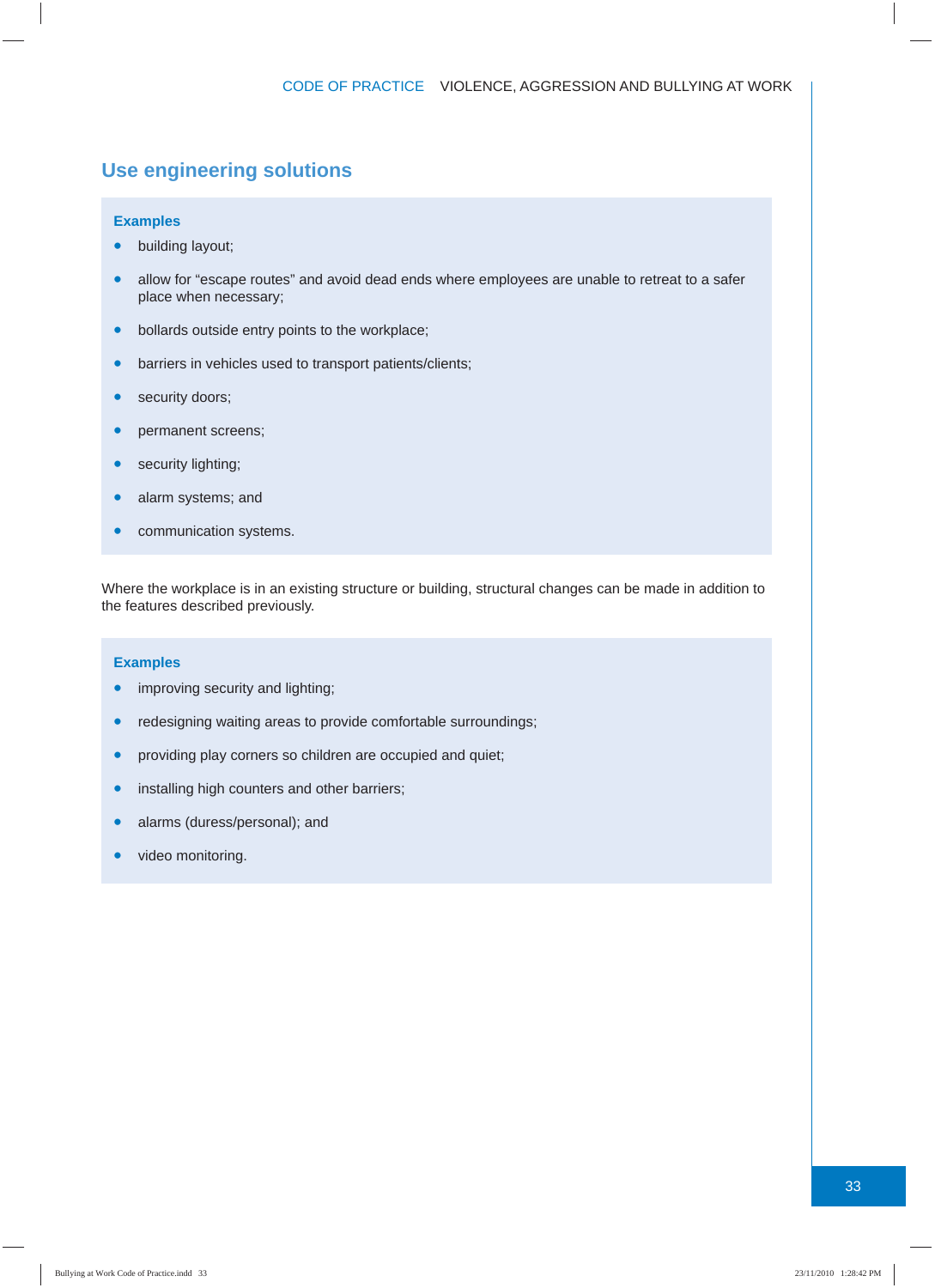#### **Administrative control**

When administrative procedures are used to protect workers, it is up to each employer to decide on what approach is appropriate for the workplace.

#### **Examples**

- training workers in appropriate systems of work, dealing with difficult clients and conflict management skills, for example in situations where cleaners work alone at night, there would be less risk of attack if cleaners worked together, cleaning one building after the other, rather than working alone in different buildings;
- job rotation to reduce the amount of time workers are in stressful situations, especially when they are new to the job;
- in an organisation with client contact, ensure new workers are not required to work alone until they have the competencies to do so. Assistance from more experienced staff should be available when it is needed;
- rostering to provide support for situations where it is known that the situation may be difficult;
- establishing communication channels for sharing information and facilitating the solution of problems related to service delivery;
- establishing special communication channels in periods of reform and organisational change;
- implementing feedback procedures; and
- ensuring time is available for dialogue, sharing information and problem solving.

#### **Personal protective clothing and equipment**

Personal protective clothing and equipment (PPE) should not be the only control that is used, as it is the least effective way of dealing with workplace violence and aggression. PPE should be provided as a temporary measure whilst other risk controls are being considered, or in conjunction with other controls.

#### **Examples**

- PPE for protection from contact with body fluids;
- personal duress alarms; and
- protective body gear or riot gear in prisons or high security detention centres.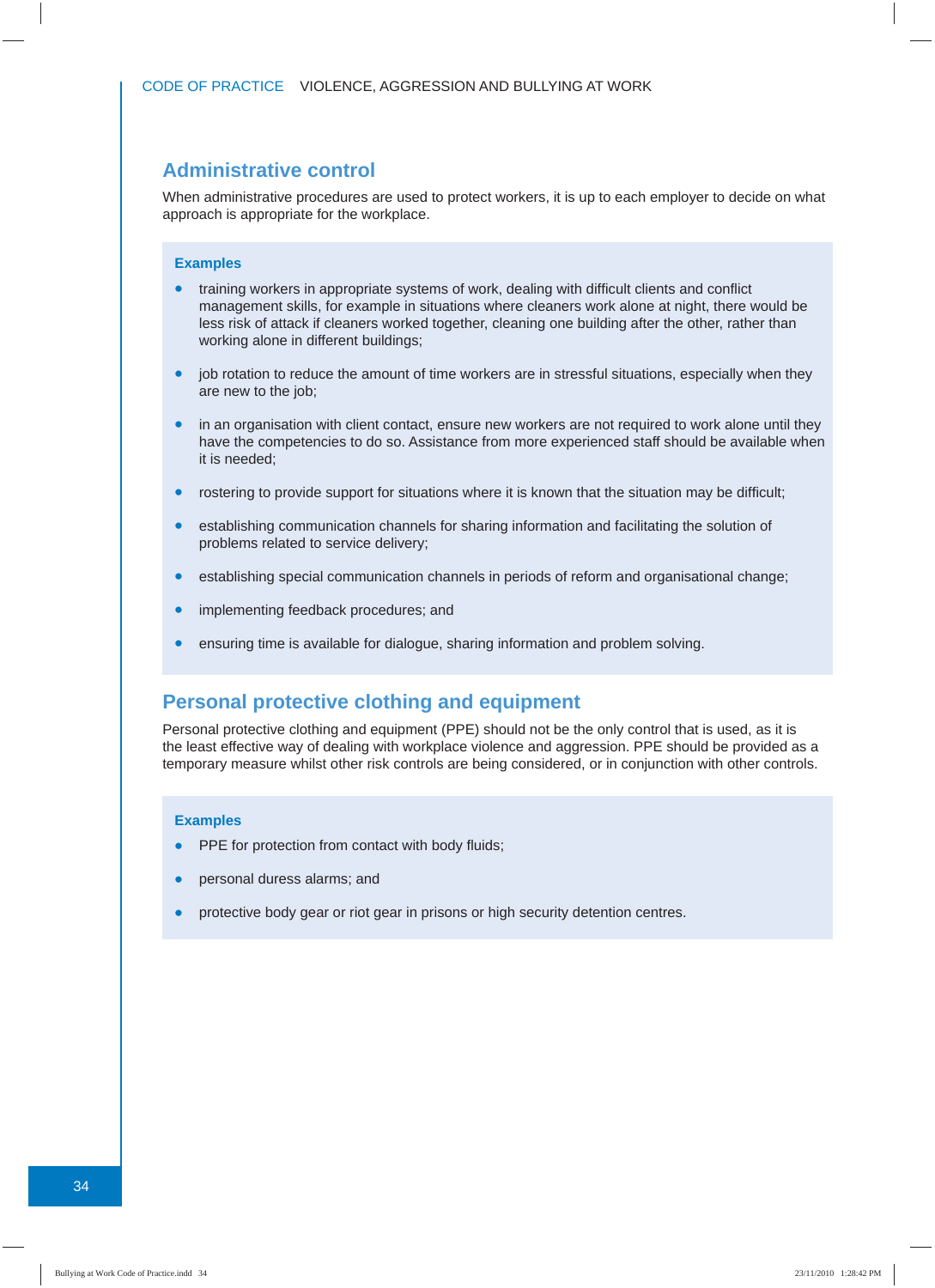### **Appendix 3**

### **Overview of relevant legislation**

| <b>Legislation</b>                                                                                                                                                                                                                                   | <b>Situation</b>                                                                                                                                                                                                                                                                                                                                                                                   |
|------------------------------------------------------------------------------------------------------------------------------------------------------------------------------------------------------------------------------------------------------|----------------------------------------------------------------------------------------------------------------------------------------------------------------------------------------------------------------------------------------------------------------------------------------------------------------------------------------------------------------------------------------------------|
| Occupational Safety and Health Act 1984<br>Mines Safety and Inspection Act 1994                                                                                                                                                                      | The Acts include general duties for employers<br>and others at the workplace who might be injured<br>by the work, requirements for the resolution of<br>issues and the functions of safety and health<br>representatives and committees.                                                                                                                                                           |
| Occupational Safety and Health Regulations 1996                                                                                                                                                                                                      | Regulation 3.1                                                                                                                                                                                                                                                                                                                                                                                     |
|                                                                                                                                                                                                                                                      | Places obligations on certain people to identify,<br>assess and reduce hazards.                                                                                                                                                                                                                                                                                                                    |
| Equal Opportunity Act 1984<br><b>Spent Convictions Act 1988</b><br>Racial Discrimination Act 1975 (Commonwealth)<br>Sex Discrimination Act 1984 (Commonwealth)<br>Disability Act 1992 (Commonwealth)<br>Human Right and Equal Opportunity Commission | Where bullying involves acts of discrimination or<br>sexual or racial harassment a complaint may be<br>lodged under this legislation. Discrimination occurs<br>when someone is treated less favourably due<br>to family status, family responsibilities, religious<br>belief, political belief, marital status, sex, race,<br>age, impairment, pregnancy, gender history or<br>sexual orientation. |
| Act 1986 (Commonwealth)                                                                                                                                                                                                                              | It is also unlawful for anyone to victimise a person<br>because they have made, or intend to make, a<br>complaint.                                                                                                                                                                                                                                                                                 |
| <b>Industrial Relations Act 1979</b><br>Minimum Conditions of Employment Act 1993                                                                                                                                                                    | Where a worker is dismissed or forced to resign as<br>a result of workplace bullying, the worker may be<br>entitled to make a claim under the unfair dismissal<br>provisions.                                                                                                                                                                                                                      |
| Worker's Compensation and Injury Management<br>Act 1981                                                                                                                                                                                              | A worker who suffers an injury or disease as a<br>result of workplace violence, aggression or bullying<br>may submit a claim for workers compensation.<br>However, they have to demonstrate that it was<br>caused by the employment, that the employment<br>was the major significant factor causing injury/<br>disease, and circumstances do not meet the<br>exclusions documented in the Act.    |
| Public Sector Management Act 1994<br>(State Government Departments)                                                                                                                                                                                  | A public sector employee can lodge a complaint<br>to Public Sector Standards when not satisfied<br>with the outcome of an investigation. The Western<br>Australian Public Sector Code of Ethics governs<br>the behaviour of public sector employees.                                                                                                                                               |
| Public Interest Disclosure Act 2003                                                                                                                                                                                                                  | Where an employee alleges victimisation as a<br>result of a disclosure under the Public Interest<br>Disclosure Act 2003, the employee may either<br>lodge a complaint with the Commissioner for Equal<br>Opportunity or commence proceedings in tort<br>against the perpetrator of an act of victimisation<br>or, in certain circumstances, the employer of the<br>perpetrator.                    |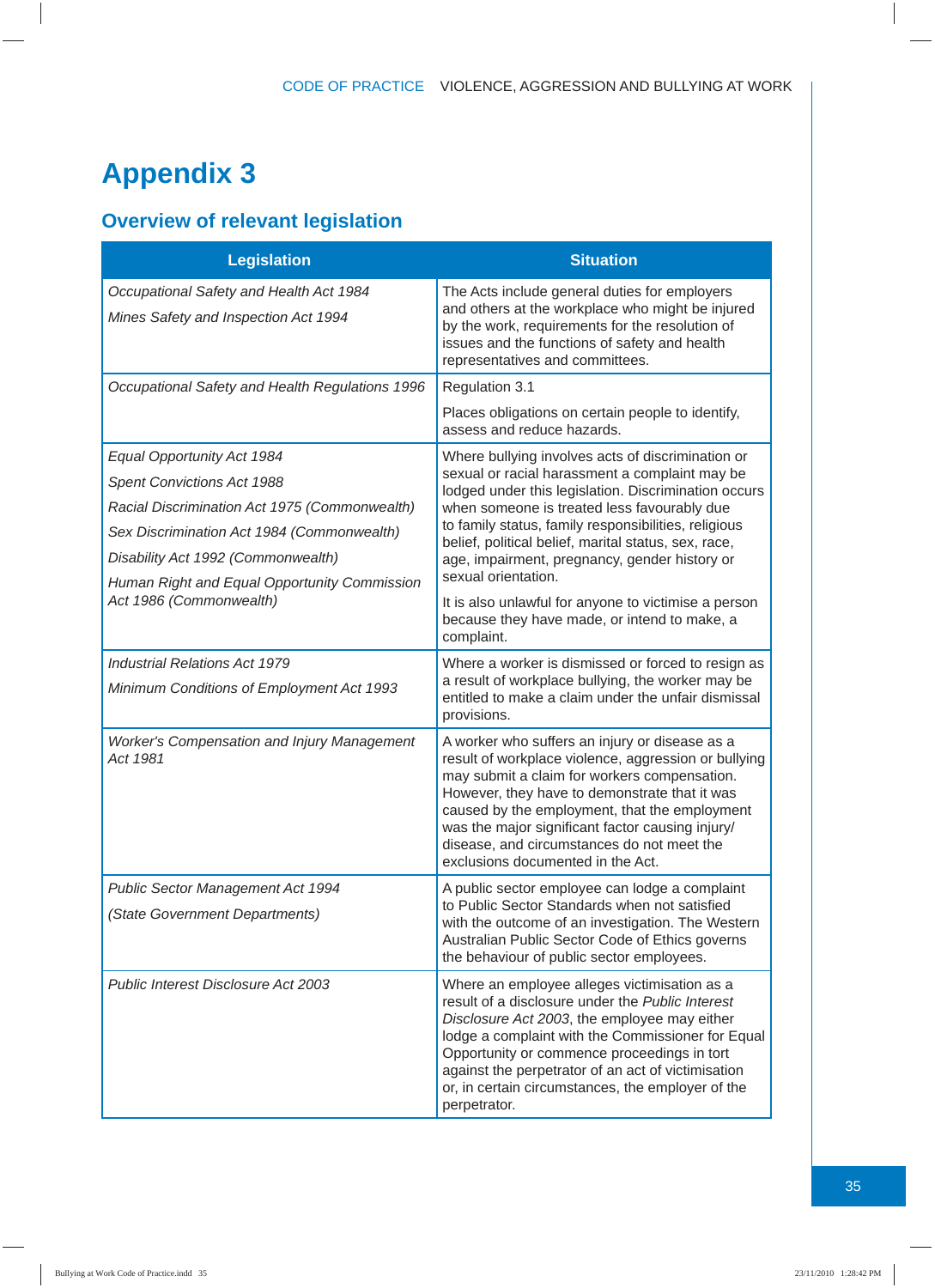| <b>Legislation</b>            | <b>Situation</b>                                                                                                                                                                                                                                                                                                                            |
|-------------------------------|---------------------------------------------------------------------------------------------------------------------------------------------------------------------------------------------------------------------------------------------------------------------------------------------------------------------------------------------|
| Surveillance Devices Act 1998 | Regulates the use of listening devices, optical<br>surveillance devices and tracking devices. Affects<br>workplaces where surveillance devices such as<br>security cameras, closed circuit TV, telephone<br>monitoring and GPS systems are used.                                                                                            |
| Criminal Code                 | When workplace violence, aggression or bullying<br>involves physical assault or threat of assault the<br>incident becomes a police matter and is dealt with<br>under the criminal code.                                                                                                                                                     |
| Common Law                    | An employer has a duty to protect workers from<br>workplace violence, aggression or bullying. This<br>duty exists in tort and as an implied term in the<br>employment contract. Under common law an<br>employer who does not take suitable precautions<br>may be liable for any physical or psychological<br>injury suffered by the victim. |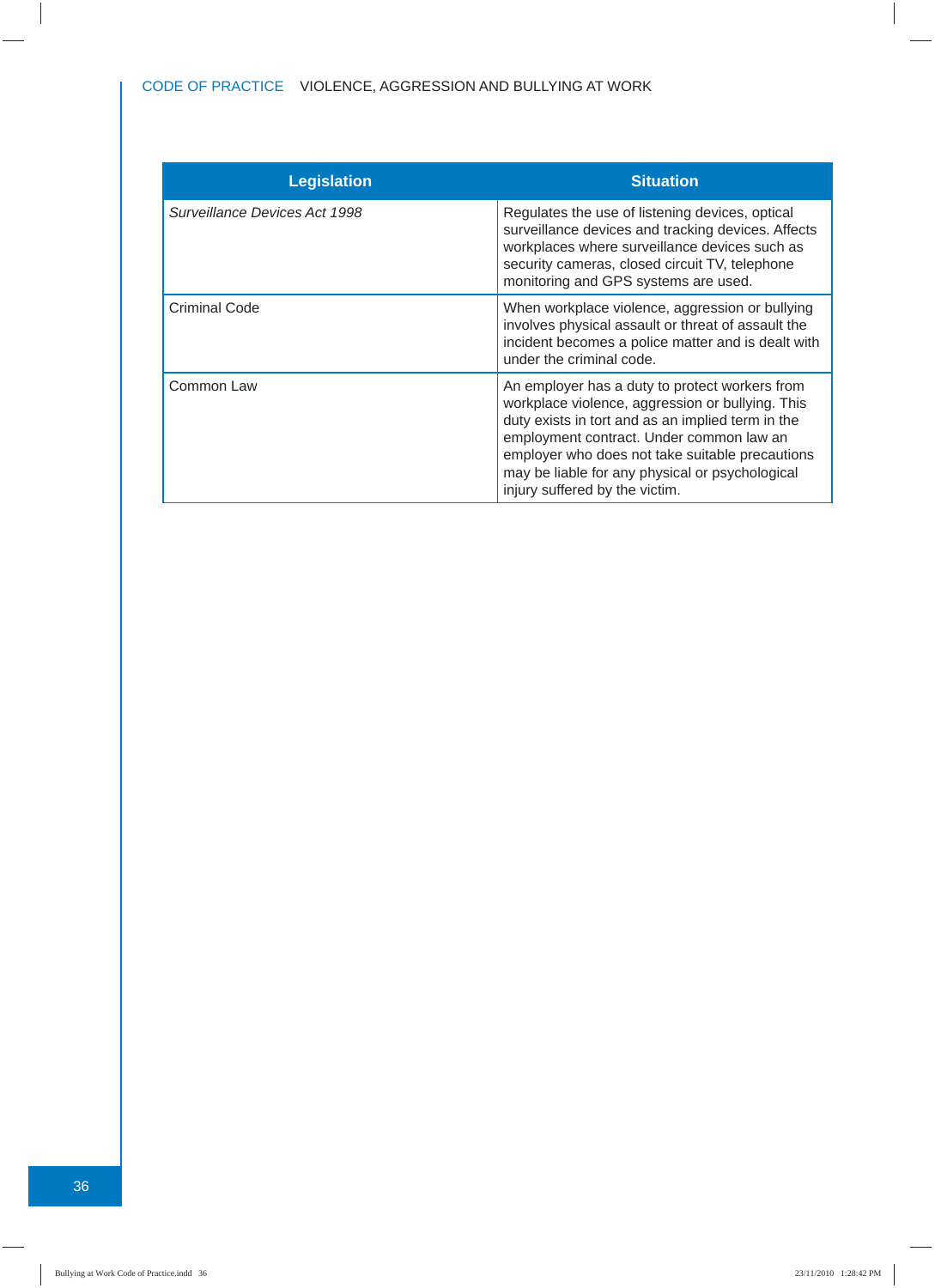### **Appendix 4**

#### **Other sources of information**

**This code of practice should be read in conjunction with other relevant publications produced by the Commission for Occupational Safety and Health and WorkSafe.**

*Occupational Safety and Health Act 1984* and regulations

Copies may be purchased from the State Law Publisher, 10 William Street, Perth, 6000.

Electronic versions are available through the website www.slp.wa.gov.au

#### **Commission for Occupational Safety and Health codes of practice and guidance notes**

- General duty of care in Western Australian workplaces
- Occupational safety and health in call centres
- Dealing with bullying at work a guide for workers
- Working alone
- Alcohol and other drugs at the workplace
- Preparing for emergency evacuation in the workplace
- Covert operations and dangerous operations in the Western Australia Police Service.
- Formal consultative processes at the workplace: safety and health representatives, safety and health committees and resolution of safety and health issues, including consultation on PINs.

#### **WorkSafe online information and publications**

- The First Step Managing hazards in the workplace
- Armed hold-ups and cash handling: a guide to protecting people from armed hold-ups

#### **WorkSafe safety bulletins**

- General duty of care
- Labour hire industry and duty of care
- **•** Electing safety and health representatives
- Establishing safety and health committees
- Provisional improvement notices

#### **Commission and Worksafe publications available:**

- at www.worksafe.wa.gov.au;
- from WorkSafe FHEEAHE A I I ; and
- in the WorkSafe library.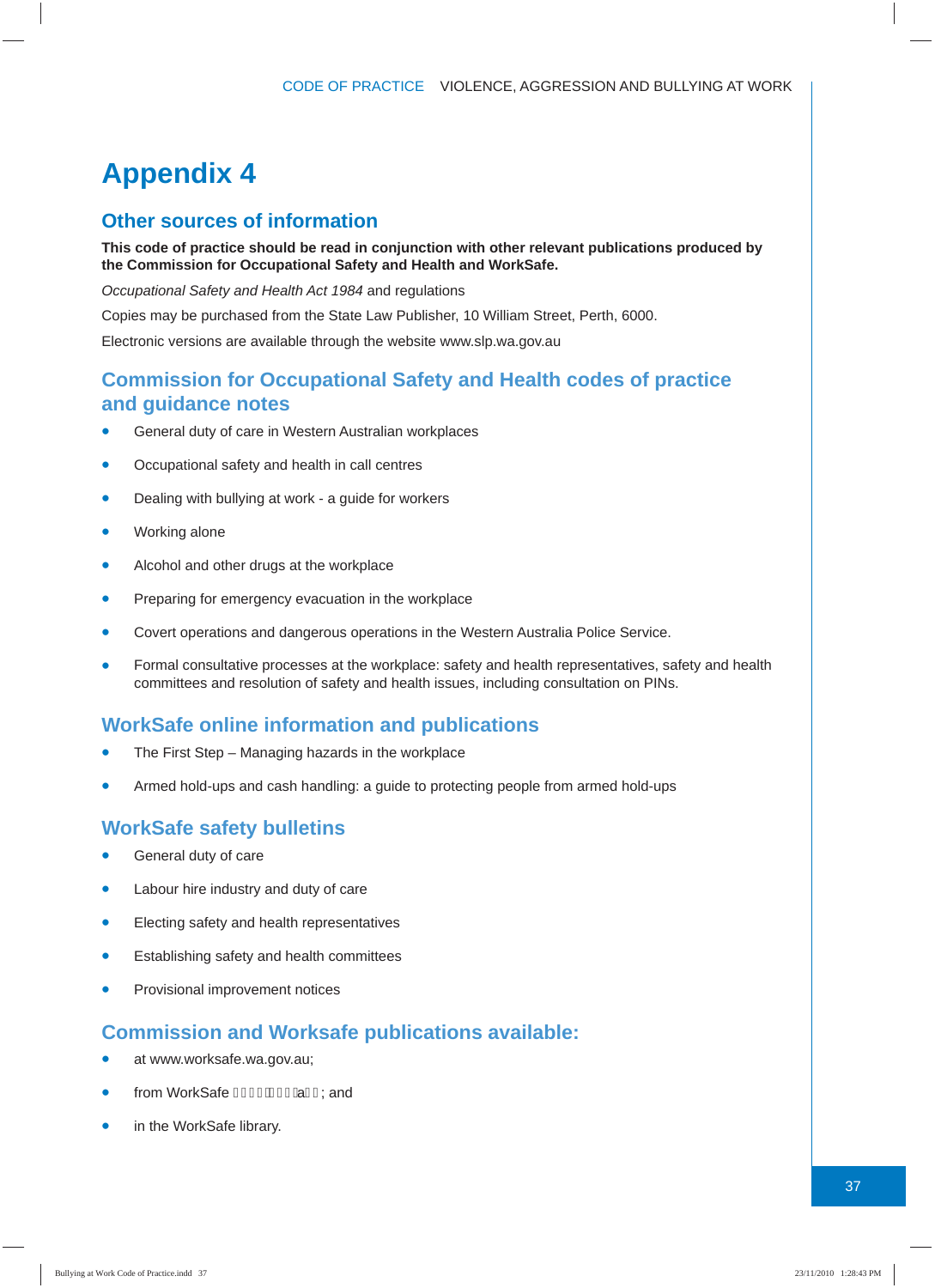#### **• Government agencies and organisations that may be contacted for further information on workplace bullying are:**

#### **Department of Commerce WorkSafe Division**

Telephone: <del>ÁFH∈€Á IC</del>Ï Â Ï Ï Facsimile: (08) Î CÍ FÁGÌ GI Website: www.worksafe.wa.gov.au Email: safety@&[{ ^ \&^.wa.gov.au

#### **Equal Opportunity Commission**

|            | Telephone: (08) 9216 3900 |
|------------|---------------------------|
| Toll Free: | 1800 198 149              |
| Fax:       | (08) 9216 3960            |
| Website:   | www.eoc.wa.gov.au         |
| Email:     | eoc@eoc.wa.gov.au         |

#### **Offi ce of Multicultural Interests**

|          | Telephone: (08) 9222 8800 |
|----------|---------------------------|
| Fax:     | (08) 9222 8801            |
| Website: | www.omi.wa.gov.au         |
| Email:   | harmony@dpc.wa.gov.au     |

#### **Police Headquarters**

Telephone: 131 444 Website: www.police.wa.gov.au

#### **Chamber of Commerce and Industry Western Australia**

|          | Telephone.: (08) 9365 7415 |
|----------|----------------------------|
| Fax:     | (08) 9365 7550             |
| Website: | www.cciwa.com              |
| Email:   | osh@cciwa.com              |

#### **UnionsWA**

|          | Telephone.: (08) 9328 7877 |
|----------|----------------------------|
| Fax:     | (08) 9328 8132             |
| Website: | www.tlcwa.org.au           |
| Email:   | unionswa@tlcwa.org.au      |